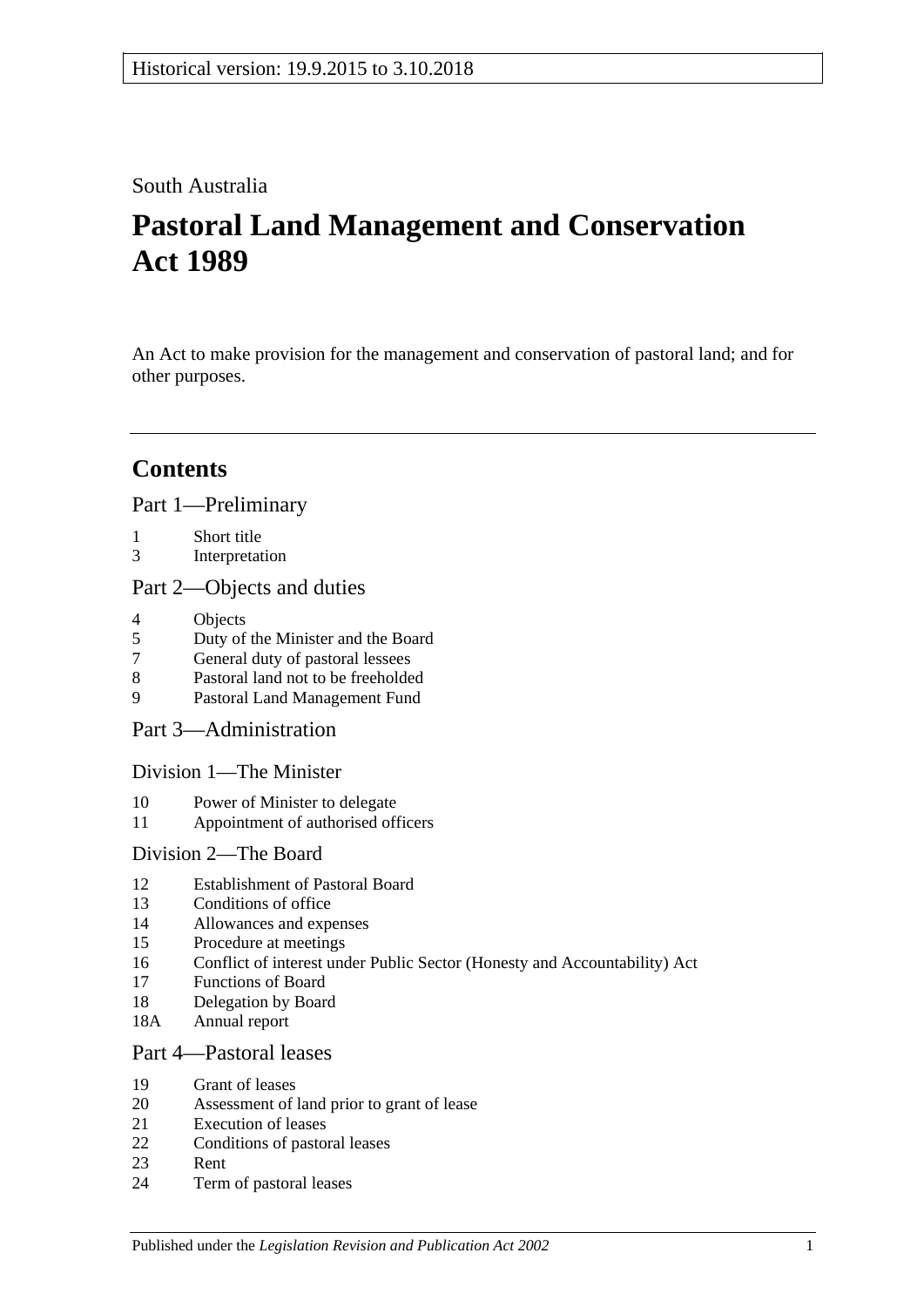- 25 [Assessment of land](#page-15-1)
- 25A [Establishment of pool of persons for the purposes of section](#page-15-2) 25B
- 25B [Assistance to lessee](#page-16-0)
- 26 [Extension of term of pastoral leases and variation of conditions](#page-17-0)
- 27 [Exemption from stamp duty](#page-18-0)
- 28 [Dealing with pastoral leases](#page-18-1)
- 29 [Agreements to deal with a lease](#page-18-2)
- 30 [Consent to certain share transfers in pastoral company](#page-18-3)<br>31 Alteration of boundaries
- [Alteration of boundaries](#page-19-0)
- 31A [Variation of land subject to lease](#page-19-1)
- 32 [Resumption of land](#page-20-0)
- 33 [Abandonment of land](#page-20-1)
- 34 [Vacation of land](#page-20-2)
- 35 [Penalties for late payment of rent](#page-21-0)
- 36 [Waiver](#page-21-1)
- 37 [Cancellation of lease or imposition of fine on breach of conditions](#page-21-2)
- 38 [Cancellation of pastoral lease obtained by false statement](#page-22-0)
- 39 [Compensation](#page-22-1)
- 40 [Notice of adverse action to be given to holders of registered interests or caveats](#page-22-2)

#### [Part 5—Land management and protection](#page-22-3)

- 41 [Property plans](#page-22-4)
- 42 [Verification of stock levels](#page-23-0)
- 43 [Notices to destock or take other action](#page-24-0)<br>44 Reference areas
- [Reference areas](#page-25-0)

#### [Part 6—Access to pastoral land](#page-25-1)

#### [Division 1—Public access routes and stock routes](#page-25-2)

- 45 [Establishment of public access routes and stock routes](#page-25-3)
- [Division 2—Travelling stock](#page-27-0)
- 46 [Travelling with stock](#page-27-1)

#### [Division 2A—Indigenous land use agreements](#page-27-2)

- 46A [Indigenous land use agreement binding on lessees](#page-27-3)
- 46B [Immunity from liability](#page-28-0)
- 46C [ILUA to be endorsed on lease](#page-28-1)

#### [Division 3—Public access](#page-29-0)

- 47 [Rights of Aboriginal persons](#page-29-1)
- 48 [Right to travel across and camp on pastoral land](#page-29-2)
- 48A [Public register](#page-30-0)
- 48B [Trespassers on pastoral land the subject of an ILUA](#page-31-0)
- 49 [Public access not to be obstructed](#page-32-0)

#### Division [4—Wind farms](#page-32-1)

- 49A [Interpretation](#page-32-2)
- 49B [Minister may grant licences](#page-33-0)
- 49C [Applicant for licence to enter access agreement](#page-33-1)
- 49D [Interaction between Division and licence](#page-34-0)
- 49E [Rights under licence](#page-34-1)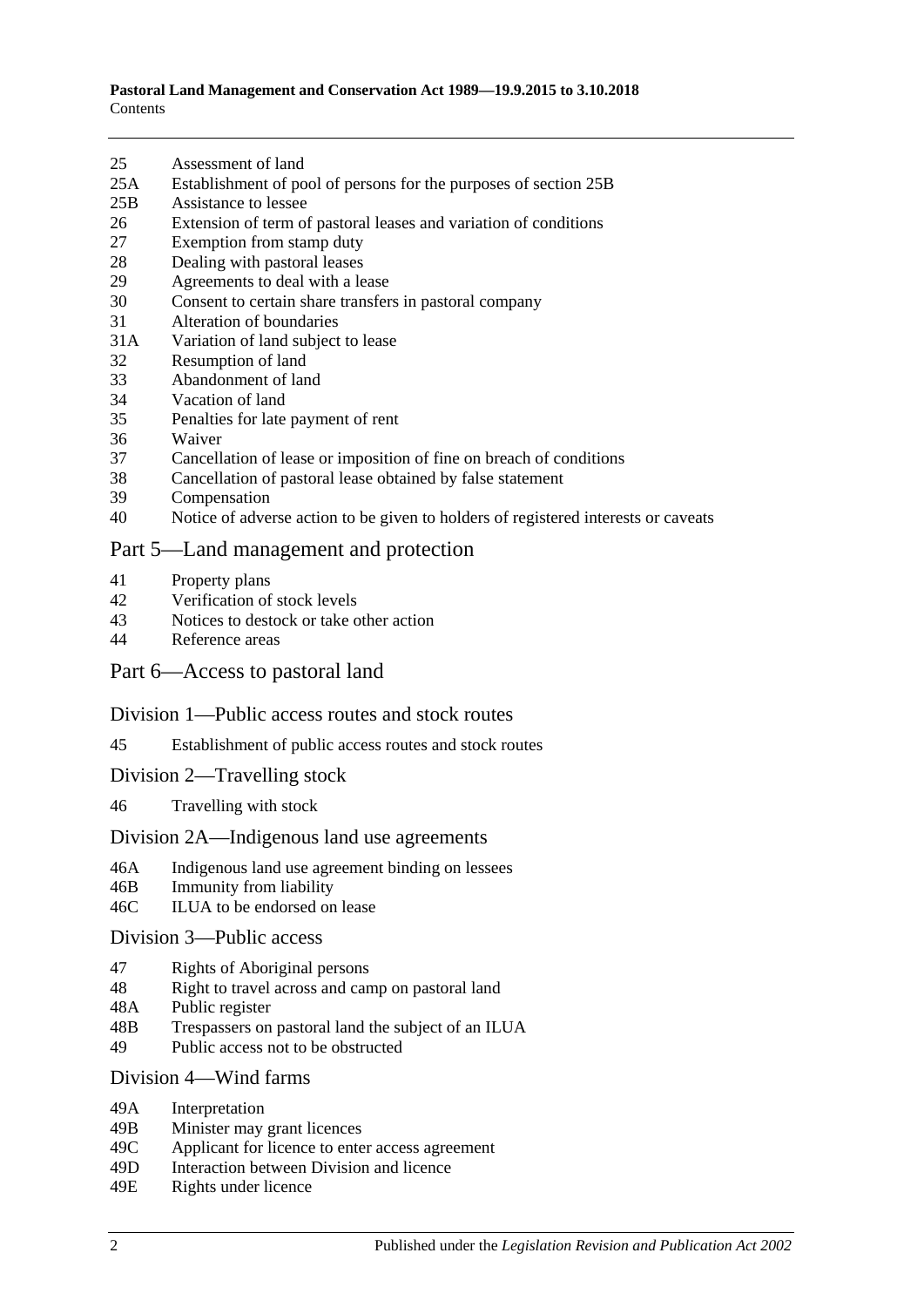- 49F [Minister to fix terms and conditions](#page-34-2)
- 49G [Waiver of conditions etc](#page-35-0)
- 49H [Dealing with licence](#page-35-1)
- 49I [Cancellation of licences](#page-36-0)
- 49J [Access to pastoral land prior to grant of licence](#page-36-1)
- 49K [Payments](#page-37-0)
- 49L [Appeals to ERD Court](#page-37-1)
- 49M [Exemption from stamp duty](#page-39-0)
- 49N [Special provisions relating to Murray-Darling Basin and River](#page-39-1) Murray Protection Areas
- 49O Application of *[Crown Land Management Act](#page-39-2) 2009*
- 49P [Rights under wind farm licence to prevail](#page-39-3)

#### [Part 7—Appeals](#page-39-4)

## [Division 1—The Tribunal](#page-39-5)

- 50 [Establishment of the Tribunal](#page-39-6)
- 51 [Determination of questions](#page-40-0)
- 52 [Powers and procedures of the Tribunal](#page-40-1)
- 53 [Compulsory conferences](#page-41-0)

#### [Division 2—Right of appeal to Tribunal](#page-42-0)

- 54 [Appeal against certain decisions](#page-42-1)
- 55 [Operation of certain decisions pending appeal](#page-42-2)

### [Division 3—Review of valuation and right of appeal to Land and Valuation Court](#page-43-0)

56 [Right of review or appeal](#page-43-1)

#### [Part 8—Miscellaneous](#page-43-2)

- 57 [Misuse of pastoral land](#page-43-3)
- 58 [Notice to be given of cattle muster](#page-44-0)
- 59 [Right to take water](#page-44-1)
- 60 [Policing powers](#page-44-2)
- 61 [Powers of entry etc](#page-45-0)
- 62 [Act does not derogate from Mining Act, Opal Mining Act or Petroleum Act](#page-45-1)
- 63 [Offence of hindering or obstructing person exercising powers under this Act](#page-46-0)
- 65 [Duty of Registrar-General](#page-46-1)
- 66 [Certain debts are charges over leases](#page-46-2)
- 67 [Service of notices](#page-46-3)
- 68 [Evidentiary provision](#page-47-0)
- 69 [General defence](#page-47-1)
- 70 [Regulations](#page-47-2)

## [Schedule—Transitional provisions](#page-48-0)

## [Legislative history](#page-50-0)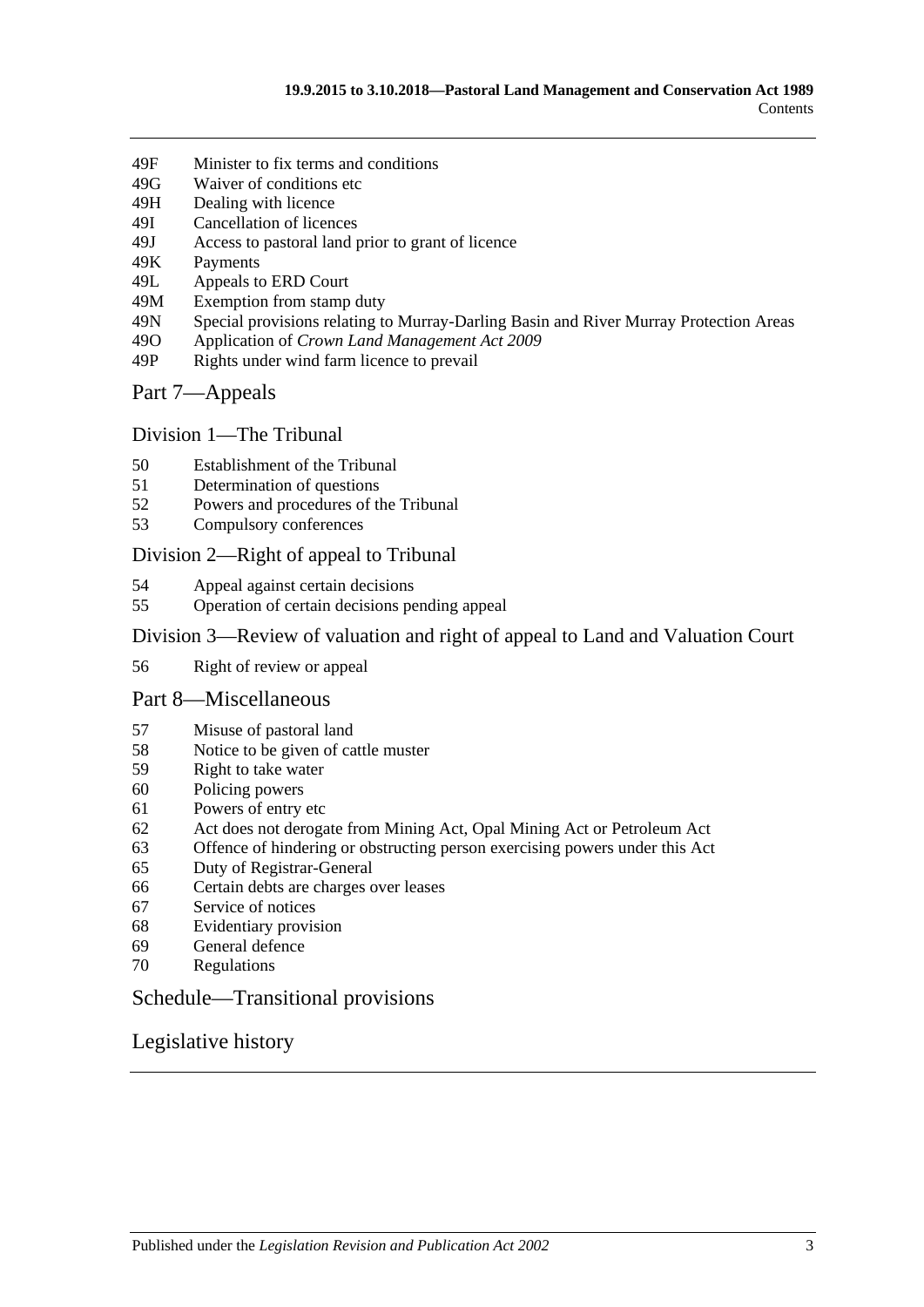## <span id="page-3-0"></span>**The Parliament of South Australia enacts as follows:**

## **Part 1—Preliminary**

#### <span id="page-3-1"></span>**1—Short title**

This Act may be cited as the *Pastoral Land Management and Conservation Act 1989*.

#### <span id="page-3-4"></span><span id="page-3-2"></span>**3—Interpretation**

(1) In this Act, unless the contrary intention appears—

*Aboriginal people* means the people who inhabited Australia before European colonisation;

*Aboriginal person* means a descendant of the Aboriginal people who is accepted as a member by a group in the community who claim descent from the Aboriginal people;

*authorised officer* means—

- (a) a police officer; or
- (b) a person appointed by the Minister as an authorised officer for the purposes of this Act;

*the Board* means the Pastoral Board established under this Act;

*Crown land* means land held by the Crown that has not been alienated in fee simple and is not part of a reserve under the *[National Parks and Wildlife Act](http://www.legislation.sa.gov.au/index.aspx?action=legref&type=act&legtitle=National%20Parks%20and%20Wildlife%20Act%201972) 1972* or subject to any lease (other than a mining lease), agreement to purchase or dedication;

*degradation* of land means a decline in the quality of the natural resources of the land resulting from human activities on the land, and *degraded* has a corresponding meaning;

*ILUA* means an indigenous land use agreement registered under Part 2 Division 3 of the *Native Title Act 1993* of the Commonwealth, the parties to which must include, but are not limited to, the Crown, a lessee of pastoral land and a native title group;

*motor vehicle* means any vehicle capable of being driven or ridden that is propelled by means of an engine;

#### *native title group* means—

- (a) in the case where the ILUA is an ILUA (body corporate agreement) under Part 2 Division 3 Subdivision B of the *Native Title Act 1993* of the Commonwealth—the persons referred to in section 24BD(1) of that Act; and
- (b) in the case where the ILUA is an ILUA (area agreement) under Part 2 Division 3 Subdivision C of the *Native Title Act 1993* of the Commonwealth—the persons referred to in section 24CD(2) or (3) (as the case requires) of that Act; and
- <span id="page-3-3"></span>(c) in any case—
	- (i) a person who is, pursuant to section 24EA of the *Native Title Act 1993* of the Commonwealth, bound by a particular ILUA; and
	- (ii) a person—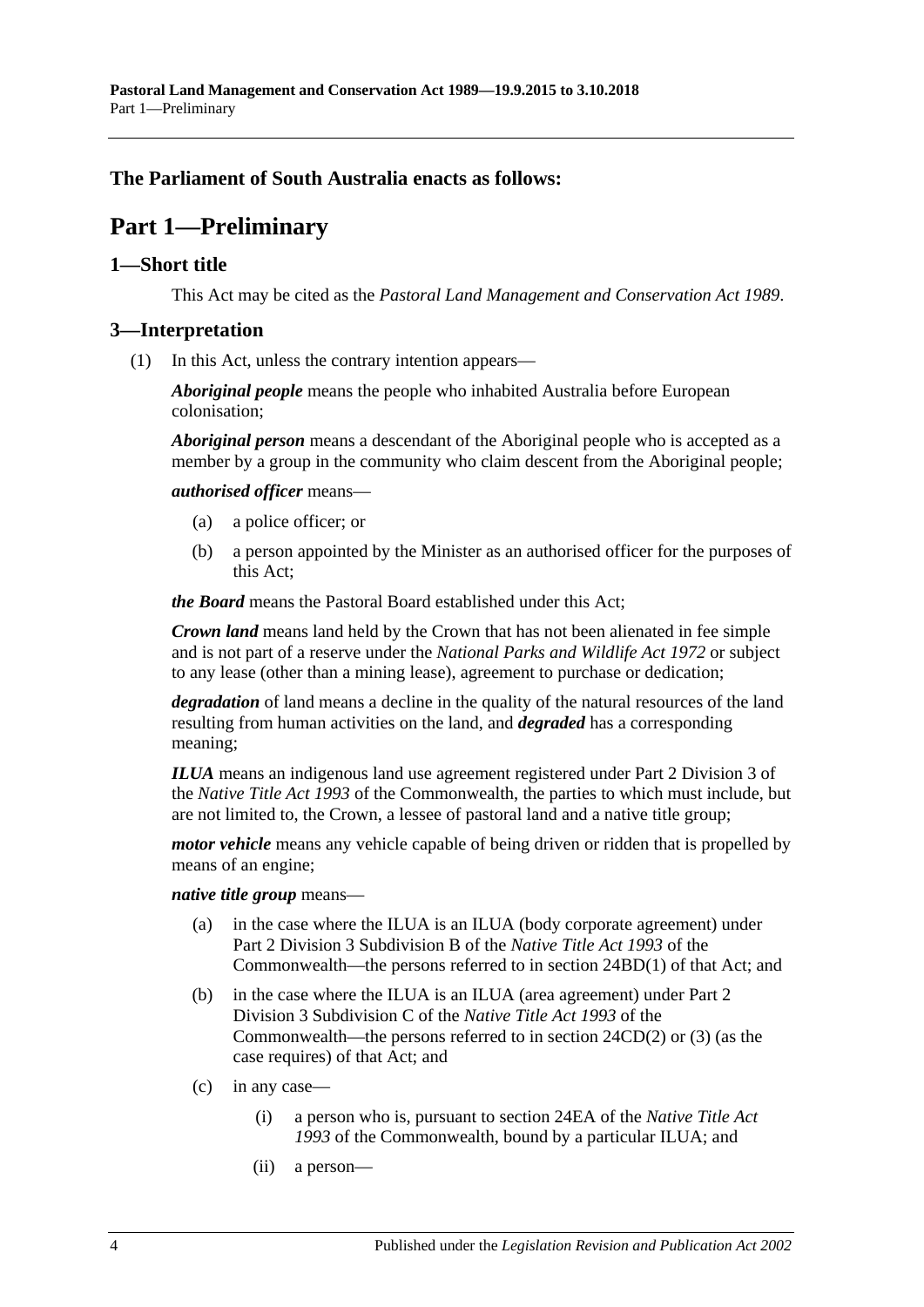- (A) who holds native title; or
- (B) who is a member of a native title claim group (within the meaning of the *Native Title Act 1993* of the Commonwealth),

in relation to the land or waters subject to a particular ILUA; and

(iii) any other person identified in the regulations as being included within the ambit of this definition,

but does not include a person identified in the regulations as being excluded from the ambit of this definition;

*pastoral land* means land comprised in a pastoral lease;

*pastoral lease* means a lease granted under this Act over Crown land for pastoral purposes;

*pastoral purposes* means the pasturing of stock and other ancillary purposes;

*rehabilitation* of degraded land means to bring the land back to at least the condition it was in before its degradation, having particular regard to its capacity to carry stock and its level of soil stability;

*the repealed Act* means the *[Pastoral Act](http://www.legislation.sa.gov.au/index.aspx?action=legref&type=act&legtitle=Pastoral%20Act%201936) 1936* repealed by this Act;

*solar energy facility* means a facility for the harnessing of energy from the sun;

*stock* means any species of animal permitted by the terms of a pastoral lease to be pastured by the lessee on the land as part of the commercial enterprise under the lease;

*the Tribunal* means the Pastoral Land Appeal Tribunal established under this Act;

*unimproved value*, in relation to land, means unimproved value as defined in the *[Valuation of Land Act](http://www.legislation.sa.gov.au/index.aspx?action=legref&type=act&legtitle=Valuation%20of%20Land%20Act%201971) 1971*;

*variation* of conditions includes an addition, deletion or substitution, and *to vary* has a corresponding meaning;

wind farm means a facility for the harnessing of energy from the wind;

*wind farm licence* means a licence under [Part 6 Division](#page-32-1) 4 authorising the operation of a wind farm (or specified aspects of a wind farm) on pastoral land, including the construction of access roads and infrastructure associated with the wind farm.

(2) For the purposes of the definition of *ILUA*, a *native title group* does not include a person who would not, but for the operation of [paragraph](#page-3-3) (c) of the definition of *native title group*, be included in the definition of *native title group*.

## <span id="page-4-0"></span>**Part 2—Objects and duties**

#### <span id="page-4-1"></span>**4—Objects**

The objects of this Act are as follows:

- (a) to ensure that all pastoral land in the State is well managed and utilised prudently so that its renewable resources are maintained and its yield sustained; and
- (b) to provide for—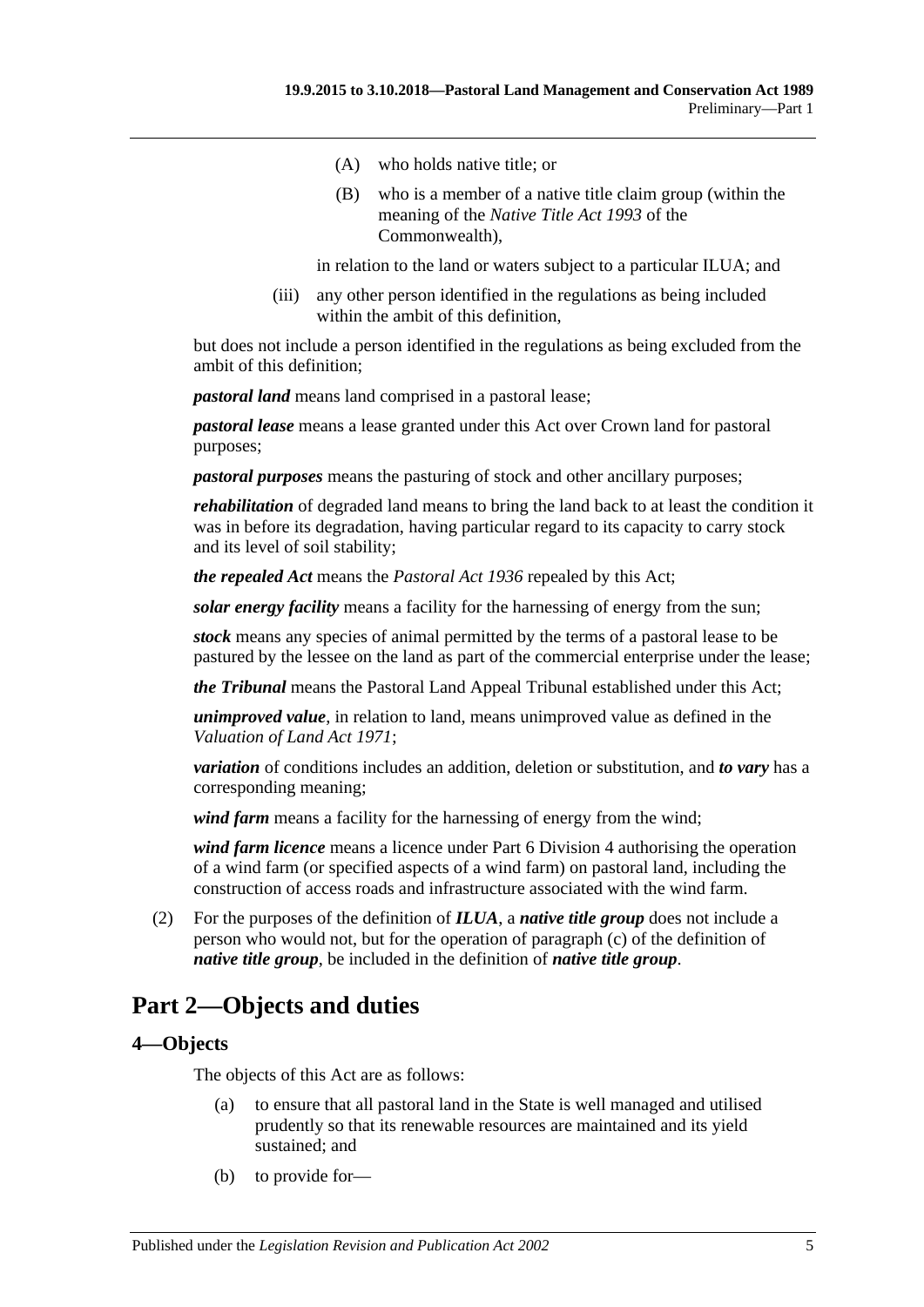- (i) the effective monitoring of the condition of pastoral land; and
- (ii) the prevention of degradation of the land and its indigenous plant and animal life; and
- (iii) the rehabilitation of the land in cases of damage; and
- (c) to provide a form of tenure of Crown land for pastoral purposes that is conducive to the economic viability of the pastoral industry; and
- (d) to recognise the right of Aboriginal persons to follow traditional pursuits on pastoral land; and
- (e) to provide the community with a system of access to and through pastoral land that finds a proper balance between the interests of the pastoral industry and the interests of the community in enjoying the unique environment of the land; and
- (f) to provide for the operation of wind farms on pastoral land, concurrently with the land being used for pastoral purposes.

## <span id="page-5-0"></span>**5—Duty of the Minister and the Board**

The Minister and the Board, in administering this Act and in exercising any other power or discharging any other function in relation to pastoral leases—

- (a) must act consistently with and seek to further the objects of this Act; and
- (b) must have regard to plans or guidelines established by Government agencies, regional NRM boards and planning authorities that are applicable to pastoral land; and
- (c) must have regard to the relevant terms of any ILUA.

## <span id="page-5-1"></span>**7—General duty of pastoral lessees**

It is the duty of a lessee throughout the term of a pastoral lease—

- (a) to carry out the enterprise under the lease in accordance with good land management practices; and
- (b) to prevent degradation of the land; and
- (c) to endeavour, within the limits of financial resources, to improve the condition of the land.

#### <span id="page-5-2"></span>**8—Pastoral land not to be freeholded**

Despite any Act or law to the contrary—

- (a) the Minister cannot enter into any agreement or arrangement for transferring an estate in fee simple in pastoral land to the lessee of that land, except pastoral land that the Governor has determined is to be used for some purpose other than pastoral purposes;
- (b) a pastoral lease is the only form of tenure that can be granted over Crown land that is to be used wholly or principally for pastoral purposes.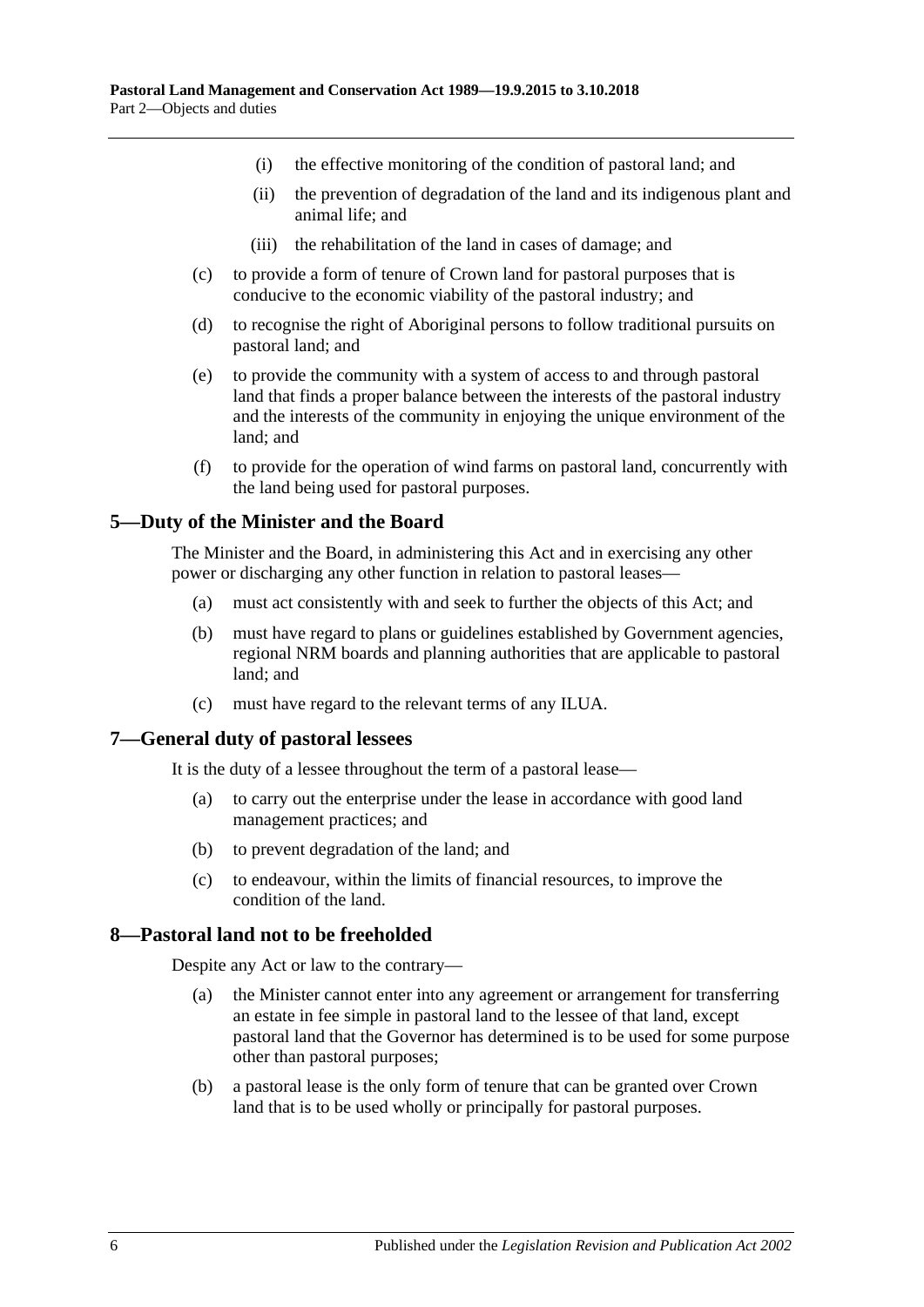## <span id="page-6-0"></span>**9—Pastoral Land Management Fund**

- (1) The Minister must establish a fund to be entitled the *Pastoral Land Management Fund* (in this section referred to as the *Fund*).
- <span id="page-6-4"></span>(2) The Fund will consist of—
	- (a) if the amount received in a particular year by way of rent paid under pastoral leases exceeds the administrative costs attributable to administering those leases for that year—a prescribed percentage (being not less than 5 per cent or more than 15 per cent) of the excess; and
	- (ab) 95% of—
		- (i) any fee paid for an approval under [Part 6 Division](#page-32-1) 4 to enter and occupy pastoral land; and
		- (ii) any licence fees payable under a wind farm licence granted under [Part 6 Division](#page-32-1) 4; and
	- (b) any money provided by Parliament for the purposes of the Fund; and
	- (c) any money paid into the Fund pursuant to any other Act; and
	- (d) any accretions arising out of investment of the money of the Fund.
- (3) The amount to be paid into the Fund in respect of a particular year pursuant to [subsection](#page-6-4) (2)(a) must be paid into the Fund no later than 30 June of the next ensuing year.
- (4) The money in the Fund may be invested in such manner as the Minister thinks fit.
- (5) Subject to [subsection](#page-6-5) (6), the Fund must be applied in such manner as the Minister, on the recommendation of the Board, thinks fit for the following purposes and in the following order of priority:
	- (a) research into techniques for pastoral land management, for prevention or minimisation of pastoral land degradation and for rehabilitation of degraded pastoral land;
	- (b) the publication of research findings and dissemination of information relating to those techniques;
	- (e) experimentation with and practical development of those techniques;
	- (d) such other projects relating to the management and conservation of pastoral land as the Minister thinks fit.
- <span id="page-6-5"></span>(6) The Fund may be applied for the purpose of making a payment under [section](#page-37-0) 49K.

## <span id="page-6-1"></span>**Part 3—Administration**

## <span id="page-6-2"></span>**Division 1—The Minister**

## <span id="page-6-3"></span>**10—Power of Minister to delegate**

- (1) The Minister may delegate any of the Minister's powers or functions under this Act (except for this Part)—
	- (a) to the Board; or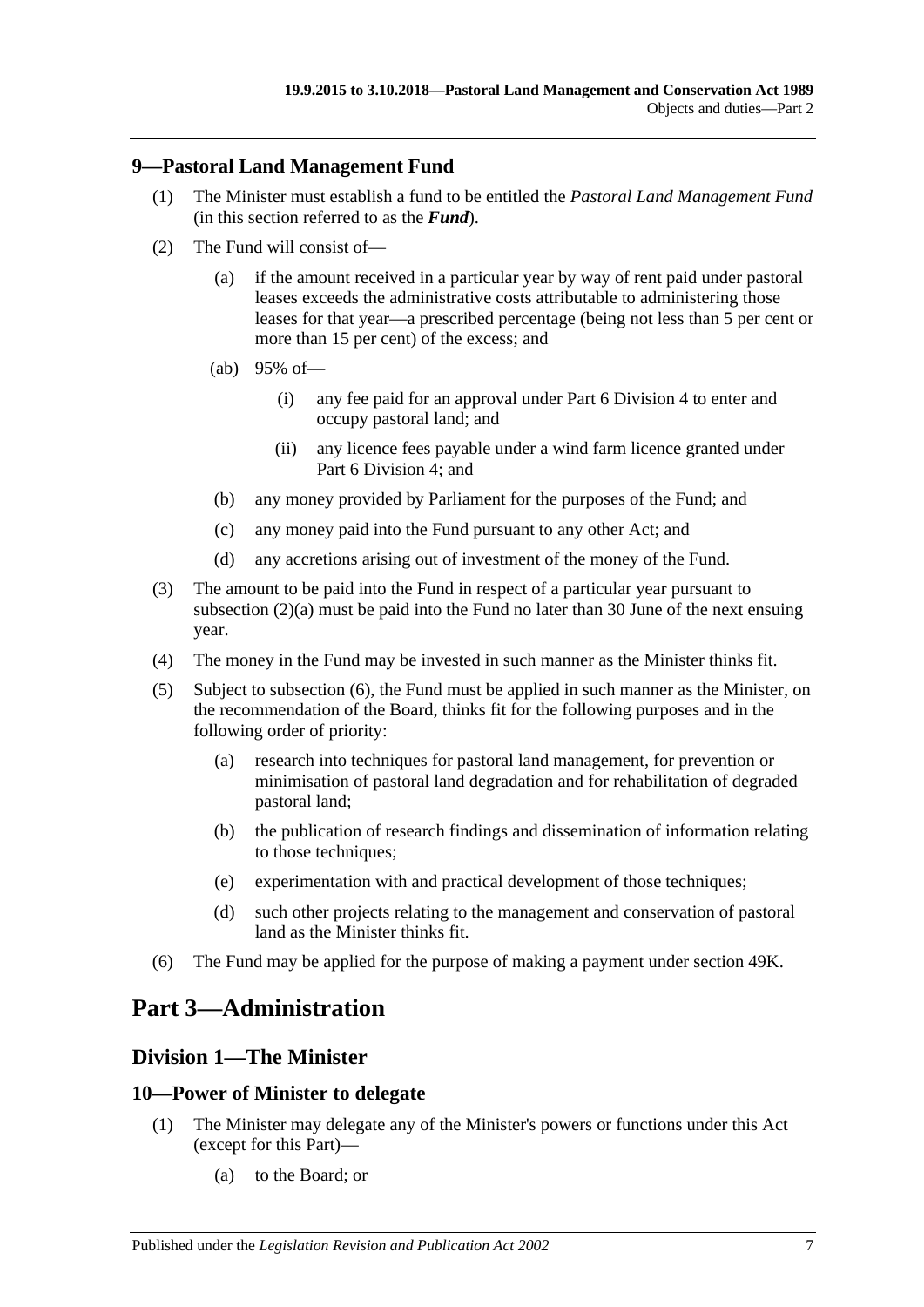- (b) to any particular person or body; or
- (c) to the person for the time being occupying a particular office or position.
- (2) A delegation under this section—
	- (a) must be by instrument in writing; and
	- (b) may be absolute or conditional; and
	- (c) does not derogate from the power of the Minister to act in any matter; and
	- (d) is revocable at will by the Minister.

#### <span id="page-7-0"></span>**11—Appointment of authorised officers**

- (1) The Minister may appoint such persons to be authorised officers for the purposes of this Act as the Minister thinks fit.
- (2) An appointment under this section—
	- (a) will be for a period stated in the instrument of appointment; and
	- (b) may be made subject to conditions limiting the area within which, or the purposes for which, the appointee may exercise the powers of an authorised officer.
- (3) A person appointed as an authorised officer must be issued with an identity card in a form approved by the Minister.

## <span id="page-7-1"></span>**Division 2—The Board**

#### <span id="page-7-2"></span>**12—Establishment of Pastoral Board**

- (1) The *Pastoral Board* is established.
- <span id="page-7-5"></span><span id="page-7-4"></span><span id="page-7-3"></span>(2) The Board consists of 6 members appointed by the Minister, of whom—
	- (a) one, being a person who has, in the opinion of the Minister, wide experience in administration of pastoral leases; and
	- (b) one, being a person who has, in the opinion of the Minister for Environment and Heritage, a wide knowledge of the ecology, and experience in the management, of the pastoral land of this State, will be appointed on the nomination of that Minister; and
	- (c) one, being a person who, in the opinion of the Minister for Primary Industries, Natural Resources and Regional Development, has had wide experience in the field of land and soil conservation of pastoral land, will be appointed on the nomination of that Minister; and
	- (d) one will be selected by the Minister from a list of 3 persons who produce beef cattle on pastoral land outside the dog fence, submitted by Livestock SA Incorporated; and
	- (e) one will be selected by the Minister from a list of 3 persons who produce sheep on pastoral land inside the dog fence, submitted by the South Australian Farmers Federation; and
	- (f) one will be selected by the Minister from a list of 3 persons submitted by the Conservation Council of South Australia Inc.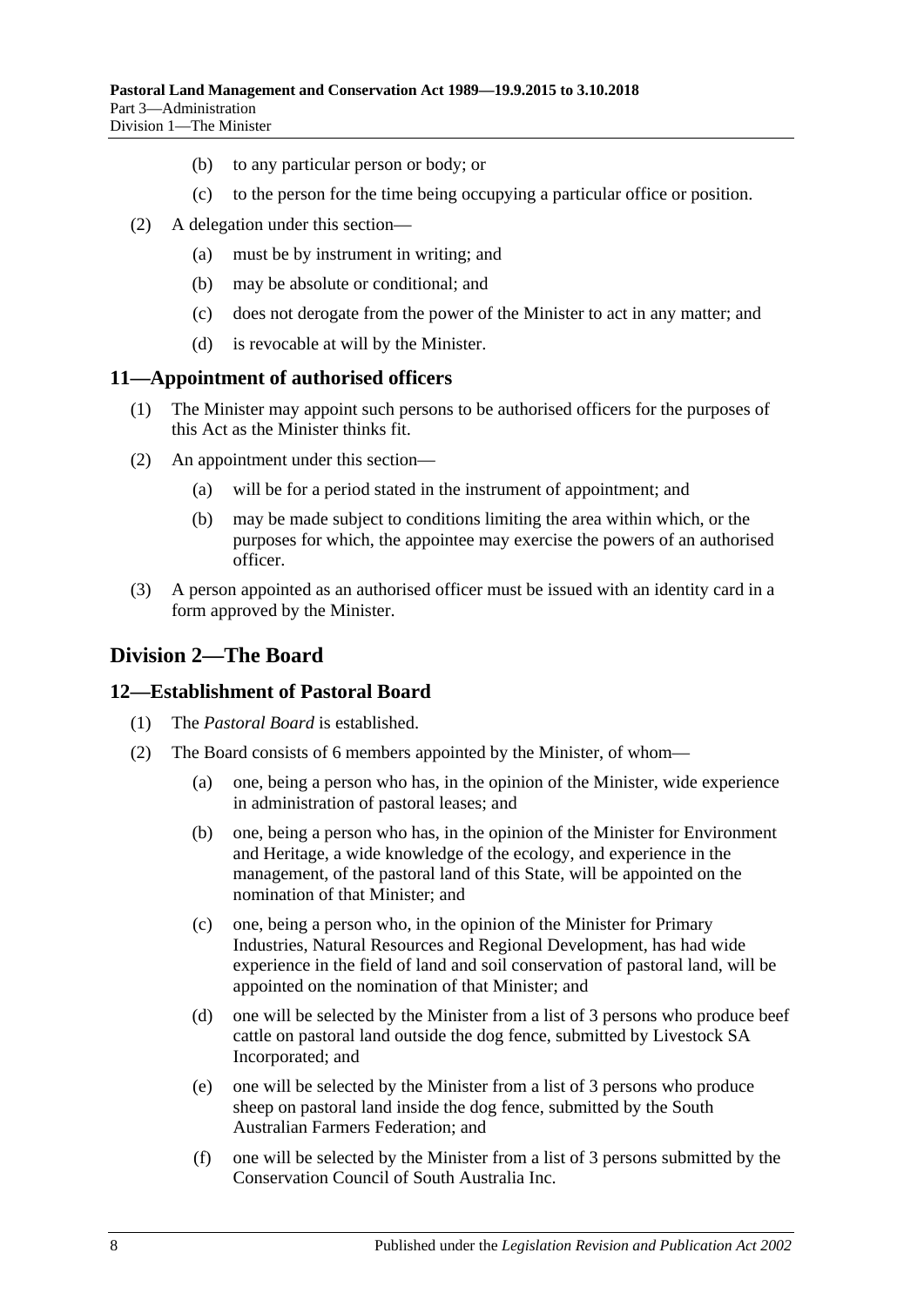- (3) At least one member must be a woman and one a man.
- (4) The Minister will appoint a member of the Board to preside at meetings of the Board.
- (5) The Minister must appoint a deputy to each member of the Board.
- (6) A person who is to be the deputy of a member appointed under [subsection](#page-7-3)  $(2)(d)$ , [\(e\)](#page-7-4) or [\(f\)](#page-7-5) must be appointed in the same manner as the member was appointed to the Board.
- (7) Where the appointments of a member under [subsection](#page-7-3)  $(2)(d)$ , [\(e\)](#page-7-4) or [\(f\)](#page-7-5) and of that member's deputy are being made at the same time, both must be selected from the one panel of names.
- (8) A deputy may, in the absence of the member, act as a member of the Board.

## <span id="page-8-0"></span>**13—Conditions of office**

- (1) A member of the Board will be appointed for a term not exceeding three years and will, on the expiration of a term of office, be eligible for reappointment.
- <span id="page-8-3"></span>(2) The Minister may remove a member of the Board from office—
	- (a) for misconduct; or
	- (b) for neglect of duty; or
	- (c) for incompetence; or
	- (d) for mental or physical incapacity to carry out the duties of office satisfactorily.
- (3) The office of a member becomes vacant if the member—
	- (a) dies; or
	- (b) completes a term of office and is not reappointed; or
	- (c) resigns by written notice addressed to the Minister; or
	- (d) is removed from office by the Minister under [subsection](#page-8-3) (2).
- (4) Upon the office of a member becoming vacant, a person must be appointed in accordance with this Act to the vacant office.

#### <span id="page-8-1"></span>**14—Allowances and expenses**

A member of the Board is entitled to such allowances and expenses as the Minister may determine.

#### <span id="page-8-2"></span>**15—Procedure at meetings**

- (1) A meeting of the Board will be chaired by the member appointed to preside at meetings or, in the absence of that person, by a member chosen by the members present from amongst their own number.
- (2) Subject to [subsection](#page-8-4) (3), the Board may act despite there being vacancies in its membership.
- <span id="page-8-4"></span>(3) Four members constitute a quorum of the Board and no business may be transacted at a meeting of the Board unless a quorum is present.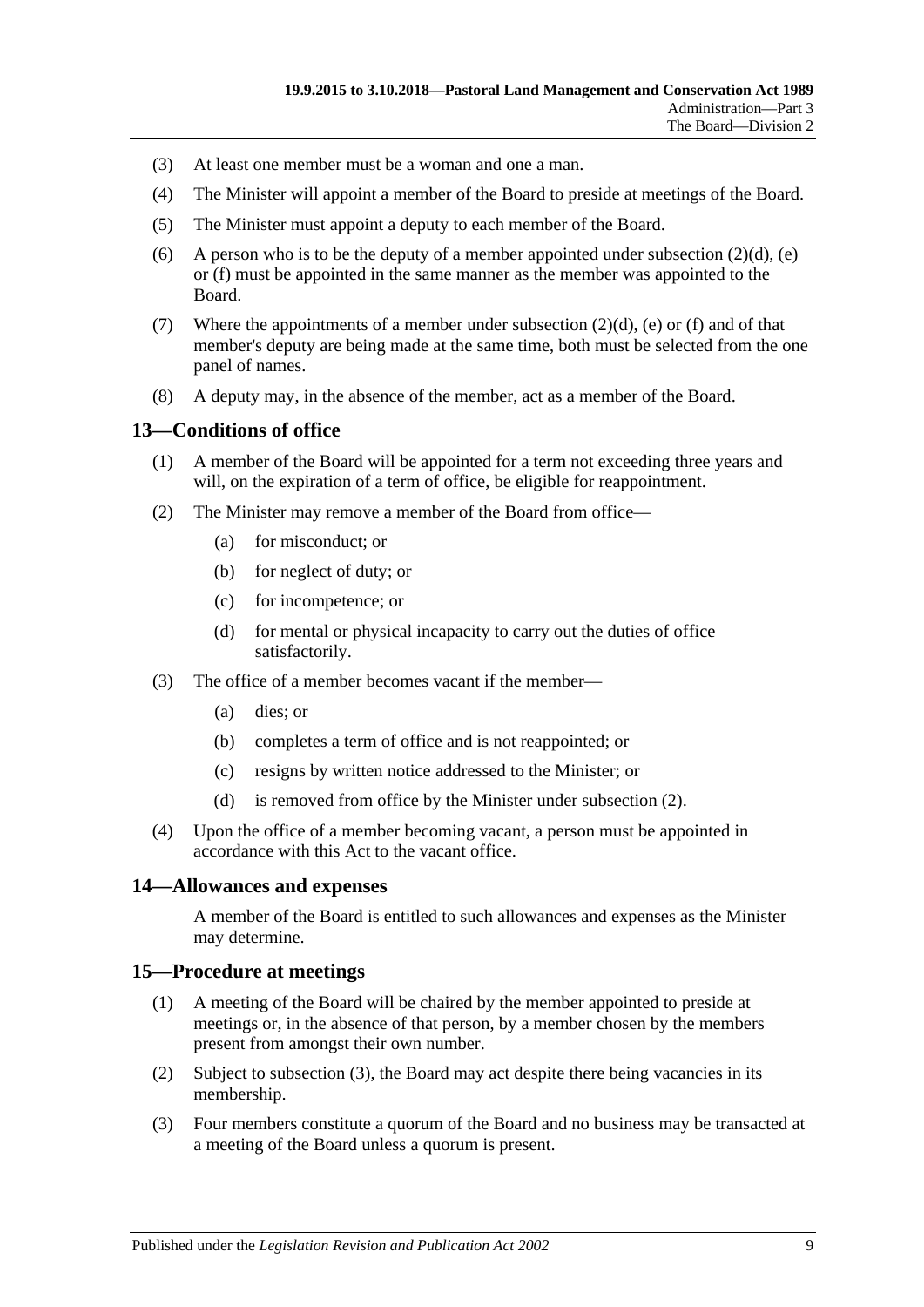- (4) Each member present at a meeting of the Board has one vote on any question arising for decision and, if the votes are equal, the member presiding at the meeting may exercise a casting vote.
- (5) A decision carried by a majority of the votes cast by the members present at a meeting is a decision of the Board.
- (5a) A conference by telephone or other electronic means between members of the Board will, for the purposes of this section, be taken to be a meeting of the Board at which the participating members are present if—
	- (a) notice of the conference is given to all members in the manner determined by the Board for that purpose; and
	- (b) each participating member is capable of communicating with every other participating member during the conference.
- (5b) A proposed resolution of the Board becomes a valid decision of the Board despite the fact that it is not voted on at a meeting of the Board if—
	- (a) a notice of the proposed resolution is given to all members in accordance with procedures determined by the Board; and
	- (b) a majority of the members expresses concurrence in the proposed resolution by letter, telex, facsimile transmission or other written communication setting out the terms of the proposed resolution.
- (5c) The Board must cause accurate minutes of its meetings to be kept.
- (6) Subject to this Act, the proceedings of the Board may be conducted as it thinks fit.

## <span id="page-9-0"></span>**16—Conflict of interest under Public Sector (Honesty and Accountability) Act**

A member of the Board will not be taken to have a direct or indirect interest in a matter for the purposes of the *[Public Sector \(Honesty and Accountability\) Act](http://www.legislation.sa.gov.au/index.aspx?action=legref&type=act&legtitle=Public%20Sector%20(Honesty%20and%20Accountability)%20Act%201995) 1995* by reason only of the fact that the member has an interest in a matter that is shared in common with pastoralists generally, or a substantial section of pastoralists.

## <span id="page-9-1"></span>**17—Functions of Board**

- (1) The Board is responsible to the Minister for the administration of this Act and, in carrying out that function, is subject to the control and direction of the Minister.
- (2) The other functions of the Board are as follows:
	- (a) to advise the Minister on the policies that should govern the administration of pastoral land;
	- (b) to advise the Minister on any other matter referred to the Board by the Minister;
	- (c) to perform the other functions assigned to the Board by or under this Act or another Act or by the Minister.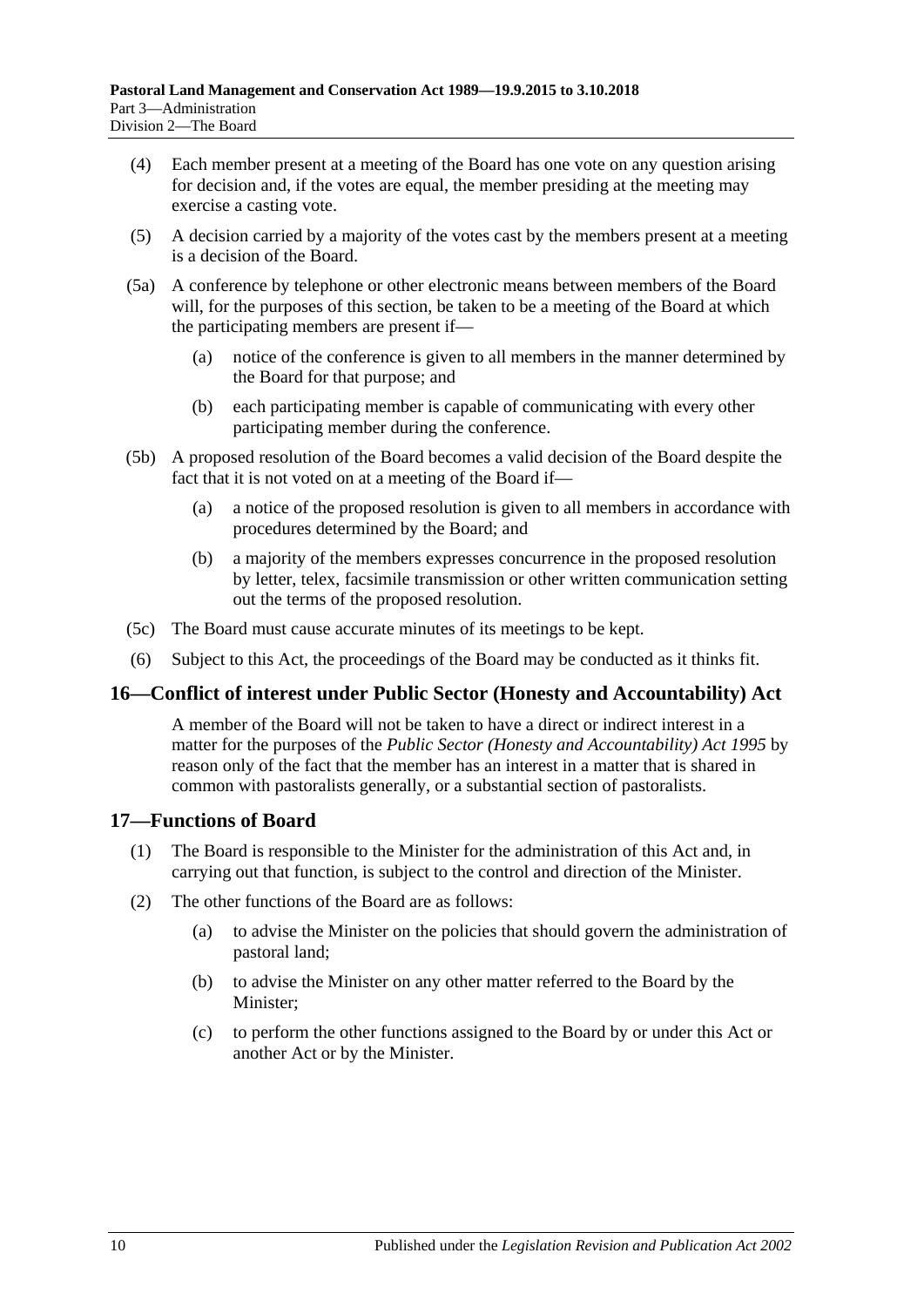## <span id="page-10-0"></span>**18—Delegation by Board**

- (1) The Board may, with the consent of the Minister, delegate any of its powers or functions (other than the function of advising the Minister on the policies that should govern the administration of pastoral land)—
	- (a) to a member of the Board; or
	- (b) to any particular person or body; or
	- (c) to the person for the time being occupying a particular office or position.
- (2) A delegation under this section—
	- (a) must be by instrument in writing; and
	- (b) may be absolute or conditional; and
	- (c) does not derogate from the power of the Board to act in any matter; and
	- (d) is revocable at will by the Board.

## <span id="page-10-1"></span>**18A—Annual report**

- (1) The Board must, no later than 30 September in each year, furnish the Minister with a report of its operations during the preceding financial year.
- (2) The Minister must, within 12 sitting days of receiving a report, have copies of it laid before both Houses of Parliament.

# <span id="page-10-2"></span>**Part 4—Pastoral leases**

## <span id="page-10-3"></span>**19—Grant of leases**

- (1) Subject to this Act, the Minister may grant pastoral leases over Crown land.
- <span id="page-10-5"></span>(2) Where the Minister proposes to make Crown land available for lease for pastoral purposes, the process for taking a lease must be an open competitive process.
- (3) [Subsection](#page-10-5) (2) does not apply—
	- (a) if the Minister is satisfied that special circumstances exist justifying the addition of the land to the holding of an existing lease; or
	- (b) if the land was subject to a pastoral lease that was surrendered upon condition that a further such lease be granted to the same lessee or a nominee of the lessee; or
	- (c) if the Minister is satisfied, on the recommendation of the Board, that for any other good and proper reason it would be just and equitable to offer the land to a particular person.

## <span id="page-10-4"></span>**20—Assessment of land prior to grant of lease**

- (1) The Minister cannot grant a pastoral lease over Crown land—
	- (a) if the Governor has determined that the land should be set aside or used for some other more appropriate purpose; or
	- (b) unless—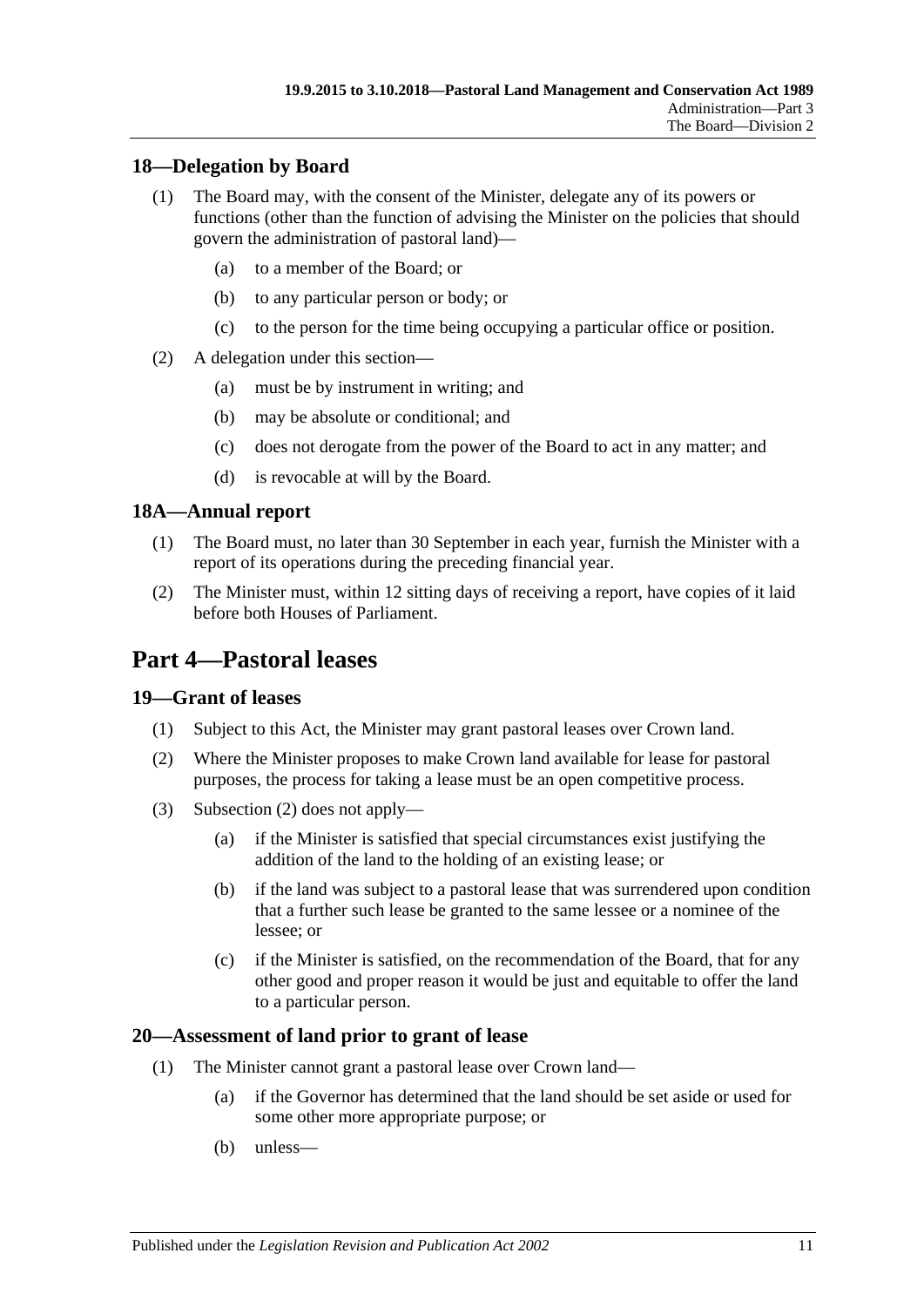- (i) the Board is satisfied that the land is suitable for pastoral purposes; and
- (ii) an assessment has been made of the condition of the land.
- <span id="page-11-2"></span>(2) However, the Minister may grant a pastoral lease over Crown land without an assessment having been made under [subsection](#page-11-2)  $(1)(b)(ii)$  if an assessment has been made within the previous 14 years.

#### <span id="page-11-0"></span>**21—Execution of leases**

Where—

- (a) a document intended to constitute a pastoral lease is sent to the prospective lessee for execution; and
- (b) the document is not returned duly executed, together with such fees or other amounts as may be required, within a period (which must be at least 30 days) specified in an accompanying notice,

the Minister may decline to enter into the lease and forfeit any deposit or other money paid in connection with it.

#### <span id="page-11-1"></span>**22—Conditions of pastoral leases**

- <span id="page-11-5"></span><span id="page-11-4"></span><span id="page-11-3"></span>(1) A pastoral lease will be granted subject to conditions and reservations providing for the following matters (but no others):
	- (a) general conditions providing for—
		- (iii) the payment of rent annually in arrears;
		- (iv) the lessee's obligation to pay in the due manner all rates, taxes and other government charges in relation to the land;
		- (v) the lessee's obligation to comply with the following Acts and any regulations under those Acts to the extent that they apply in relation to the land:
			- (A) the *[Natural Resources Management Act](http://www.legislation.sa.gov.au/index.aspx?action=legref&type=act&legtitle=Natural%20Resources%20Management%20Act%202004) 2004*; and
			- (B) the *[Dog Fence Act](http://www.legislation.sa.gov.au/index.aspx?action=legref&type=act&legtitle=Dog%20Fence%20Act%201946) 1946*; and
			- (C) the *[Mining Act](http://www.legislation.sa.gov.au/index.aspx?action=legref&type=act&legtitle=Mining%20Act%201971) 1971*; and
			- (D) the *[Petroleum Act](http://www.legislation.sa.gov.au/index.aspx?action=legref&type=act&legtitle=Petroleum%20Act%202000) 2000*; and
			- (G) any other prescribed Act;
		- (vi) the lessee's obligation not to hinder or obstruct any person who is exercising, or attempting to exercise, a right of access to the land pursuant to this Act or any other Act;
		- (vii) the lessee's obligation not to hinder, obstruct or interfere with the holder of a wind farm licence under [Part 6 Division](#page-32-1) 4 who is exercising, or attempting to exercise, a right under the licence;
	- (b) land management conditions providing for—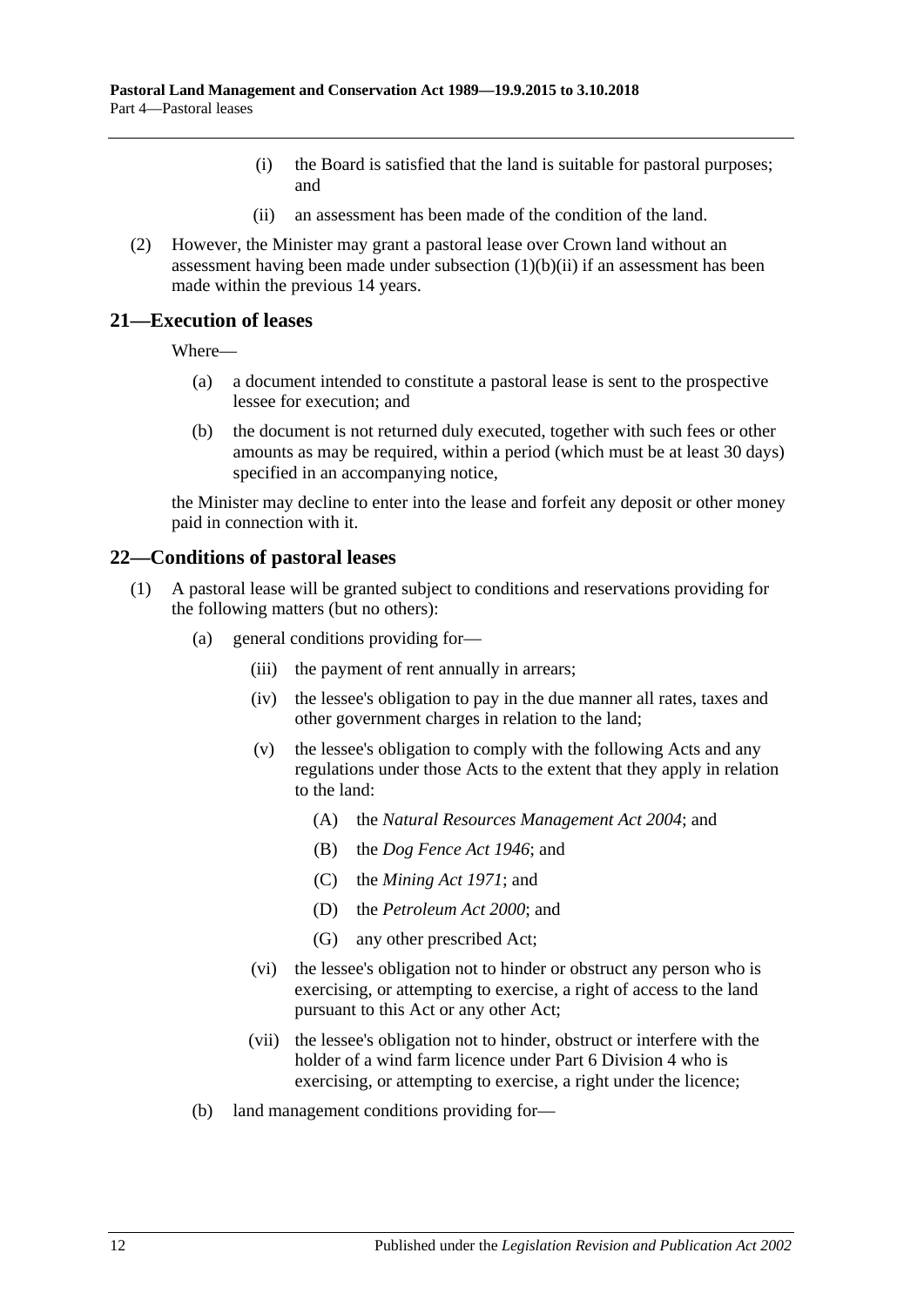- (i) the lessee's obligation not to pasture (as part of the commercial enterprise under the lease) any species of animal on the land other than the species specified in the lease, except with the prior approval of the Board;
- (ii) the lessee's obligation to ensure that numbers of stock on the land or a particular part of the land do not exceed the maximum levels specified in the lease, except with the prior approval of the Board;
- (iii) the lessee's obligation not to use the land for any purpose other than pastoral purposes, except with the prior approval of the Board;
- (iv) the lessee's obligation to maintain existing fencing in a stockproof condition;
- (v) the lessee's obligation to maintain existing constructed stock watering points in proper working order;
- (vi) the lessee's obligation to close off specified areas on the land, or to close or move specified access points on the land, for the purposes of rehabilitation of degraded land;
- (vii) in the case of a pastoral lease relating to land in the Arkaroola Protection Area under the *[Arkaroola Protection Act](http://www.legislation.sa.gov.au/index.aspx?action=legref&type=act&legtitle=Arkaroola%20Protection%20Act%202012) 2012*—the lessee's obligation to use the land in accordance with the management plan under that Act;
- <span id="page-12-0"></span>(c) reservations providing for—
	- (i) the property in minerals, petroleum, underground waters and live or dead standing timber on or under the land to be vested in the Crown;
	- (ii) the right of the Commissioner of Highways to establish public roads across the land;
	- (iii) the right of the Minister to grant a wind farm licence under [Part 6](#page-32-1)  [Division](#page-32-1) 4.
- (1a) A condition referred to in [subsection](#page-11-3) (1)(a) or [\(1\)\(b\),](#page-11-4) and a reservation referred to in [subsection](#page-12-0)  $(1)(c)$ , will be taken to be a condition or reservation (as the case requires) of all pastoral leases (whether granted before or after the commencement of this subsection).
- (2) The form of a pastoral lease and any matters (such as maximum stock levels) to be specified in the conditions of a lease will be determined by the Board.
- (3) The only conditions of a pastoral lease that can be varied by the Board pursuant to this Act are the land management conditions.
- (4) Nothing in this Act prevents a lessee and the Board from entering into an agreement for the variation of a condition of the lease.
- (5) A condition of a pastoral lease is, to the extent that it relates to the minimum stocking rate of pastoral land, void and of no effect.
- <span id="page-12-1"></span>(6) The Board may, at the request or with the consent of the lessee—
	- (a) approve the pasturing (as part of the commercial enterprise under the lease) of a species of animal other than a species specified in the lease; and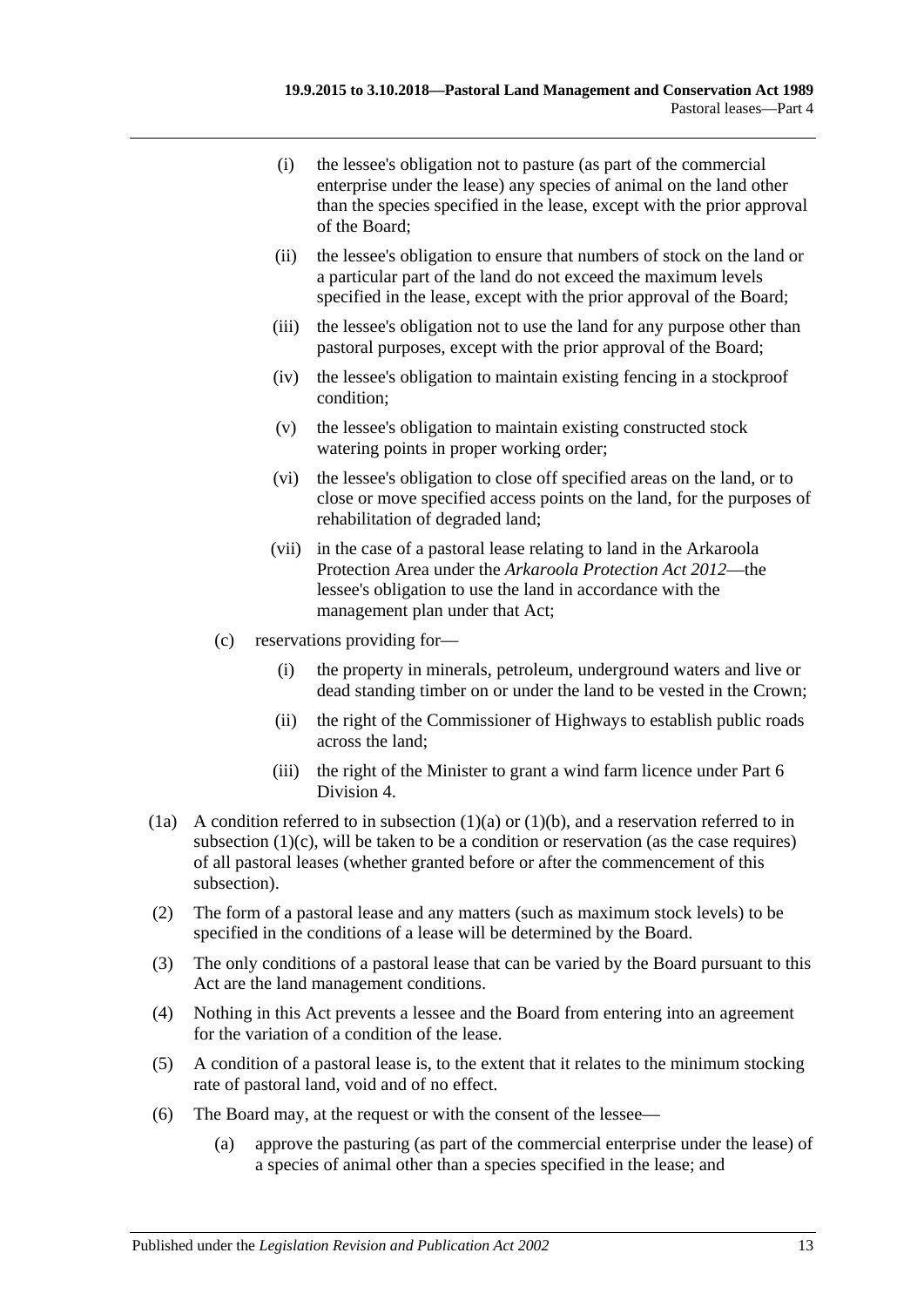- (b) approve a level of stock on the land, or on a particular part of the land, in excess of the maximum levels specified in the lease; and
- (c) approve the use of land subject to a pastoral lease for a purpose other than pastoral purposes; and
- $(d)$
- (i) set aside from use for pastoral purposes land, or a part of the land, subject to a pastoral lease; and
- (ii) approve the use of the pastoral land set aside for the primary purpose of traditional Aboriginal pursuits, conservation purposes or other purposes as specified by the Board.
- (7) An approval of the Board under [subsection](#page-12-1) (6) must be in writing and may be subject to conditions.
- (8) Despite the preceding provisions of this section, the Minister may, from time to time, issue directions to a lessee for the purposes of the condition referred to in [subsection](#page-11-5)  $(1)(a)(vi)$  (and such directions will have effect as if they were conditions of the lease).

**Note—**

Directions might, for example, specify areas in which trees are not to be planted so as not to interfere with the operation of a wind farm.

#### <span id="page-13-0"></span>**23—Rent**

- (1) The rent payable to the Crown under a pastoral lease—
	- (a) is the amount from time to time determined under this section to be the annual rent for the lease; and
	- (b) is payable annually in arrears.
- <span id="page-13-1"></span>(2) The annual rent for a pastoral lease is to be determined as follows:
	- (a) the Valuer-General will from time to time determine the unimproved value of the land in accordance with the *[Valuation of Land Act](http://www.legislation.sa.gov.au/index.aspx?action=legref&type=act&legtitle=Valuation%20of%20Land%20Act%201971) 1971*, taking into account, in addition to any other matters taken into account under that Act, the following matters:
		- (i) the purposes, whether authorised under the lease or by the Board, for which the land is used and the inherent capacity of the land to be used for those purposes; and
		- (ii) any prevailing climatic conditions currently affecting the productivity of the land; and
		- (iii) the proximity and accessibility of markets and other facilities to the extent that they affect the profitability of the lessee's enterprise; and
		- (iv) any views as to land condition factors expressed by the regional NRM board within whose region the land is situated (and the Valuer-General must seek those views before making the determination); and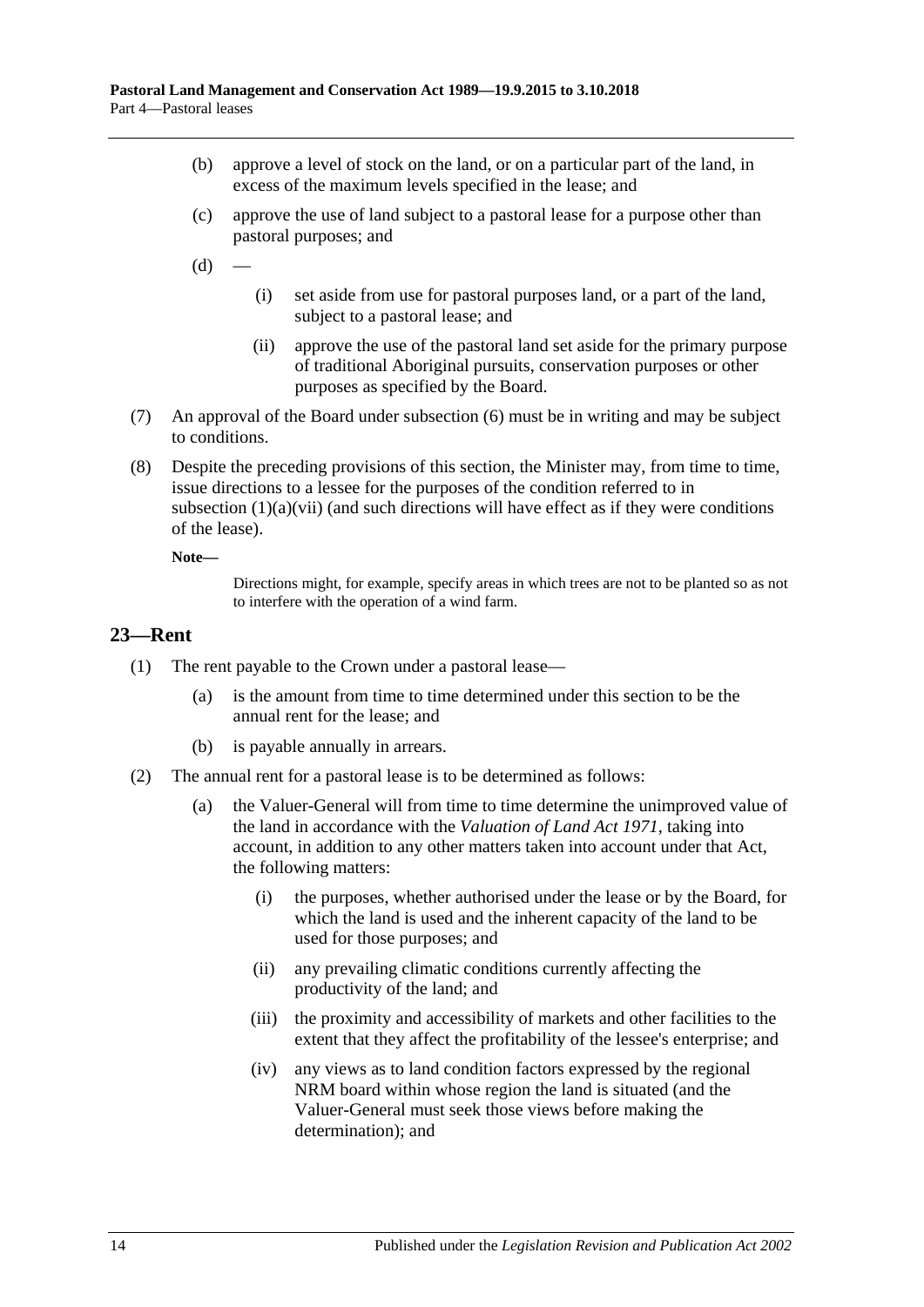- (v) the views of any consultative committee established by the Minister for the purpose of assisting in the determination of pastoral lease rents;
- (b) the Valuer-General will, on making a determination under [paragraph](#page-13-1) (a), fix the annual rent for the lease as a percentage of the unimproved value of the land, being a percentage—
	- (i) that represents, in the Valuer-General's opinion, the appropriate rate of return for the land, taking into account the purposes for which the land is being used; and
	- (ii) that may vary from lease to lease according to the various purposes for which land is being used.
- (3) The Valuer-General must make a determination of the rents for all pastoral leases at the same time.
- (4) The Valuer-General—
	- (a) may make such a determination at any time; and
	- (b) must do so on direction by the Minister,

but, in any event, must make such a determination at least every 5 years.

- (5) On completing a determination of the annual rent for a pastoral lease, the Valuer-General must give to the Board a notice of the determination that includes a statement of the unimproved value of the land and the percentage on which the rent is based.
- (6) The Minister may, on the recommendation of the Board, and if the Minister is satisfied—
	- (a) that some factor exists affecting the profitability of the enterprise under a pastoral lease that has arisen since the Valuer-General last determined the annual rent for the lease; or
	- (b) that the lessee has, under an agreement with the Minister, carried out work on the land on behalf of the Minister for which the lessee has not been recompensed; or
	- (c) that the lessee has, on his or her own initiative, undertaken special measures to remedy or prevent degradation of the land,

reduce by an appropriate amount the rent that would otherwise be payable under the lease in respect of any particular year.

- (7) The Board is responsible for issuing and sending to lessees annual rent accounts.
- (8) The Board may, for the purposes of administrative efficiency, fix a common day by which the rent under all pastoral leases must be paid in each year and, for that purpose, rent accounts for a period greater or less than a year may be sent to lessees.
- (9) A rent account must be accompanied by or include—
	- (a) a copy of the Valuer-General's notice of determination if a new determination has been made since the last rent account sent to the lessee; and
	- (b) an explanation of any debits or credits shown on the account; and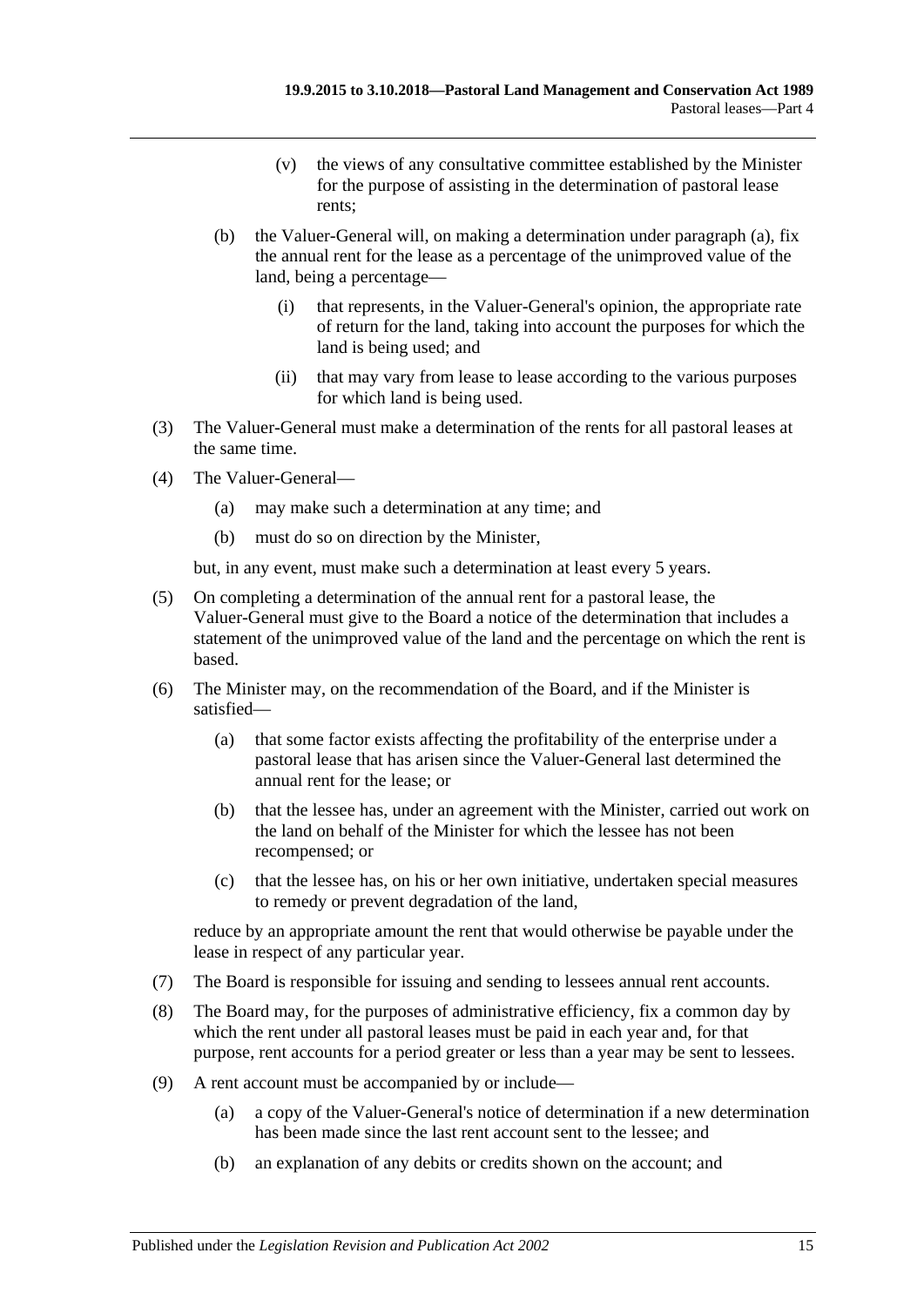- (c) a statement of the reasons for any reduction, waiver or deferment of rent pursuant to this section.
- (10) The Minister may, on the recommendation of the Board, and if the Minister is satisfied that a case of hardship exists, waive or defer payment of any amount of the rent due and payable under a pastoral lease, subject to such conditions (if any) as the Board recommends.

## <span id="page-15-0"></span>**24—Term of pastoral leases**

- (1) Subject to [subsection](#page-15-3) (2), a pastoral lease will be granted for a term of 42 years.
- <span id="page-15-3"></span>(2) Where a lessee surrenders two or more pastoral leases for the purposes of merger of the leases, the term of the lease to be granted to the lessee will be such term as the Board, having regard to the terms of the surrendered leases, thinks appropriate.

## <span id="page-15-1"></span>**25—Assessment of land**

- (1) The Board must cause an assessment of the condition of the land comprised in each pastoral lease to be completed at intervals of not more than 14 years.
- (2) An assessment of the condition of land pursuant to this Act—
	- (a) must be thorough; and
	- (b) must include an assessment of the capacity of the land to carry stock; and
	- (c) must be conducted in accordance with recognised scientific principles; and
	- (d) must be carried out by persons who are qualified and experienced in land assessment techniques; and
	- (e) must take into account any matter prescribed by the regulations.
- (3) The Board must, by notice in writing, advise a lessee of a proposed assessment not less than 28 days before the assessment is due to commence.
- <span id="page-15-5"></span>(4) On completing an assessment of the condition of land, the Board must forward—
	- (a) a copy of the assessment; and
	- (b) a written report of any action the Board proposes taking as a consequence of the assessment,

to the lessee.

(5) The Board cannot take any action under this Act as a consequence of an assessment until after the end of the period during which an application for assistance may be lodged under [section](#page-16-0) 25B.

## <span id="page-15-2"></span>**25A—Establishment of pool of persons for the purposes of [section](#page-16-0) 25B**

- (1) The Minister must establish a pool of persons for the purposes of [section](#page-16-0) 25B.
- <span id="page-15-4"></span>(2) The pool will consist of such number of persons (being not less than 2 and not more than 6) as the Minister thinks fit, appointed by the Minister after consultation with Livestock SA Incorporated and the Conservation Council of South Australia Inc.
- (3) A member of the public service is not eligible for appointment as a member of the pool.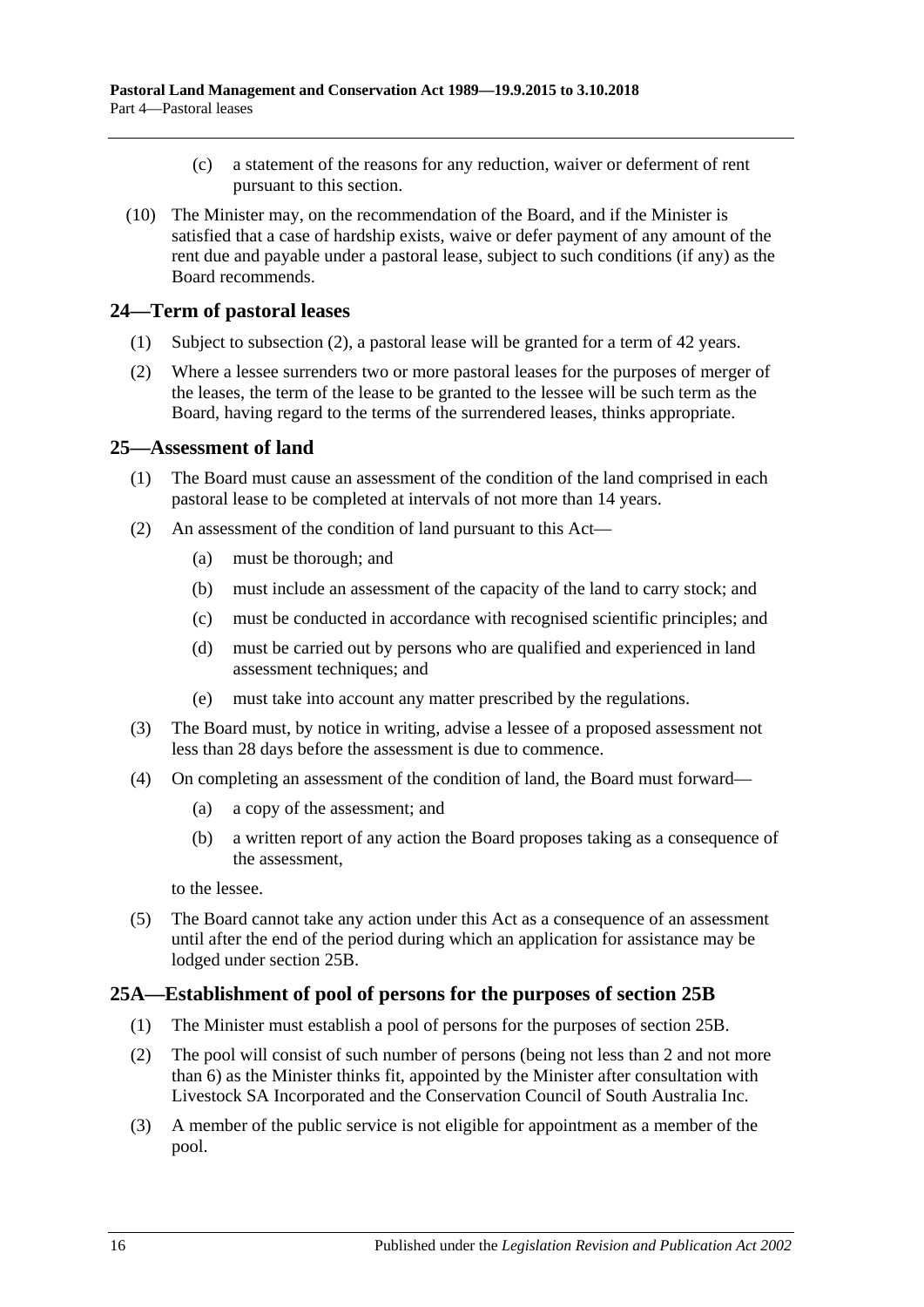- (4) A member of the pool will be appointed on terms and conditions determined by the **Minister**
- (5) Each person appointed under [subsection](#page-15-4) (2) must have qualifications or experience in pastoral land management.
- (6) The Minister must maintain a public register containing the name and contact details of each member of the pool.
- (7) The public register is to be available for inspection, without fee, during ordinary office hours—
	- (a) at a public office, or public offices, determined by the Minister; and
	- (b) at a website determined by the Minister.
- <span id="page-16-2"></span>(8) The Minister may, by notice in the Gazette, publish guidelines in relation to the provision of assistance under [section](#page-16-0) 25B.

#### <span id="page-16-1"></span><span id="page-16-0"></span>**25B—Assistance to lessee**

- (1) A lessee who has received under [section](#page-15-5) 25(4)—
	- (a) a copy of an assessment; or
	- (b) a written report of proposed action,

may, within 60 days after the copy of the assessment or the report is forwarded to the lessee under that section, apply to the Minister for assistance in relation to the lessee's dealings with the Board, or any other person or body, as a consequence of the assessment or in relation to the proposed action.

- (2) An application under [subsection](#page-16-1) (1)—
	- (a) may request that the assistance be provided by a particular member of the pool of persons established under [section](#page-15-2) 25A; and
	- (b) must identify—
		- (i) the nature of the assistance sought by the lessee; and
		- (ii) if the lessee seeks assistance to dispute any part of the assessment, or oppose any proposed action—the grounds for the dispute or opposition; and
	- (c) must be made in a manner and form determined by the Minister and will not be conditional on the payment of any fee.
- (3) If an application is made under [subsection](#page-16-1) (1), the Minister must, unless satisfied that the application is frivolous or vexatious, appoint a member of the pool to provide assistance to the lessee in accordance with any guidelines published in accordance with [section](#page-16-2) 25A(8) (and if the application requests that the assistance be provided by a particular member of the pool, the Minister must appoint that member unless the Minister is of the opinion that it would be inappropriate for any reason for that member to do so).
- <span id="page-16-3"></span>(4) A member of the pool must—
	- (a) inform the Minister in writing of any direct or indirect interest that the person has or acquires that conflicts, or may conflict, with the provision of any assistance that the member is appointed to provide; and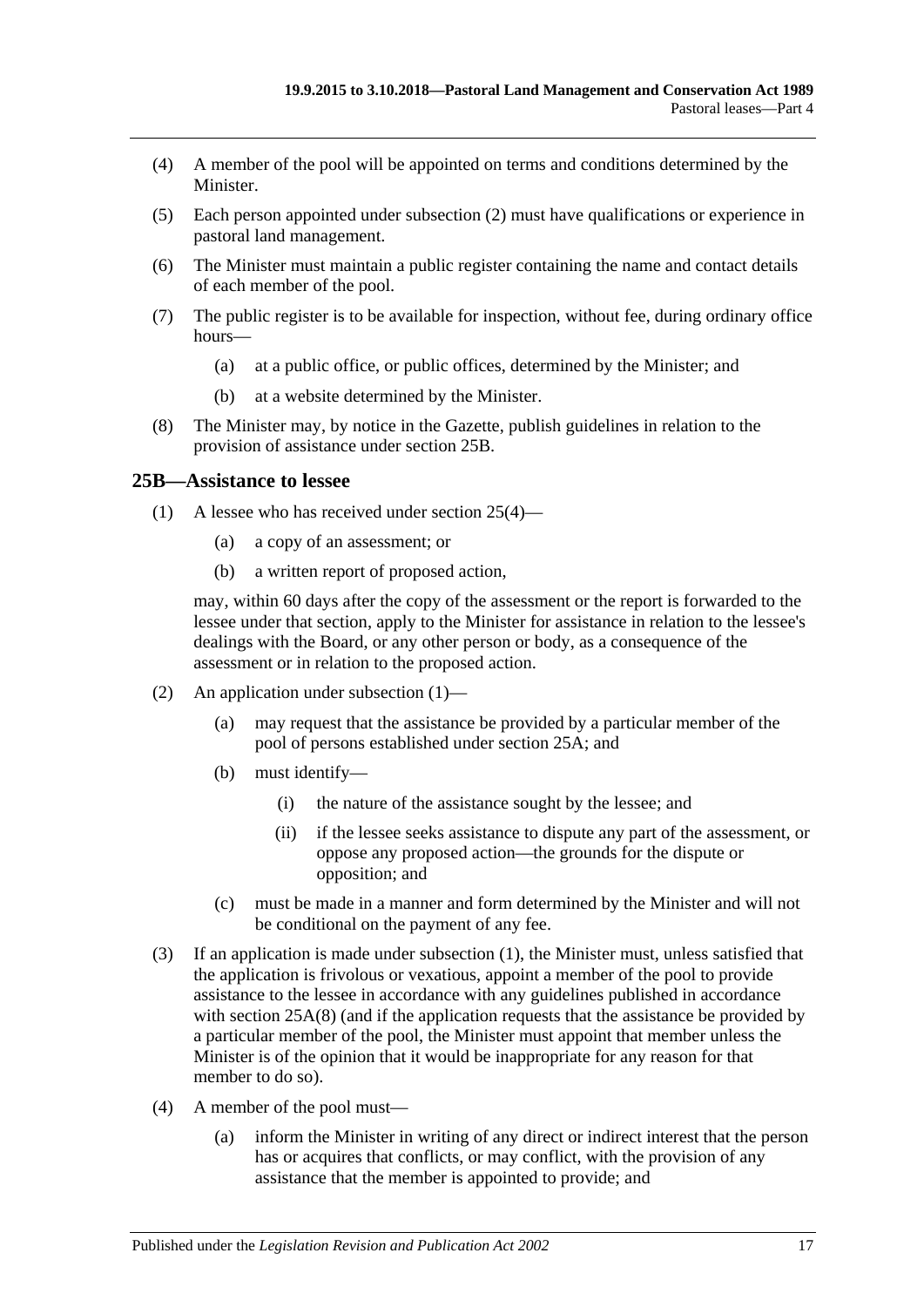(b) comply with any directions given by the Minister regarding the resolution of the conflict, or potential conflict.

Maximum penalty: \$20 000.

- (5) [Subsection](#page-16-3) (4) does not apply in relation to an interest that the member has or acquires while the member remains unaware that he or she has an interest in the matter, but in any proceedings against the member the burden will lie on the member to prove that he or she was not, at the material time, aware of his or her interest.
- (6) No civil liability attaches to a member of the pool for an act or omission in good faith in the exercise or purported exercise of a function under this section.
- (7) The Pastoral Board must give consideration to any comments made to the Board by the lessee relating to the assessment, or the written report of proposed action, referred to in [subsection](#page-16-1) (1).

#### <span id="page-17-0"></span>**26—Extension of term of pastoral leases and variation of conditions**

- (1) The Board may, by notice in writing given to the lessee, vary the land management conditions of a pastoral lease to take effect on the date or dates specified in the notice (and, if a property plan has been approved in respect of the pastoral lease, the variation must accord with the terms of the plan).
- (2) However, the Board cannot vary the land management conditions of a pastoral lease unless the lease conditions as varied by the Board are accepted by the lessee.
- <span id="page-17-4"></span>(3) Subject to [subsection](#page-17-1) (5), the Board must, by notice in writing given to the lessee within 12 months after the completion of the most recent assessment under [section](#page-15-1) 25—
	- (a) if the land management conditions of a pastoral lease are not to be varied by the notice under this subsection—extend the term of a pastoral lease; or
	- (b) if the land management conditions of a pastoral lease are to be varied by the notice under this subsection—offer to extend the term of a pastoral lease,

<span id="page-17-2"></span>by such period as will bring the term to 42 years (measured from the date the most recent assessment was completed).

- <span id="page-17-3"></span>(4) An offer to extend the term of a pastoral lease under [subsection](#page-17-2)  $(3)(b)$  is subject to the condition that the lessee accepts the lease conditions as varied within 12 months after receiving the offer (and if the lessee does not accept the lease conditions as varied within that period the offer is, by force of this section, withdrawn).
- <span id="page-17-1"></span>(5) The Board may refuse to extend the term of a pastoral lease if satisfied—
	- (a) there has been a wilful breach of a condition of the lease resulting in, or likely to result in, degradation of the land; or
	- (b) the lessee has, without reasonable excuse, failed to discharge a duty imposed by [section](#page-5-1) 7.

 $(6)$  If—

- (a) an offer to extend a pastoral lease has been withdrawn under [subsection](#page-17-3) (4); or
- (b) the Board has refused to extend the term of a pastoral lease under [subsection](#page-17-1) (5),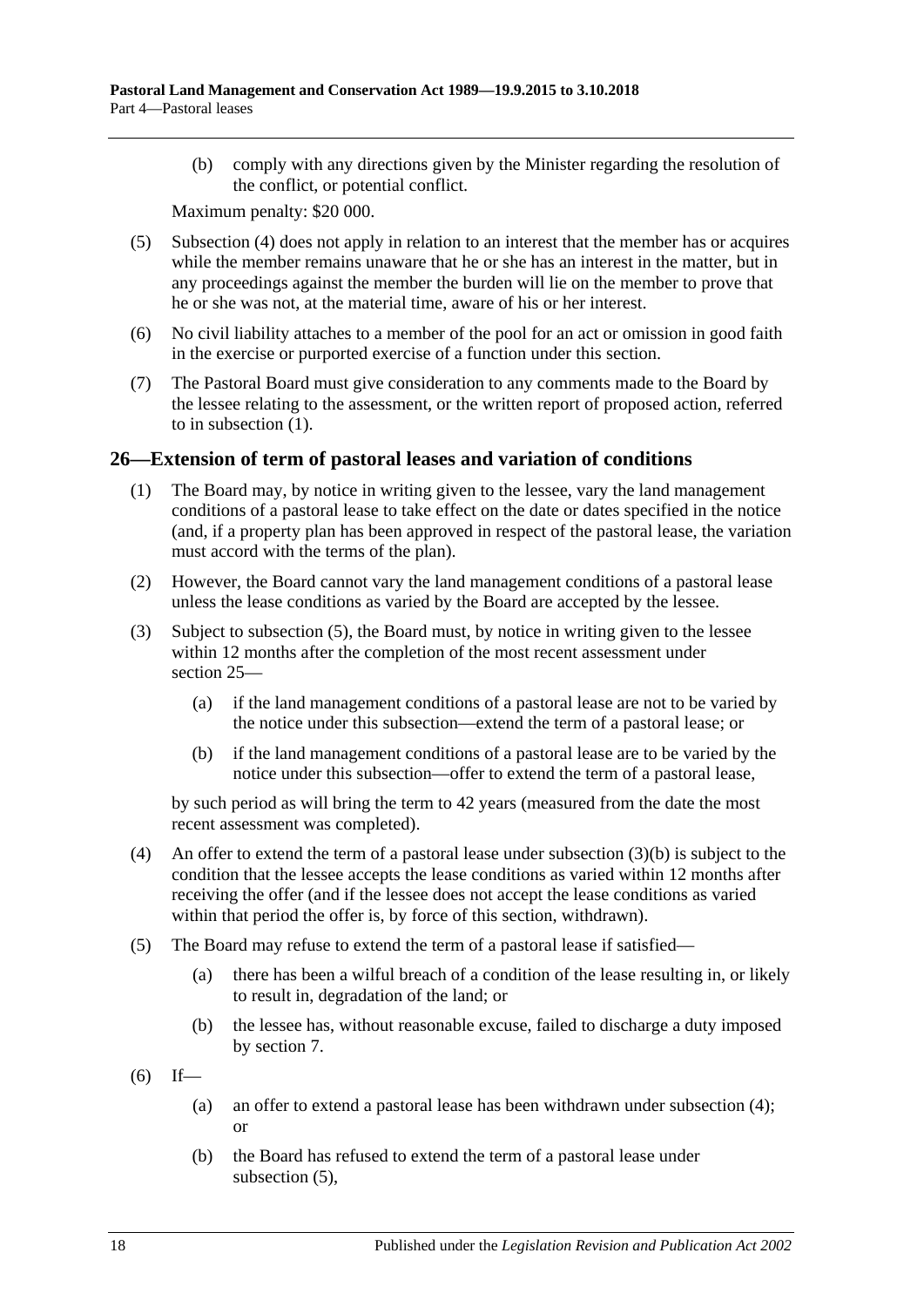the Board may (either on an application by the lessee or of its own motion), if satisfied that the grounds for the revocation or refusal no longer exist, extend the term of a pastoral lease by such period as will bring the balance of the term to 42 years (measured from the date the most recent assessment was completed).

(7) For the purposes of this section, an assessment is taken to have been completed on the day that the Board resolves to issue a notice under [subsection](#page-17-4) (3).

## <span id="page-18-0"></span>**27—Exemption from stamp duty**

The grant of a pastoral lease or extension of the term of a lease is exempt from stamp duty.

#### <span id="page-18-4"></span><span id="page-18-1"></span>**28—Dealing with pastoral leases**

- (1) Subject to the conditions of the lease, the interest of the lessee under a pastoral lease cannot be transferred, assigned, mortgaged, sublet or otherwise dealt with without the consent of the Minister.
- (2) The Minister must not unreasonably or capriciously refuse or withhold consent under [subsection](#page-18-4)  $(1)$ .
- (3) Where a lessee transfers or assigns his or her interest under a pastoral lease, all accrued and accruing liabilities pass to the transferee or assignee.
- (4) Any such liabilities that had accrued before the date of the transfer or assignment may be enforced against the transferor or assignor (who will be regarded as jointly and severally liable with the transferee or assignee).
- (5) A pastoral lease can be wholly or partially surrendered with the consent of the Minister (which may be unconditional or subject to conditions) and, subject to [subsection](#page-18-5) (6), the consent of all persons who have a registered interest in or caveat over the lease.
- <span id="page-18-5"></span>(6) If it appears to the Minister that a consent has been unreasonably withheld, the Minister may accept the surrender despite the absence of that consent.
- (7) Where the surrender of a pastoral lease is conditional on the granting of an interest in the land to the lessee or any other person, an interest or caveat registered on the lease continues in force and will be endorsed on the new lease or other documents of title, unless the holder of the interest or caveat consents to its discharge.
- (8) Where the surrender of a pastoral lease is not conditional on the granting of an interest in the land to the lessee or any other person, the land reverts to the Crown freed from all encumbrances and claims.

#### <span id="page-18-2"></span>**29—Agreements to deal with a lease**

Where an agreement is entered into under which the parties agree to transfer, assign, mortgage, sublet or otherwise deal with a pastoral lease, the agreement will expire 12 months after its execution unless the consent of the Minister to the transfer, assignment, mortgage, subletting or other dealing has been obtained.

## <span id="page-18-6"></span><span id="page-18-3"></span>**30—Consent to certain share transfers in pastoral company**

- (1) Where a company—
	- (a) is a lessee under a pastoral lease; or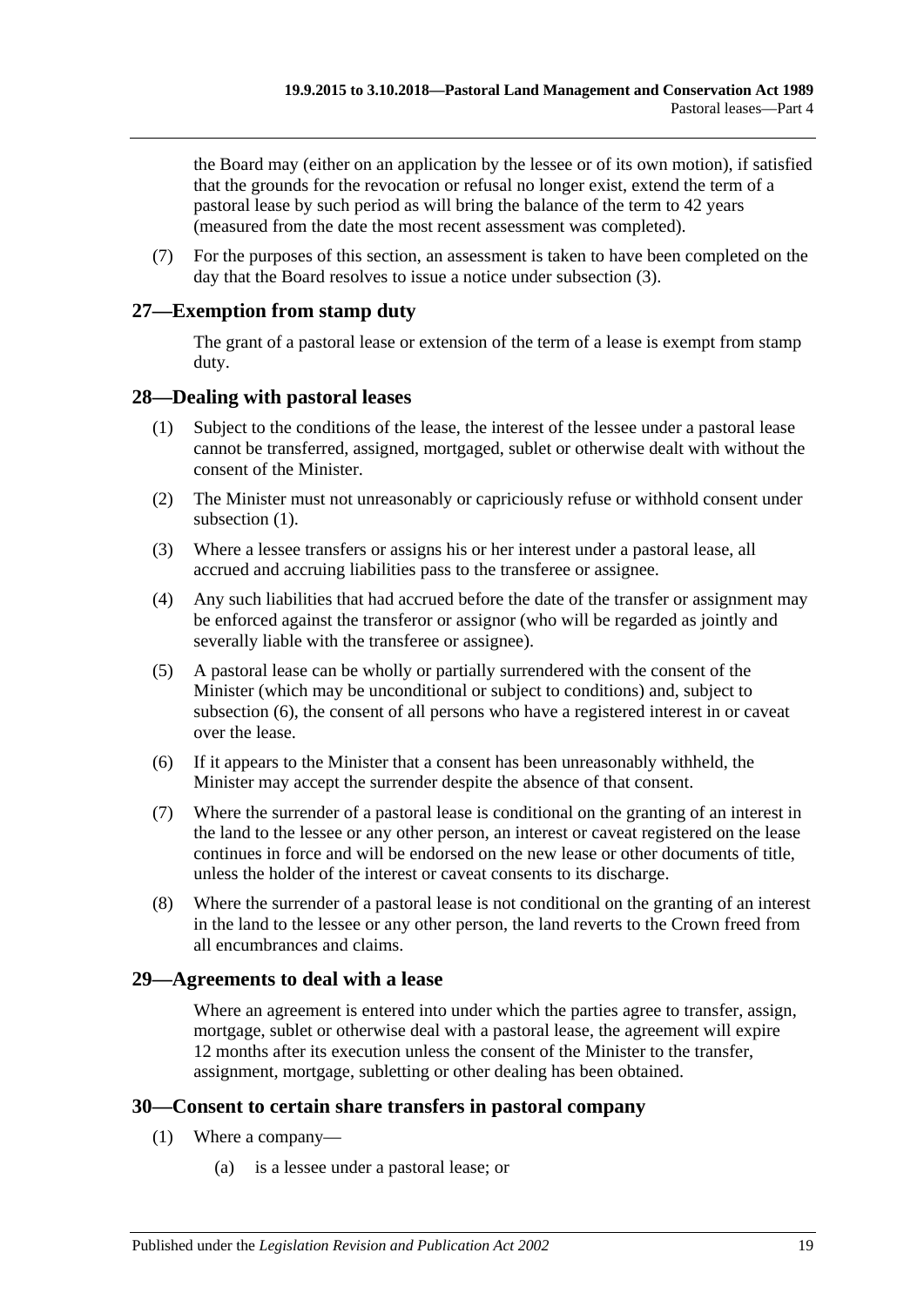(b) is a party to an agreement for the transfer, assignment, mortgage or subletting of a pastoral lease to the company,

no change in the ownership of the shares of the company can be effected without the prior consent of the Minister, if the change in ownership would result in a controlling interest in the company being held by some person, or by some other person than the present holder of such an interest.

(2) [Subsection](#page-18-6) (1) does not apply to a change in ownership of shares effected by a will or other testamentary disposition.

#### <span id="page-19-0"></span>**31—Alteration of boundaries**

- (1) If the Board is satisfied that the boundary of land subject to a pastoral lease does not reflect the land actually occupied by the lessee, the Minister may, by notice in writing to the lessee, alter the boundary accordingly.
- <span id="page-19-2"></span> $(1a)$  If—
	- (a) part only of the land subject to a pastoral lease (the *relevant land*) has been resumed in accordance with [section](#page-20-0) 32 for the purposes of a solar energy facility; and
	- (b) construction of the solar energy facility has not, in the opinion of the Minister, been substantially completed within 5 years after the date on which the resumption took effect,

the Minister may, by notice in the Gazette, alter the boundary of the pastoral lease referred to in [paragraph](#page-19-2) (a) so that the relevant land is again included in the lease.

- (2) The Minister may, in a notice under this section, vary the rent payable under the lease to take into account the increase or reduction in value of the lease that results from the alteration of the boundary.
- (3) On registration by the Registrar-General of a boundary alteration pursuant to this section—
	- (a) the alteration takes effect; and
	- (b) all registered interests or caveats to which the pastoral lease is subject extend over the lease as so altered.

## <span id="page-19-1"></span>**31A—Variation of land subject to lease**

- (1) The Minister may, by notice in writing to the relevant lessees—
	- (a) excise land, or a part of land, subject to a pastoral lease and transfer the land, or the part of land, to another lease; and
	- (b) alter the boundaries of the leases accordingly.
- (2) Despite a provision of this Act, the Minister may, in the same notice—
	- (a) vary the rent payable under a pastoral lease to take into account the increase or reduction in value of the lease resulting from the alteration of the boundaries; and
	- (b) vary the land management conditions of a pastoral lease (including varying a condition relating to the maximum level of stock on the land, or a particular part of the land).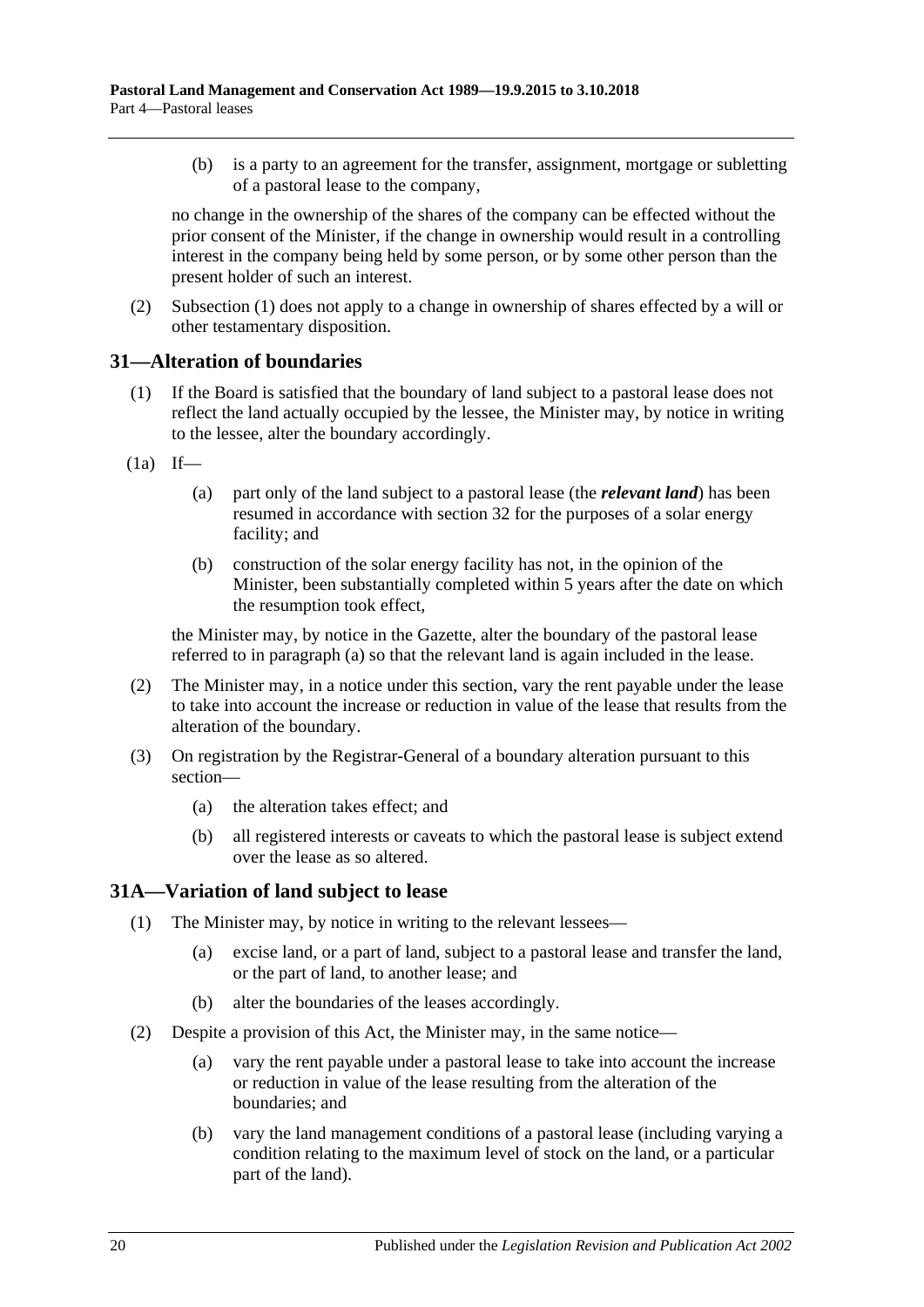- (3) The Minister may only take action under this section—
	- (a) on the recommendation of the Board; and
	- (b) at the request or with the consent of the relevant lessees.
- (4) On registration by the Registrar-General of a boundary alteration pursuant to this section—
	- (a) the alteration takes effect; and
	- (b) all registered interests or caveats to which the pastoral lease is subject extend over the lease as so altered.

#### <span id="page-20-3"></span><span id="page-20-0"></span>**32—Resumption of land**

- (1) The Minister may, by notice in the Gazette, resume any pastoral land.
- (2) Before a notice is published under [subsection](#page-20-3) (1), the Minister must give written notice of intention to resume to the lessee under the pastoral lease affected by the proposal.
- (3) The resumption takes effect—
	- (a) if the resumption is for the purposes of a solar energy facility—on a day specified in the notice in the Gazette, which must be a day falling at least 2 months after the date on which that notice is given; or
	- (b) in any other case—on a day specified in the notice in the Gazette, which must be a day falling at least 6 months after the date on which that notice is given.
- (4) Where the whole of the land subject to a pastoral lease is resumed, the resumption operates to cancel the lease.
- <span id="page-20-4"></span>(5) Where part only of the land subject to a pastoral lease is resumed—
	- (a) the area of land resumed is excised from the area to which the lease formerly applied; and
	- (b) the lease continues to apply to the remainder of that land subject to—
		- (i) any variation of its conditions specified in the notice;
		- (ii) any variation of its conditions determined by the Tribunal on the application of the lessee (and any such variation may, according to the Tribunal's determination, operate in addition to or in substitution of a variation under [subparagraph](#page-20-4) (i)).

#### <span id="page-20-1"></span>**33—Abandonment of land**

If land subject to a pastoral lease has been abandoned, the Board may cancel the lease.

#### <span id="page-20-6"></span><span id="page-20-2"></span>**34—Vacation of land**

- (1) Where the lessee or former lessee under a pastoral lease vacates the land leaving behind property, the Minister may, by notice in writing, require him or her to remove the property within a stipulated period.
- <span id="page-20-5"></span>(2) If the notice is not complied with within the stipulated period, the Minister may remove and dispose of the property.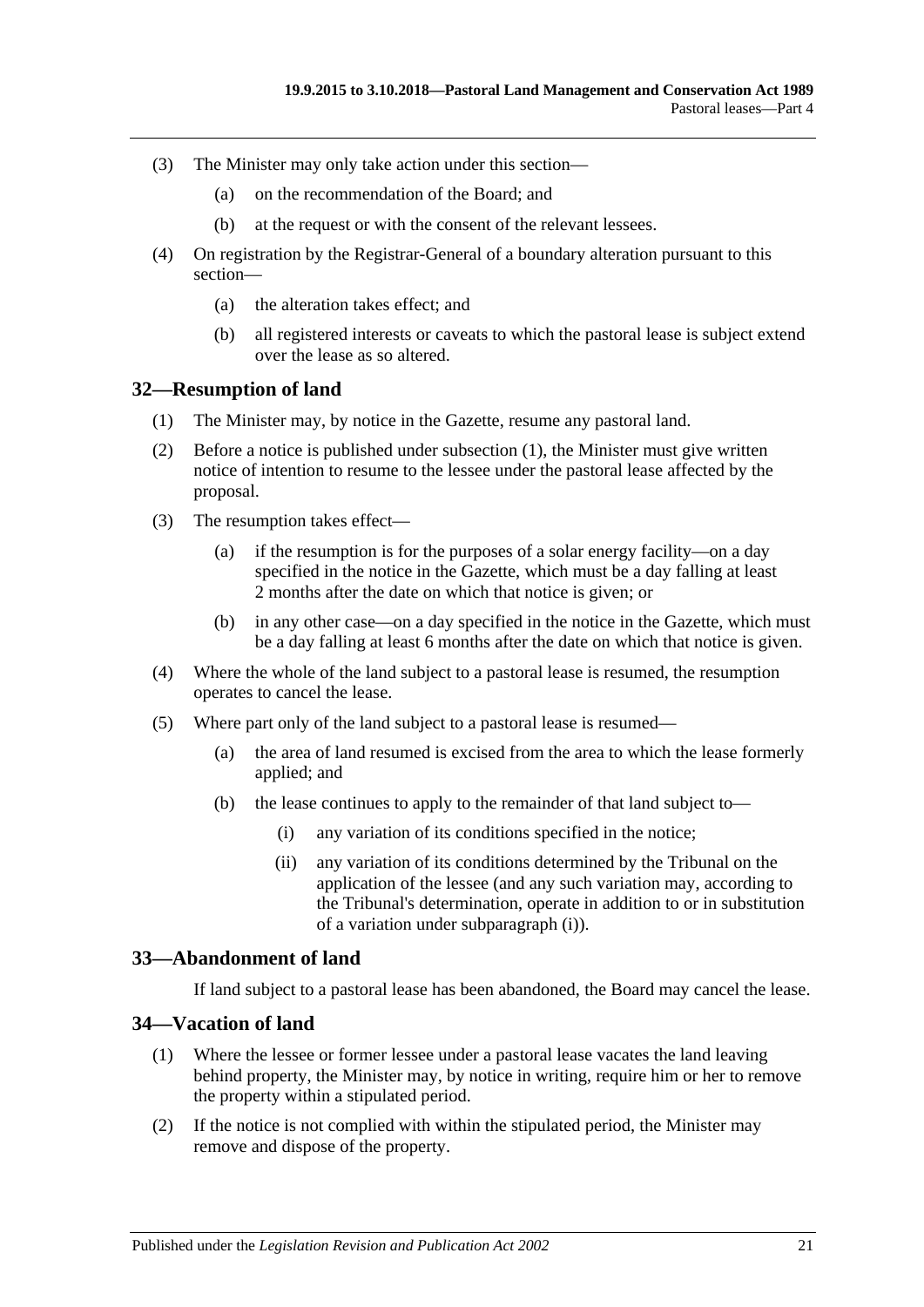- (3) Any costs incurred by the Minister under [subsection](#page-20-5) (2) that are not covered by the proceeds (if any) of the sale of the property may be recovered as a debt from the person to whom the notice under [subsection](#page-20-6) (1) was given.
- (4) Any surplus proceeds of the sale of the property must be paid to the lessee or former lessee.

### <span id="page-21-0"></span>**35—Penalties for late payment of rent**

- (1) The Minister may, by notice in the Gazette—
	- (a) fix a scale of penalties to be paid by lessees for late payment of rent or any other amount due under pastoral leases;
	- (b) vary or revoke a scale previously fixed under this section.
- (2) Any such penalty will be regarded as an amount that is due and payable under the pastoral lease.
- (3) The Board may, for proper reasons, remit a penalty under this section in whole or part.

#### <span id="page-21-1"></span>**36—Waiver**

The Board may, if it thinks special reason exists for doing so, waive a breach of, or non-compliance with, a condition of a pastoral lease unconditionally or subject to conditions.

#### <span id="page-21-2"></span>**37—Cancellation of lease or imposition of fine on breach of conditions**

- (1) Subject to [subsection](#page-21-3) (2), the Board may—
	- (a) impose a fine on the lessee under a pastoral lease of an amount not exceeding \$10 000; or
	- (b) cancel a pastoral lease,

if satisfied that a breach of a condition of the lease has occurred.

- <span id="page-21-3"></span>(2) The Board cannot cancel a pastoral lease unless satisfied—
	- (a) that the lessee has been allowed a reasonable opportunity to make good the breach but has failed to do so; or
	- (b) that cancellation is necessary in order to prevent, arrest or minimise damage to or deterioration of the land.
- (3) On cancelling a pastoral lease under this section, the Board may—
	- (a) order that the lessee or the holder of any registered interest in or caveat over the lease be compensated for loss suffered as a result of the cancellation to such extent as the board thinks fit (but the total amount payable under all such orders must not exceed the market value of the lessee's interest less the costs incurred by the Board in taking action under this section); or
	- (b) make such incidental or ancillary orders as it thinks fit.
- (4) On cancellation of a pastoral lease under this section, the land is freed from all encumbrances and claims.
- (5) Fines imposed under this section—
	- (a) are payable by the Board into the Consolidated Account; and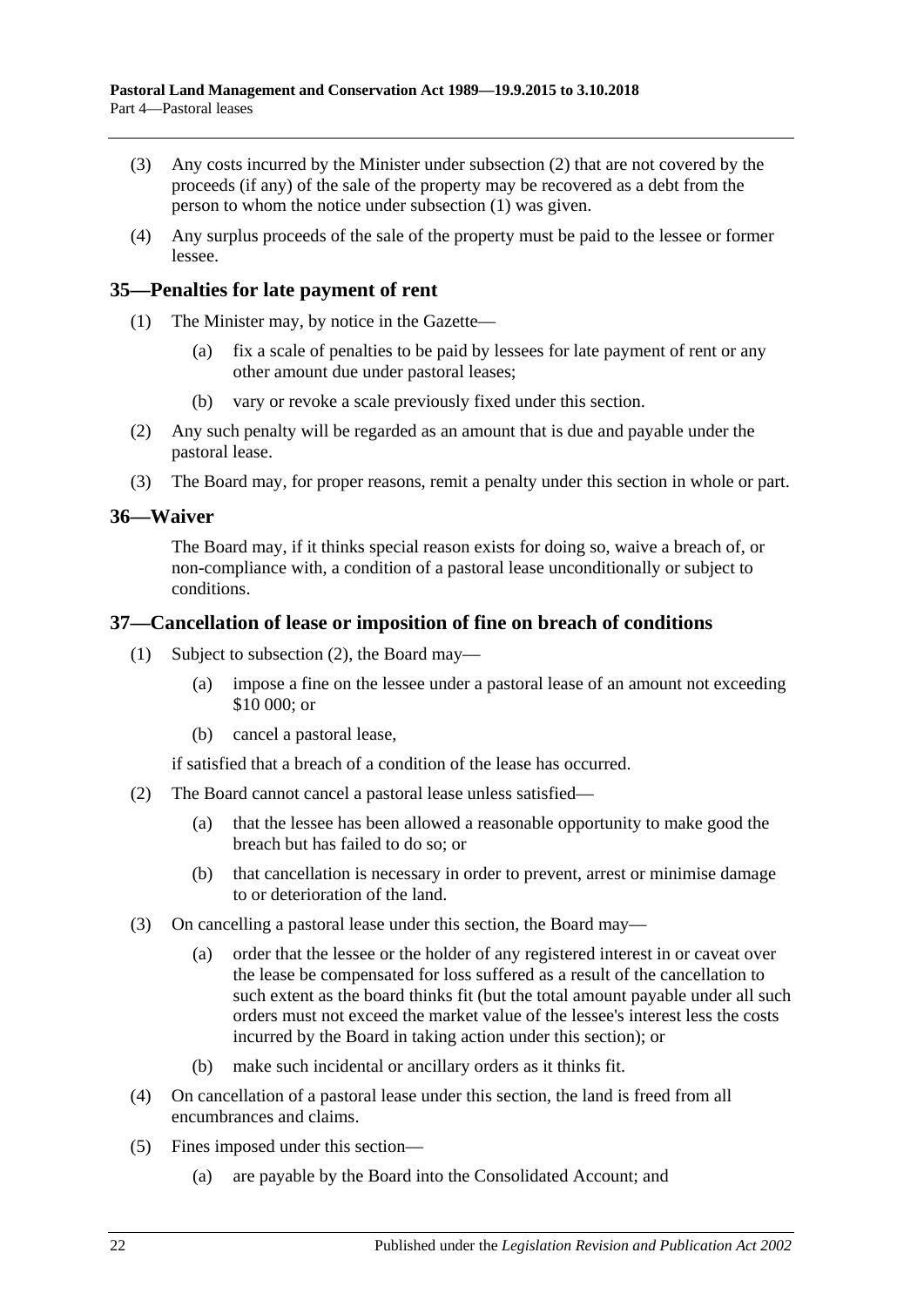(b) if unpaid, may be recovered by the Board from the lessee as a debt.

#### <span id="page-22-0"></span>**38—Cancellation of pastoral lease obtained by false statement**

The Board may cancel a pastoral lease if satisfied that the lease was obtained under this Act by a false declaration or statement.

#### <span id="page-22-1"></span>**39—Compensation**

- (1) A lessee is entitled to compensation on—
	- (a) resumption of pastoral land; or
	- (b) expiry of a lease pursuant to a refusal to extend its term under [section](#page-15-1) 25 or [26.](#page-17-0)
- (2) The amount of the compensation—
	- (a) will be determined by agreement between the Minister and the lessee or, in default of agreement, by the Land and Valuation Court; and
	- (b) must be based on the market value of the pastoral lease as if the lease were not being resumed or were not expiring but had been duly extended in accordance with this Act.

## <span id="page-22-2"></span>**40—Notice of adverse action to be given to holders of registered interests or caveats**

- (1) The Board or the Minister (as the case may require) must—
	- (a) before resuming any pastoral land; or
	- (b) before cancelling a lease pursuant to this Part; or
	- (c) on making a decision under this Part not to extend the term of a lease,

give written notice of the action to all persons who have a registered interest in or caveat over the lease.

(2) Notice of a proposed resumption or cancellation must be given at least 14 days before the proposal is implemented.

## <span id="page-22-3"></span>**Part 5—Land management and protection**

#### <span id="page-22-5"></span><span id="page-22-4"></span>**41—Property plans**

- (1) If the Board is of the opinion that pastoral land has, from any cause, been damaged, or is likely to suffer damage or deteriorate, and that in order to prevent, arrest or minimise damage to or deterioration of the land, or to rehabilitate the land, it is necessary that action under this section be taken, the Board may, by notice in writing to the lessee, require the lessee—
	- (a) to submit to the Board a plan (a *property plan*) detailing the proposed management of the pastoral land over a specified period; or
	- (b) to submit to the Board a revised property plan,

in accordance with the terms of the notice.

(2) The Board must not, in exercising its powers under [subsection](#page-22-5) (1), act capriciously or vexatiously.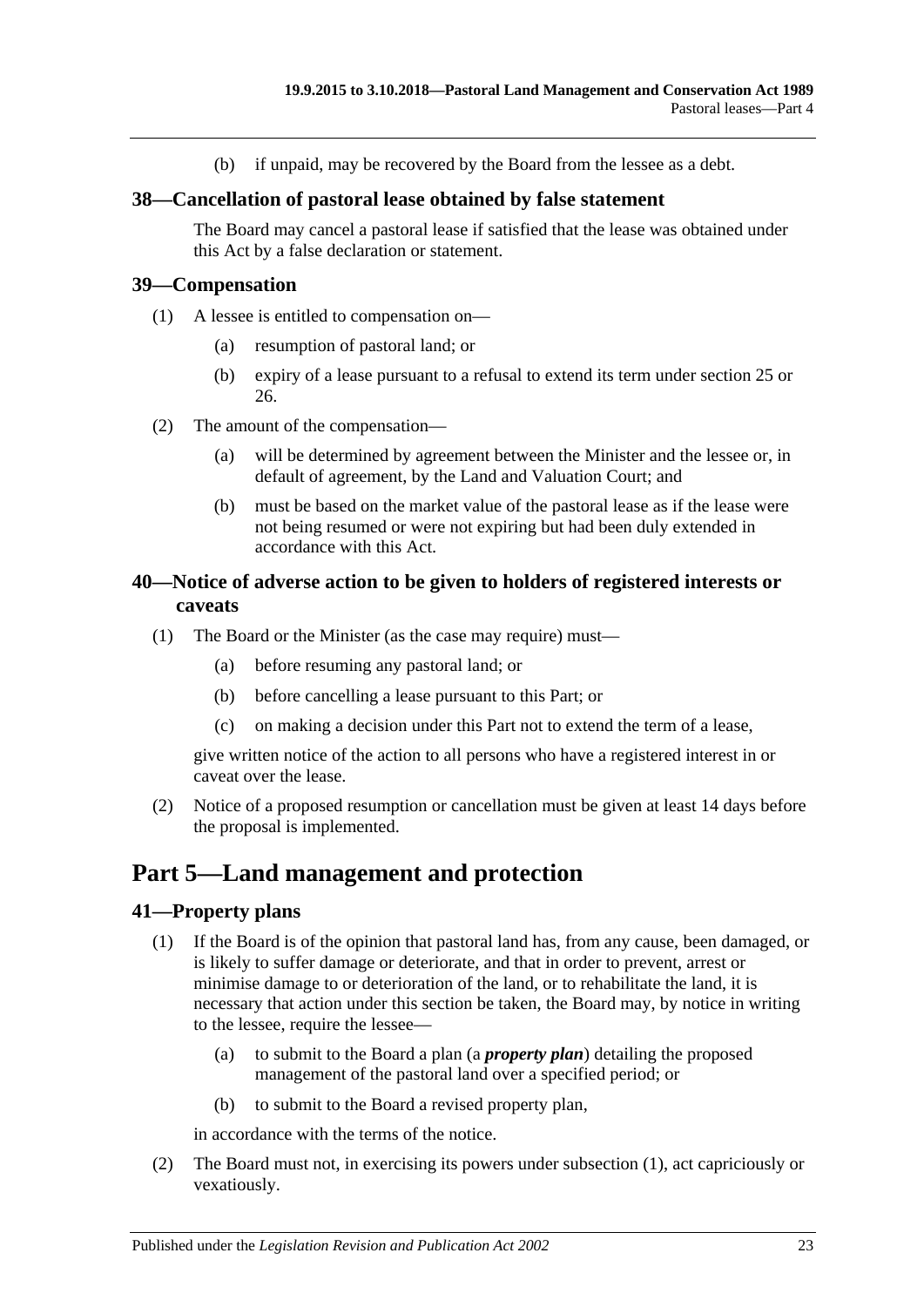- (3) A property plan must contain such information as the Board may require.
- <span id="page-23-1"></span>(4) The Board may—
	- (a) approve, by endorsement, a property plan or revised property plan; or
	- (b) refer the plan back to the lessee for modification; or
	- (c) reject the plan and—
		- (i) require, by notice in writing, the lessee to submit a fresh plan; or
		- (ii) prepare (or revise, as the case may be) a property plan itself and recover the cost of doing so from the lessee as a debt.
- <span id="page-23-2"></span>(5) If a lessee fails to comply with a notice under [subsection](#page-22-5) (1) or [\(4\),](#page-23-1) the Board may prepare a property plan or revised property plan in respect of the pastoral land and recover the cost of doing so from the lessee as a debt.
- (6) A property plan or revised property plan prepared by the Board pursuant to [subsection](#page-23-1) (4) or [\(5\)](#page-23-2) will be taken to be an approved property plan for the land to which it relates.
- (7) The Board may, by endorsement, approve a property plan voluntarily submitted to the Board by a lessee.
- (8) An approved property plan may, with the approval of the Board, be varied by the lessee.
- (9) A property plan or revised property plan must be prepared in consultation with the regional NRM board for the region in which the pastoral land to which the plan relates is located.
- (9a) Where a proposed property plan (including a property plan prepared or revised by the Board) includes or will include an activity for which a permit would, but for section 129 of the *[Natural Resources Management Act](http://www.legislation.sa.gov.au/index.aspx?action=legref&type=act&legtitle=Natural%20Resources%20Management%20Act%202004) 2004*, be required under that Act, the Board must not approve the plan or prepare or revise it without first consulting and having regard to the views of the authority under that Act to whom an application for a permit for that activity would otherwise have to be made.
- (10) If a lessee fails, without reasonable excuse
	- (a) to comply with a notice under [subsection](#page-22-5)  $(1)$  or  $(4)$ ; or
	- (b) to implement an approved property plan,

the failure constitutes a breach of the conditions of the pastoral lease.

## <span id="page-23-0"></span>**42—Verification of stock levels**

- (1) The lessee under a pastoral lease must, not later than 31 July in each year, furnish the Board with a statutory declaration as to stock levels on the pastoral land as at 30 June of that year.
- (2) For the purpose of ascertaining at any time the amount of stock on pastoral land, or on any particular area of pastoral land, the Board may, by notice in writing to the lessee—
	- (a) require the lessee to furnish the Board, within a specified time, with a statutory declaration as to stock levels on the land; or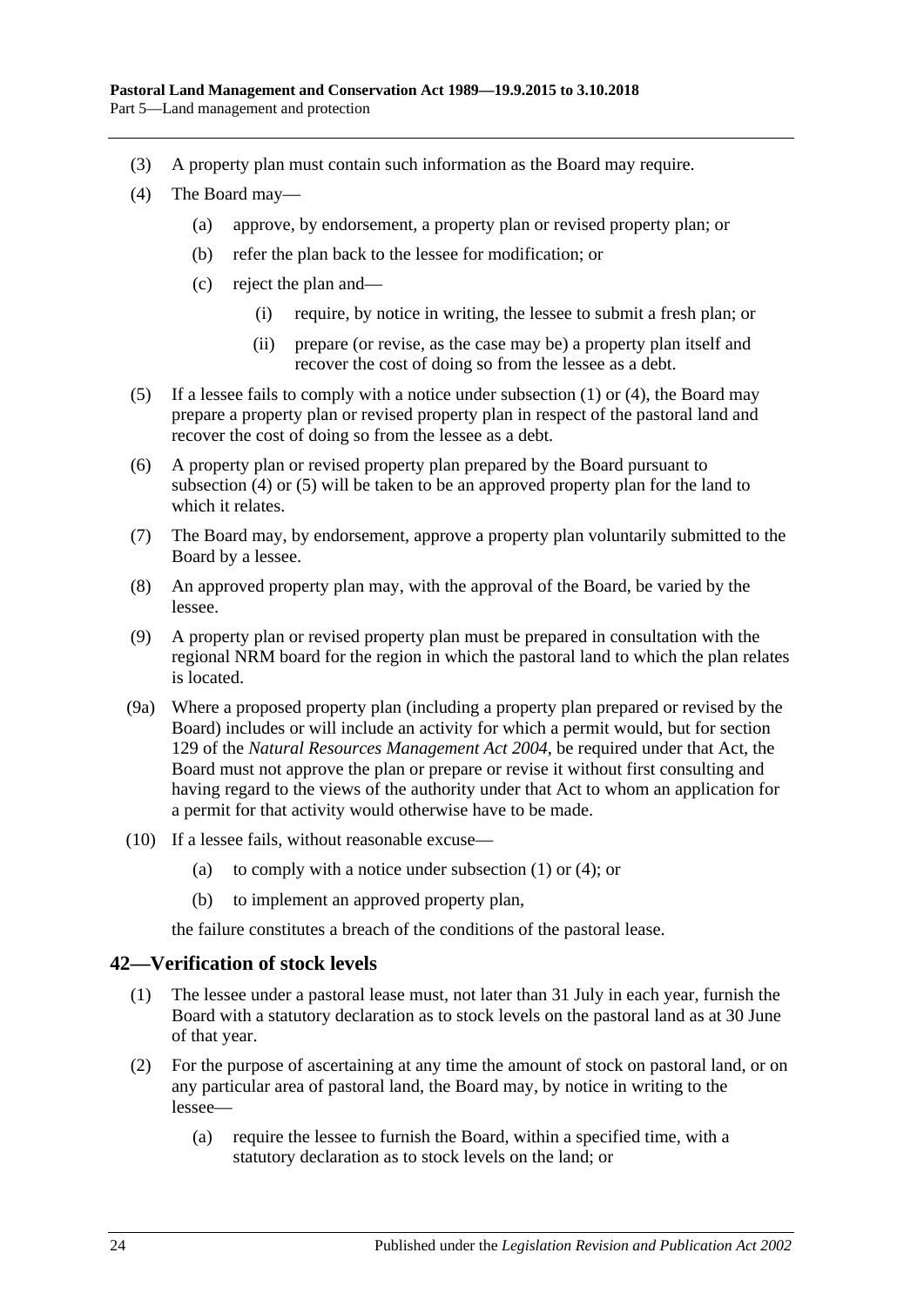- (b) require the lessee to muster stock in accordance with the terms of the notice in order to allow a person authorised by the Minister to count the stock.
- <span id="page-24-1"></span>(3) A statutory declaration furnished pursuant to this section must contain such information as the Board may require.
- (4) If a lessee fails to comply with a notice under [subsection](#page-24-1)  $(2)(b)$ , the Board may cause the muster to be carried out and, subject to [subsection](#page-24-2) (5), may recover the cost of doing so from the lessee as a debt.
- <span id="page-24-2"></span>(5) If a muster carried out pursuant to this section verifies that the stock levels as declared by the lessee in accordance with this section were accurate, the cost of carrying out the muster will be borne by the Crown.
- (6) A declaration as to stock levels will be taken to be accurate if a subsequent muster finds that the numbers of stock on the land are less than or do not exceed by more than 10 per cent the declared levels.
- (7) If a lessee fails, without reasonable excuse, to comply with a requirement of, or notice under, this section, the failure constitutes a breach of the conditions of the pastoral lease.

## <span id="page-24-3"></span><span id="page-24-0"></span>**43—Notices to destock or take other action**

- (1) If the Board is of the opinion that pastoral land has, from any cause, been damaged, or is likely to suffer damage or deteriorate, and that in order to prevent, arrest or minimise damage to or deterioration of the land, or to rehabilitate the land, it is necessary that action under this section be taken, the Board may, by notice in writing to the lessee, require the lessee to do any one or more of the following:
	- (a) remove a specified number of stock from the land or a particular part of the land;
	- (b) keep the amount of stock on the land or a particular part of the land to a specified level, or to keep no stock at all on that land;
	- (c) carry out specified improvements to or land treatment works on the land;
	- (d) adopt or desist from specified land management practices,

in accordance with the terms of the notice.

- (2) A notice under [subsection](#page-24-3) (1) may provide—
	- (a) that it is to have effect for a specified period; or
	- (b) that it is to have effect until the Board, on the application of the lessee, directs that the notice cease to operate.
- (2a) Where the Board proposes to issue or vary a notice under [subsection](#page-24-3) (1) that would require a lessee to undertake an activity for which a permit would, but for section 129 of the *[Natural Resources Management Act](http://www.legislation.sa.gov.au/index.aspx?action=legref&type=act&legtitle=Natural%20Resources%20Management%20Act%202004) 2004*, be required under that Act, the Board must not issue or vary the notice without first consulting and having regard to the views of the authority under that Act to whom an application for a permit for that activity would otherwise have to be made.
- (3) The Board may, by notice in writing to the lessee, vary or revoke a notice under this section.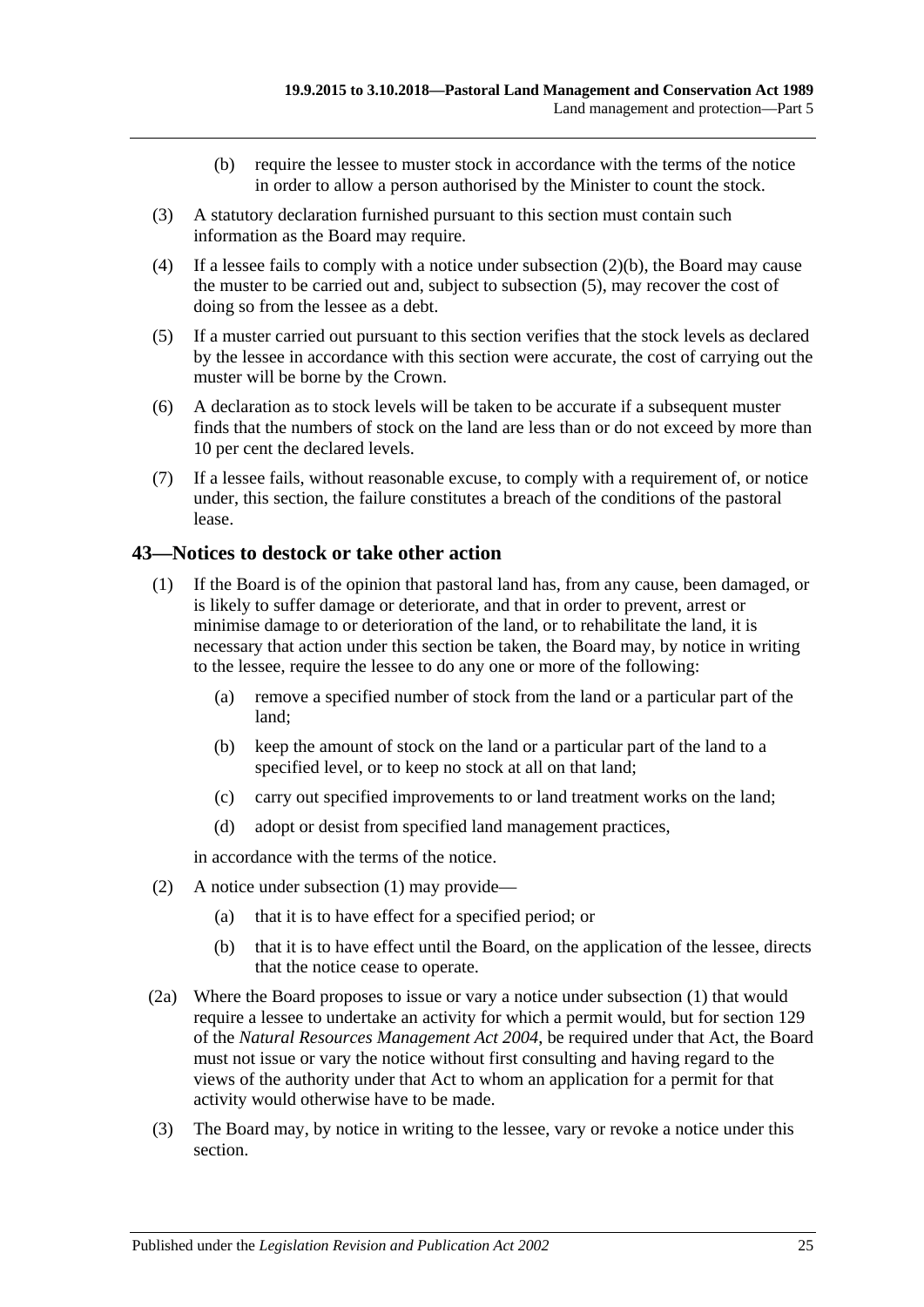- (4) If a lessee fails to comply with a notice under [subsection](#page-24-3) (1), the Board may cause the required action to be carried out and may recover the cost of doing so from the lessee as a debt.
- (5) If a lessee fails to comply with a notice under [subsection](#page-24-3) (1), the failure constitutes a breach of the conditions of the pastoral lease.

#### <span id="page-25-0"></span>**44—Reference areas**

- (1) The Board may, by notice in the Gazette, declare a specified area of pastoral land to be a reference area for the purposes of evaluating the effect that the grazing of stock has on the land.
- (2) A reference area—
	- (a) cannot exceed one square kilometre in size; and
	- (b) will, where necessary, be fenced by the Minister.
- (3) A lessee is not obliged to maintain a reference area or its fences, subject to any agreement between the lessee and the Minister to the contrary.
- (4) The lessee of pastoral land on which a reference area is established—
	- (a) must not, if the area is fenced, allow any stock within the reference area; and
	- (b) must, if the Board so requires, inspect the area and its fences and make reports to the Board in accordance with the directions of the Board.

Maximum penalty: \$5 000.

- (5) The Board may, by notice in the Gazette, vary or revoke a notice under this section.
- (6) The lessee of pastoral land on which a reference area is established is not entitled to compensation for any reduction in the value of the lease resulting from the establishment of the reference area, but any such reduction in value will be taken into account when the lease is next revalued for the purposes of rent determination.

## <span id="page-25-1"></span>**Part 6—Access to pastoral land**

## <span id="page-25-2"></span>**Division 1—Public access routes and stock routes**

#### <span id="page-25-3"></span>**45—Establishment of public access routes and stock routes**

- (1) A public access route is a route dedicated as a public access route pursuant to this section.
- (2) A stock route is a route—
	- (a) delineated as a stock route on a prescribed plan; or
	- (b) dedicated as a stock route pursuant to this section.
- (3) The Board may, by notice in the Gazette—
	- (a) dedicate delineated routes over pastoral land as public access routes or stock routes, or both; or
	- (b) vary or revoke a notice under this section.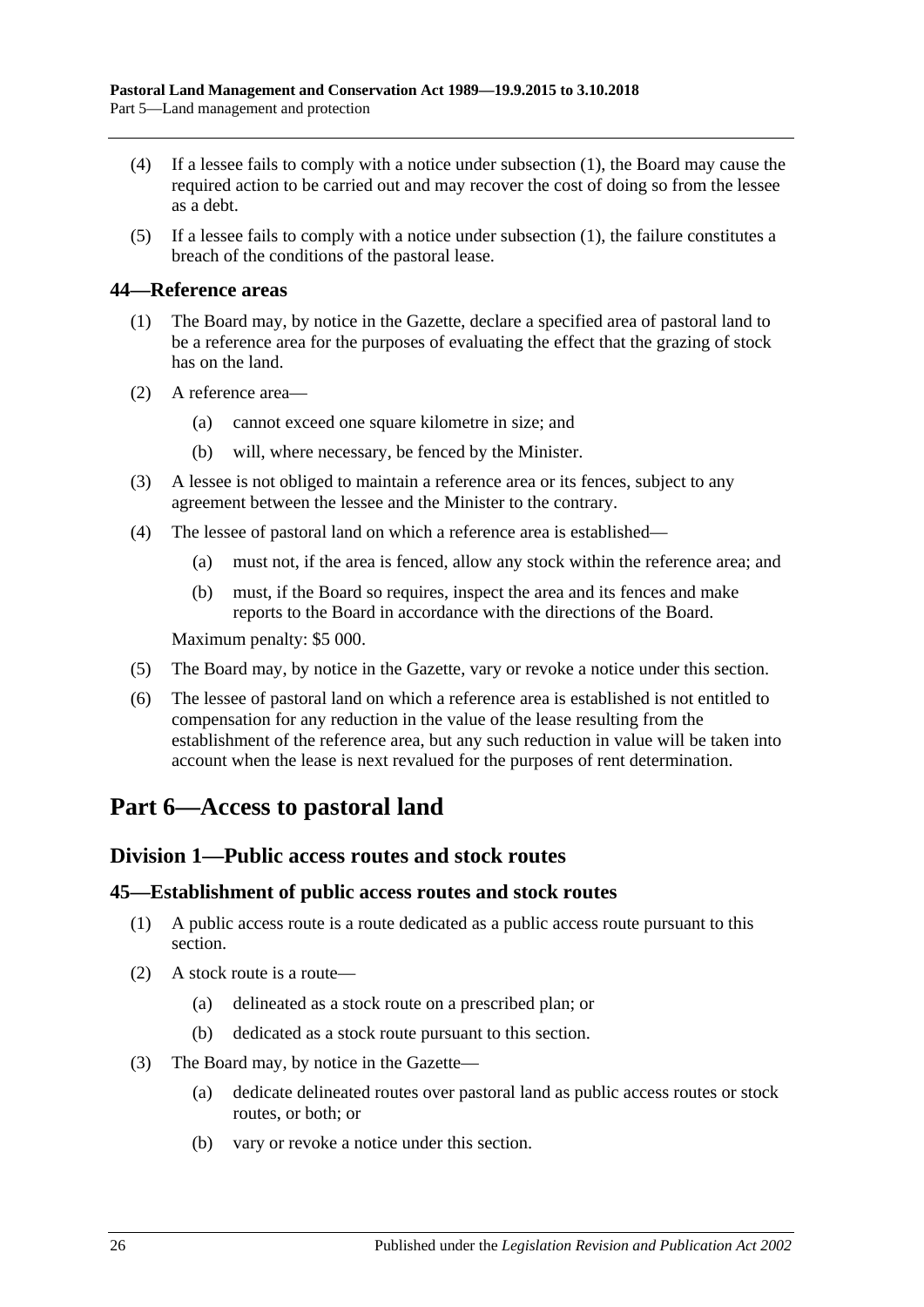- (4) A map in a notice published under this section must also show all public roads that cross the pastoral land, and all stock routes delineated on a prescribed plan that cross the land.
- <span id="page-26-0"></span>(5) A notice must not be published under this section unless
	- the proposal to be implemented by the notice has been published in a newspaper circulating generally in the State inviting members of the public to comment on the proposal within a specified period of not less than three months; and
	- (b) the Board has considered any such comments; and
	- (c) the Board has consulted with—
		- (i) all pastoral lessees affected by the proposal; and
		- (ii) the regional NRM board for the region within which the public access route or stock route lies; and
		- (iii) such organisations as the Board believes have an interest in the matter.
- (6) [Subsection](#page-26-0) (5) does not apply in relation to the temporary closure of a public access route or stock route, or any part of such a route, pursuant to [subsection](#page-26-1)  $(7)$ .
- <span id="page-26-1"></span>(7) On being satisfied, on the application of a lessee, that it is necessary to do so for the purposes of the safety of the public, the management of stock or the carrying out of rehabilitative work on land adjacent to the route, the Board may, by notice in the Gazette, temporarily close a public access route or a stock route, or a part of such a route and, for that purpose, may require the lessee to erect such signs or barriers as the Board thinks fit for the purpose of warning the public of the closure.
- (8) If a public access route or a stock route as delineated on a prescribed plan or on a map published under this section differs from the route as it exists on the ground or as marked out on the ground, the latter prevails.
- (9) On a public access route or stock route being established—
	- (a) the lessee's rights under the pastoral lease over the land comprising the route cease; and
	- (b) the care, control and management of the route is vested in the Minister,

but the Minister is not thereby obliged to maintain any such route.

- (10) However, the Minister may, if of the opinion that an access route has suffered considerable damage as a result of it being used by members of the public, contribute towards the repair or maintenance of the route.
- (11) A lessee of pastoral land over which a public access route or stock route is established is not obliged and cannot be required to keep stock off the route, and may use the route for the purposes of droving stock.
- (12) The lessee of pastoral land over which a public access route or stock route is established is not entitled to compensation for any reduction in the value of the lease resulting from establishment of the route, but any such reduction in value will be taken into account when the lease is next revalued for the purposes of rent determination.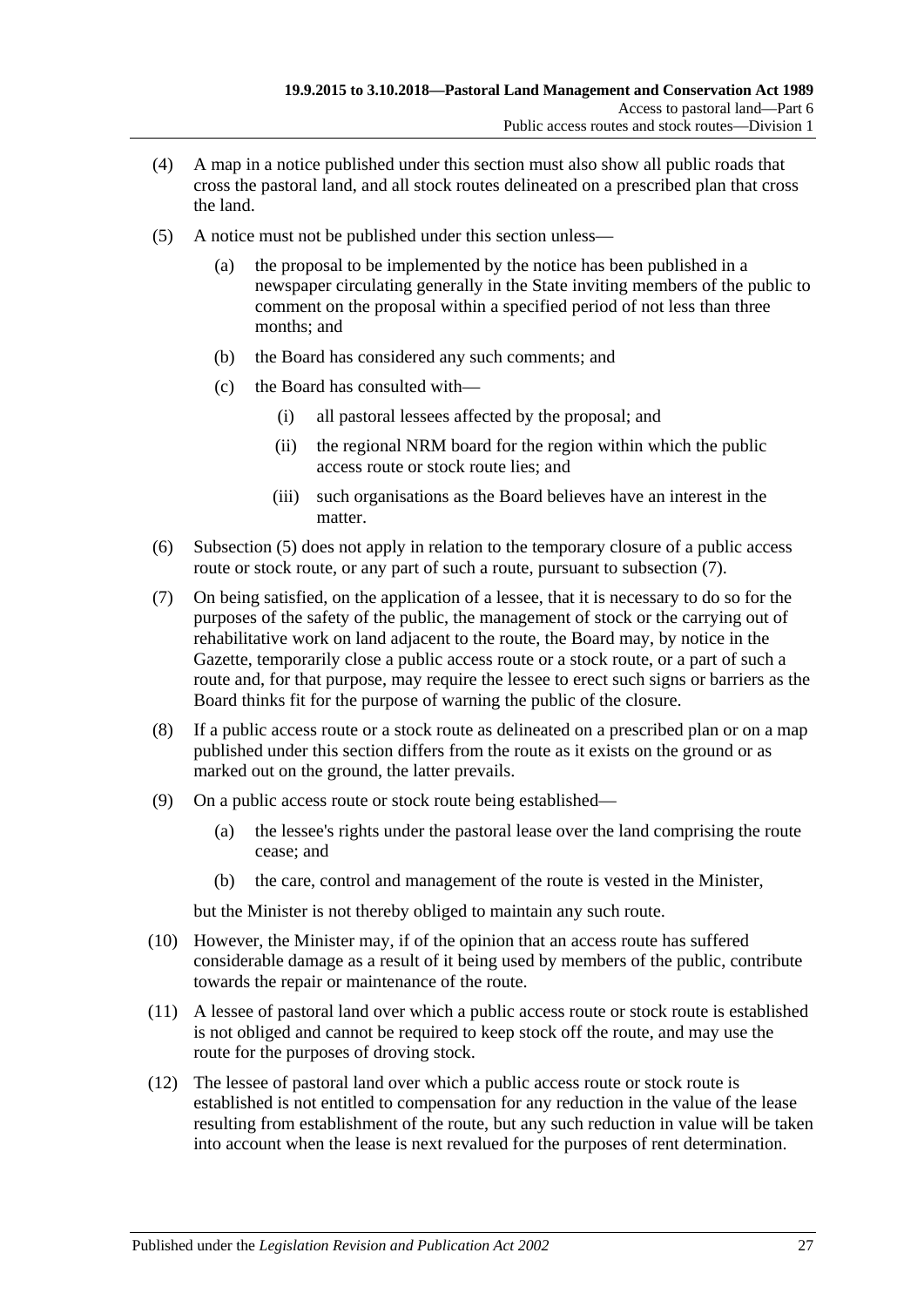## <span id="page-27-0"></span>**Division 2—Travelling stock**

### <span id="page-27-4"></span><span id="page-27-1"></span>**46—Travelling with stock**

- (1) A person may, after giving notice in accordance with the regulations to the lessee of pastoral land, travel with stock across the land.
- (2) Where the predominant purpose of a person exercising the powers conferred by [subsection](#page-27-4) (1) is to obtain feed for the stock from land comprised in the lease, that person is liable to pay compensation to the lessee in accordance with the regulations.
- (3) A person who exercises powers conferred by this section—
	- (a) must—
		- (i) if there is a stock route across the land—use the stock route;
		- (ii) if there is no such stock route—use a route directed by the lessee;
		- (iii) in the absence of a stock route and directions from the lessee—use the most direct practicable route; and
	- (b) must travel the stock across the land—
		- (i) in the case of sheep—not less than 8 kilometres each day;
		- (ii) in the case of cattle—not less than 16 kilometres each day; and
	- (c) must comply with any conditions imposed by the regulations.

Maximum penalty: \$1 250.

- (4) If pastoral land is fenced, the lessee must, for the purpose of facilitating the exercise of rights conferred by this section—
	- (a) provide a gate or other means of access at any point at which the fence is intersected by a stock route; and
	- (b) provide such other gates or other means of access as are necessary so that the length of fence between points of access does not exceed 16 kilometres.

Maximum penalty: \$1 250.

## <span id="page-27-2"></span>**Division 2A—Indigenous land use agreements**

#### <span id="page-27-3"></span>**46A—Indigenous land use agreement binding on lessees**

- (1) An ILUA that is in force in relation to pastoral land is binding on the current lessee of the land whether or not the lessee was the person with whom the ILUA was made.
- <span id="page-27-5"></span>(2) A lessee of pastoral land may enter an ILUA in relation to contiguous pastoral land that is under the lessee's management and control (and the lessee of the contiguous pastoral land will be taken not to be the occupier of that land for the purposes of this Division).
- (3) An ILUA that is in force in relation to pastoral land the subject of [subsection](#page-27-5) (2) is binding on the current occupier of the land whether or not the occupier was the person with whom the ILUA was made.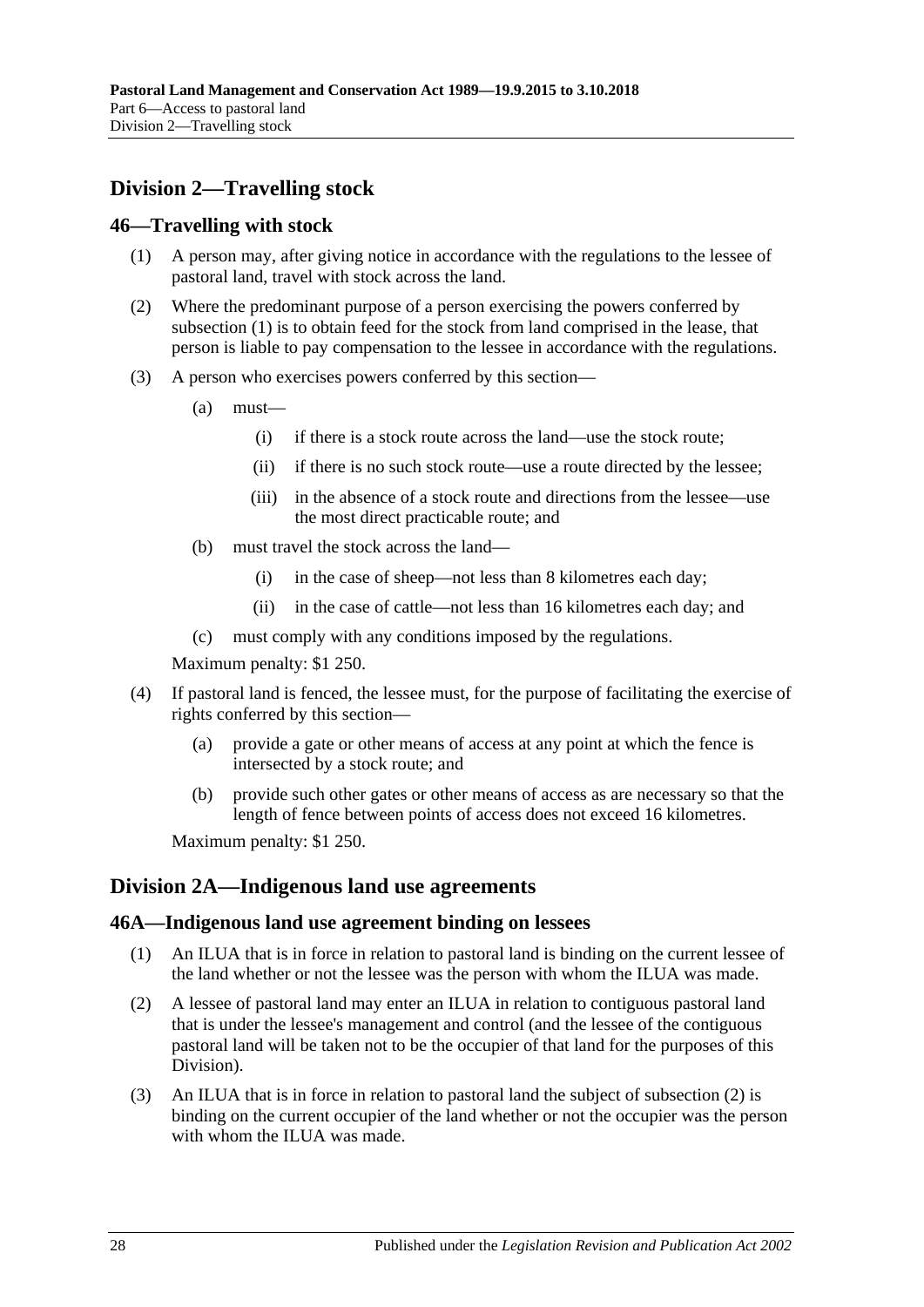## <span id="page-28-0"></span>**46B—Immunity from liability**

- (1) Subject to this section, no civil liability attaches to a party to an ILUA for injury, damage or loss—
	- (a) caused by another party to the ILUA; or
	- (b) suffered by a person who is unlawfully on pastoral land the subject of the ILUA unless the injury, damage or loss was caused intentionally or through gross negligence.
- (2) Subject to this section, an ILUA may—
	- (a) modify the duty of care or standard of care required of a party to an ILUA as against another party to the ILUA; or
	- (b) limit the civil liability of a party to an ILUA as against another party to the ILUA.
- (3) To avoid doubt, sections 17C(4) and (6) of the *[Wrongs Act](http://www.legislation.sa.gov.au/index.aspx?action=legref&type=act&legtitle=Wrongs%20Act%201936) 1936* do not apply to an occupier of pastoral land the subject of an ILUA.
- (4) Nothing in this section affects the operation of a statutory insurance or compensation scheme.
- (5) For the purposes of this section, a reference to—
	- (a) a party to an ILUA includes a reference to—
		- (i) in the case of a lessee of pastoral land—
			- (A) that lessee, in relation to pastoral land used by the lessee for pastoral purposes that is contiguous to land the subject of the pastoral lease; and
			- (B) a family member, employee or invitee (not being a person entering the pastoral land under [section](#page-29-2) 48) of the lessee that is on the pastoral land; and
		- (ii) in the case of a native title group—an invitee of an Aboriginal person exercising a right of entry or staying on the pastoral land under the ILUA or [section](#page-29-3) 47(1);
	- (b) a reference to pastoral land includes a reference to contiguous land that is located within the perimeter fence line of land the subject of a pastoral lease, but is not the subject of the lease.

## <span id="page-28-2"></span><span id="page-28-1"></span>**46C—ILUA to be endorsed on lease**

- (1) If an ILUA is entered in relation to pastoral land, the Minister must cause a notice of that fact (in a form approved by the Registrar-General) to be lodged with the Registrar-General.
- (2) The Registrar-General must, on receipt of a notice under [subsection](#page-28-2) (1), endorse on the relevant pastoral lease or pastoral leases the fact that an ILUA has been entered in relation to pastoral land the subject of the lease or leases.
- (3) No stamp duty or fee is payable in respect of a notice lodged or action of the Registrar-General pursuant to this section.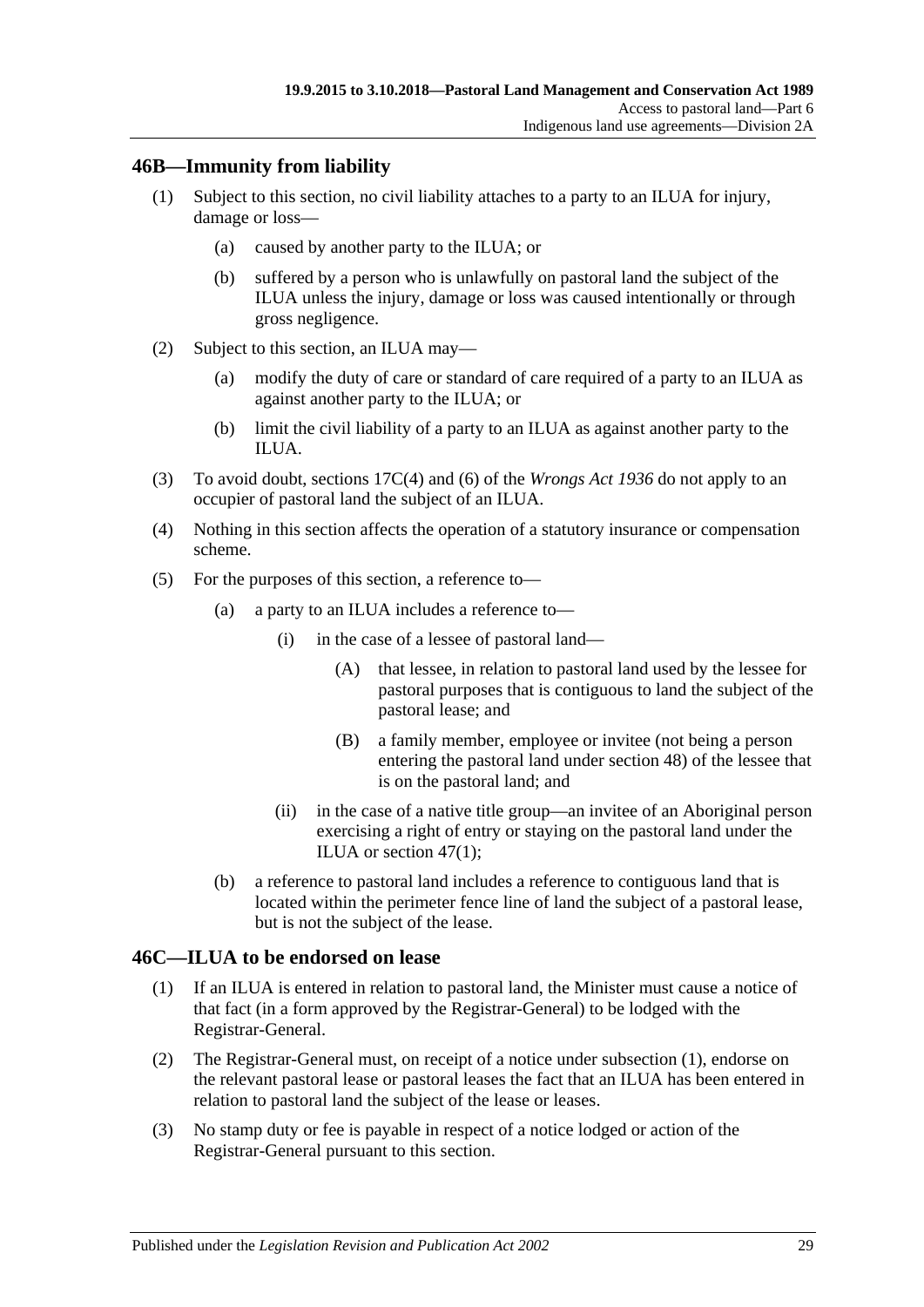## <span id="page-29-0"></span>**Division 3—Public access**

## <span id="page-29-3"></span><span id="page-29-1"></span>**47—Rights of Aboriginal persons**

- (1) Despite this Act or any pastoral lease granted under this Act or the repealed Act, but subject to this section, an Aboriginal person may enter, travel across or stay on pastoral land for the purpose of following the traditional pursuits of the Aboriginal people.
- (2) [Subsection](#page-29-3) (1) does not give an Aboriginal person a right to camp—
	- (a) within a radius of one kilometre of any house, shed or other outbuilding on pastoral land; or
	- (b) within a radius of 500 metres of a dam or any other constructed stock watering point.
- (3) An ILUA in force in relation to particular pastoral land may—
	- (a) confer a right to enter, travel across or stay on the land in addition to the rights conferred by [subsection](#page-29-3) (1); or
	- (b) remove or qualify, or make any other provision in relation to, the rights conferred by [subsection](#page-29-3) (1).

## <span id="page-29-2"></span>**48—Right to travel across and camp on pastoral land**

- (1) Subject to this Act, a person may travel (by any means) or camp temporarily on a public access route.
- <span id="page-29-4"></span>(2) Subject to this Act and to the terms (if any) of an ILUA relating to public access and activities on the land in force in relation to the land, a person may, on giving oral or written notice to the lessee, travel across pastoral land (otherwise than on a public access route) by any means other than a motor vehicle, a horse or a camel and, in the course of so travelling, camp temporarily on the land.
- <span id="page-29-6"></span>(2a) A term of an ILUA may only limit a right conferred by [subsection](#page-29-4) (2) to the extent reasonably necessary for the following purposes:
	- (a) restricting public access to places identified by the native title group as being places of cultural significance;
	- (b) preventing injury, damage or loss to any person that may arise from an activity undertaken under the ILUA or under [section](#page-29-3) 47(1);
	- (c) protecting an activity of the native title group on pastoral land the subject of the ILUA.
- <span id="page-29-5"></span>(3) Subject to this Act, a person may, with the consent of the lessee or the Minister, travel across pastoral land (otherwise than on a public access route) by means of a motor vehicle, a horse or a camel and, in the course of so travelling, camp temporarily on the land.
- (4) This section does not give a person the right to camp—
	- (a) within a radius of one kilometre of any house, shed or other outbuilding on the land; or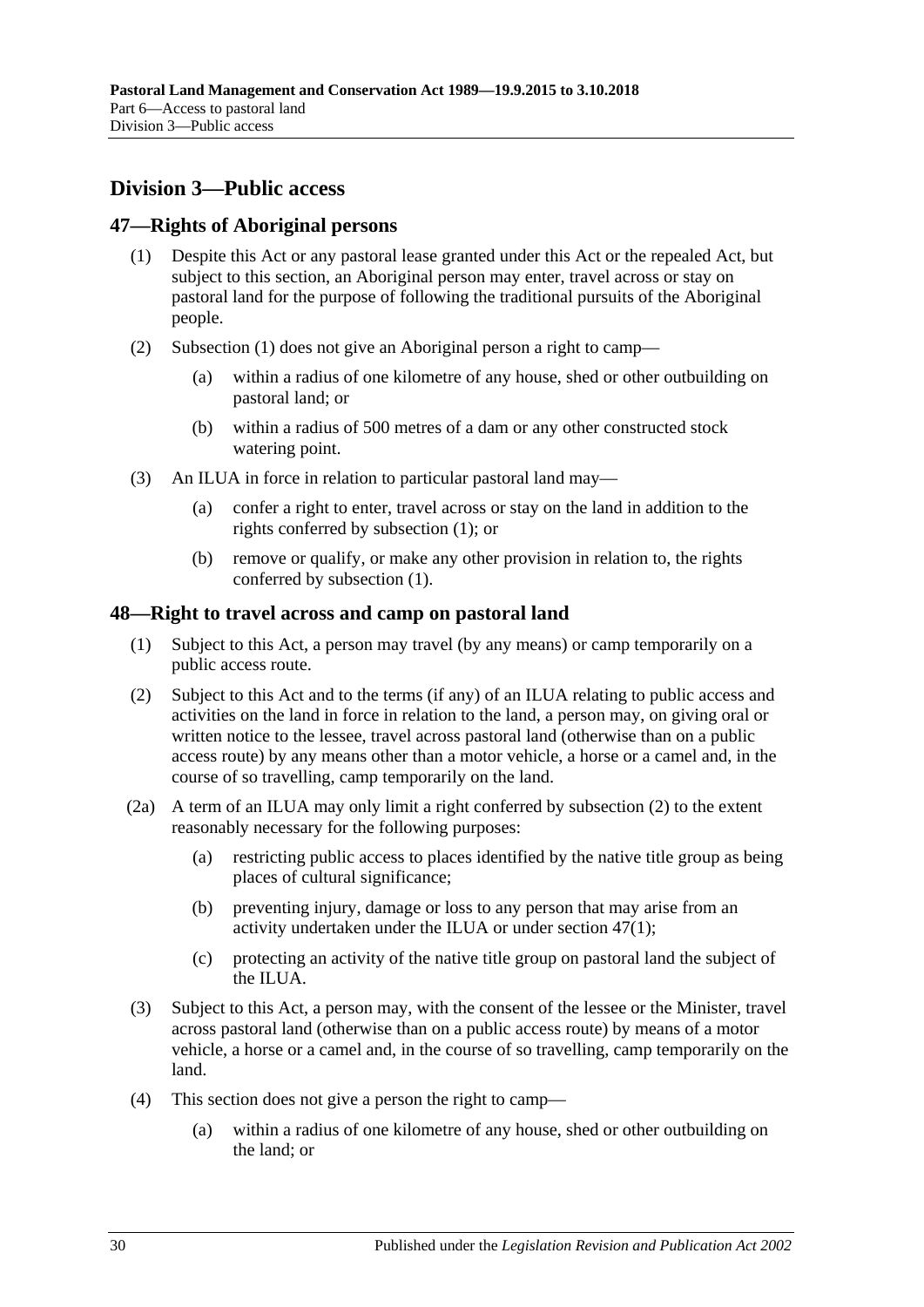- (b) within a radius of 500 metres of a dam or any other constructed stock watering point on the land.
- <span id="page-30-1"></span>(5) A person who proposes to travel across or camp on pastoral land in the manner referred to in [subsection](#page-29-5) (3) must first seek the lessee's consent to the proposal and the lessee may refuse that consent if of the opinion that it is necessary to do so for the purposes of the safety of the public, the management of stock or the carrying out of rehabilitative work on the land or for any other good and sufficient reason.
- (6) If the lessee refuses to consent to a proposal under [subsection](#page-30-1) (5), the person may seek the Minister's consent to the proposal.
- <span id="page-30-2"></span>(7) The Minister may, without consulting the lessee, consent to the proposal but, if the Minister consents to the proposal without consulting the lessee, the proposal cannot be carried out until the Minister has notified the lessee that consent has been given.
- (8) The Minister incurs no liability by virtue of giving consent to a proposal to travel across or camp on pastoral land.
- (8a) A lessee must not give consent under [subsection](#page-30-1) (5), or the Minister under [subsection](#page-30-2) (7), to a proposal to travel across or camp on pastoral land in a manner referred to in [subsection](#page-29-5) (3) if to do so would be inconsistent with the terms (if any) of an ILUA in force in relation to the land relating to public access and activities on the land.
- (9) For the purposes of this section, camping is temporary if it is for a period not exceeding two weeks or, if some other greater or lesser period is prescribed in respect of a particular area, that period in relation to camping in that area.
- <span id="page-30-3"></span>(10) An authorised person may give to a person travelling across or camping on pastoral land the subject of an ILUA such directions as may be reasonably required for the purpose of giving effect to a term of an ILUA relating to one or more of the purposes referred to in [subsection](#page-29-6) (2a).
- (11) A person who, without lawful authority or reasonable excuse, fails to comply with a direction under [subsection](#page-30-3) (10) is guilty of an offence.

Maximum penalty: \$1 250.

(12) In this section—

*authorised person* means—

- (a) the lessee of pastoral land the subject of the ILUA; or
- (b) the native title group in relation to pastoral land the subject of the ILUA; or
- (c) an employee of the lessee or other person acting on the authority of the lessee.
- (13) In proceedings for an offence against this section, an allegation in the complaint that a person named in the complaint was on a specified date an authorised person in relation to specified pastoral land will be accepted, in the absence of proof to the contrary, as proof of the authorisation.

## <span id="page-30-0"></span>**48A—Public register**

- (1) The Minister must maintain a public register in relation to this Division.
- (2) The public register must contain—
	- (a) details of each pastoral lease the subject of an ILUA; and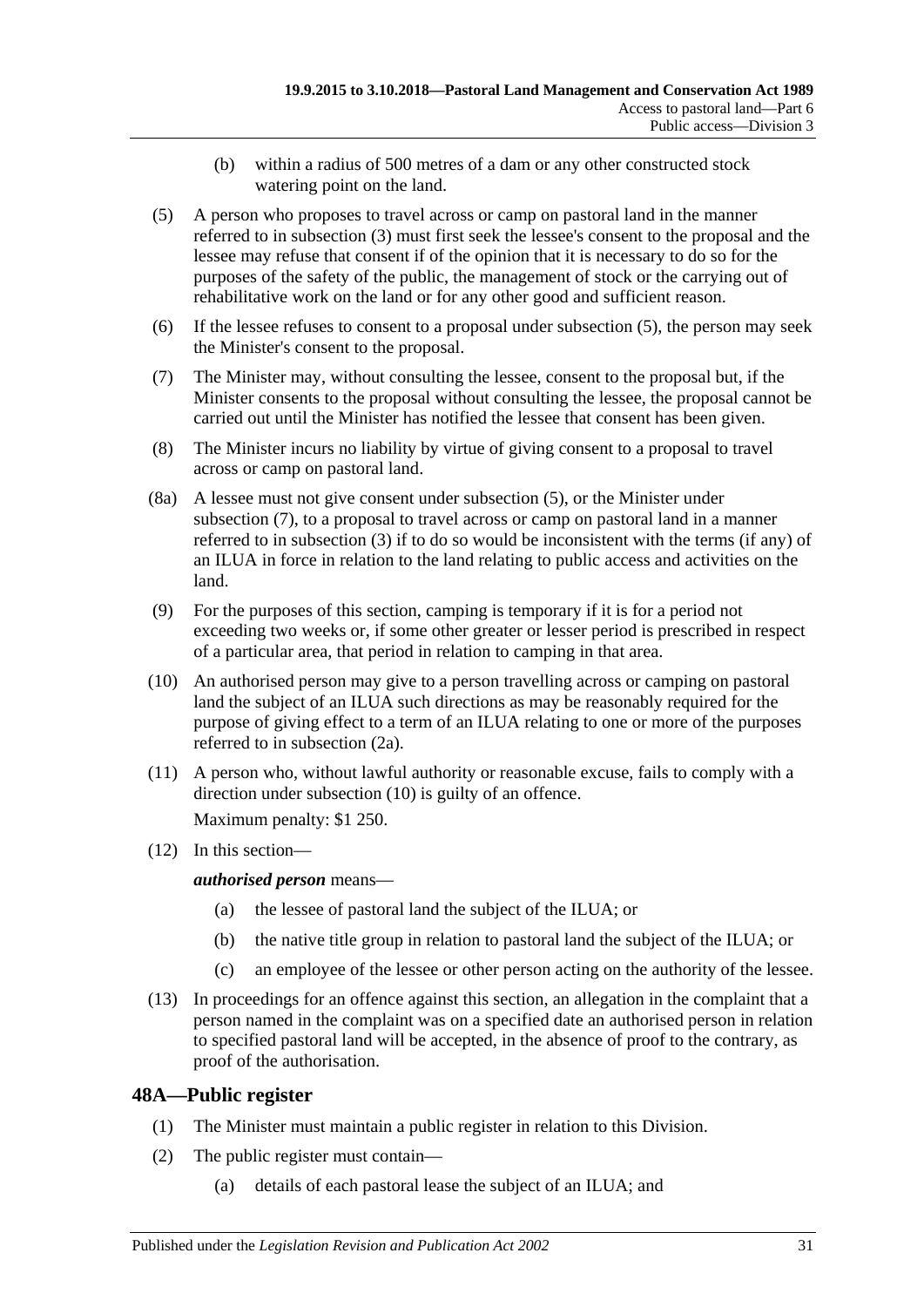- (b) contact details of each lessee of pastoral land the subject of an ILUA; and
- <span id="page-31-1"></span>(c) contact details of each native title group who is a party to an ILUA; and
- (d) information relating to the terms (if any) of an ILUA relating to the access of Aboriginal persons onto pastoral land the subject of an ILUA; and
- (e) information relating to the terms (if any) of an ILUA relating to public access onto pastoral land the subject of an ILUA.
- (3) The public register may be kept in the form of a computer record.
- (4) The public register is to be available for inspection, without fee, during ordinary office hours at a public office, or public offices, determined by the Minister.
- (5) The Minister must ensure that copies of material on the public register can be purchased for a reasonable fee at the public office, or public offices, at which the register is kept available for inspection.
- (6) The Minister must ensure that the public register can be inspected at a website determined by the Minister.
- (7) For the purposes of [subsection](#page-31-1)  $(2)(c)$ , a *native title group* does not include a person who would not, but for the operation of [paragraph](#page-3-3) (c) of the definition of *native title group* in [section](#page-3-4) 3(1), be included in the definition of *native title group*.

## <span id="page-31-0"></span>**48B—Trespassers on pastoral land the subject of an ILUA**

- $(1)$  If—
	- (a) a person trespasses on pastoral land the subject of an ILUA; and
	- (b) the nature of the trespass is such as to interfere with the enjoyment of the land by the lessee or the native title group; and
	- (c) the trespasser is asked by an authorised person to leave the land,

the trespasser is, if he or she fails to leave the land forthwith or again trespasses on the land within 24 hours of being asked to leave, guilty of an offence.

Maximum penalty: \$2 500 or imprisonment for 6 months.

- (2) A person who trespasses on pastoral land the subject of an ILUA must, if asked to do so by an authorised person, give his or her name and address to the authorised person. Maximum penalty: \$1 250.
- (3) An authorised person, on asking a trespasser to leave pastoral land the subject of an ILUA or to give a name and address, must, if the trespasser so requests, inform the trespasser of—
	- (a) the authorised person's name and address; and
	- (b) the capacity in which the person is an authorised person under this section.
- (4) In this section—

#### *authorised person* means—

- (a) the lessee of pastoral land the subject of the ILUA; or
- (b) the native title group in relation to pastoral land the subject of the ILUA; or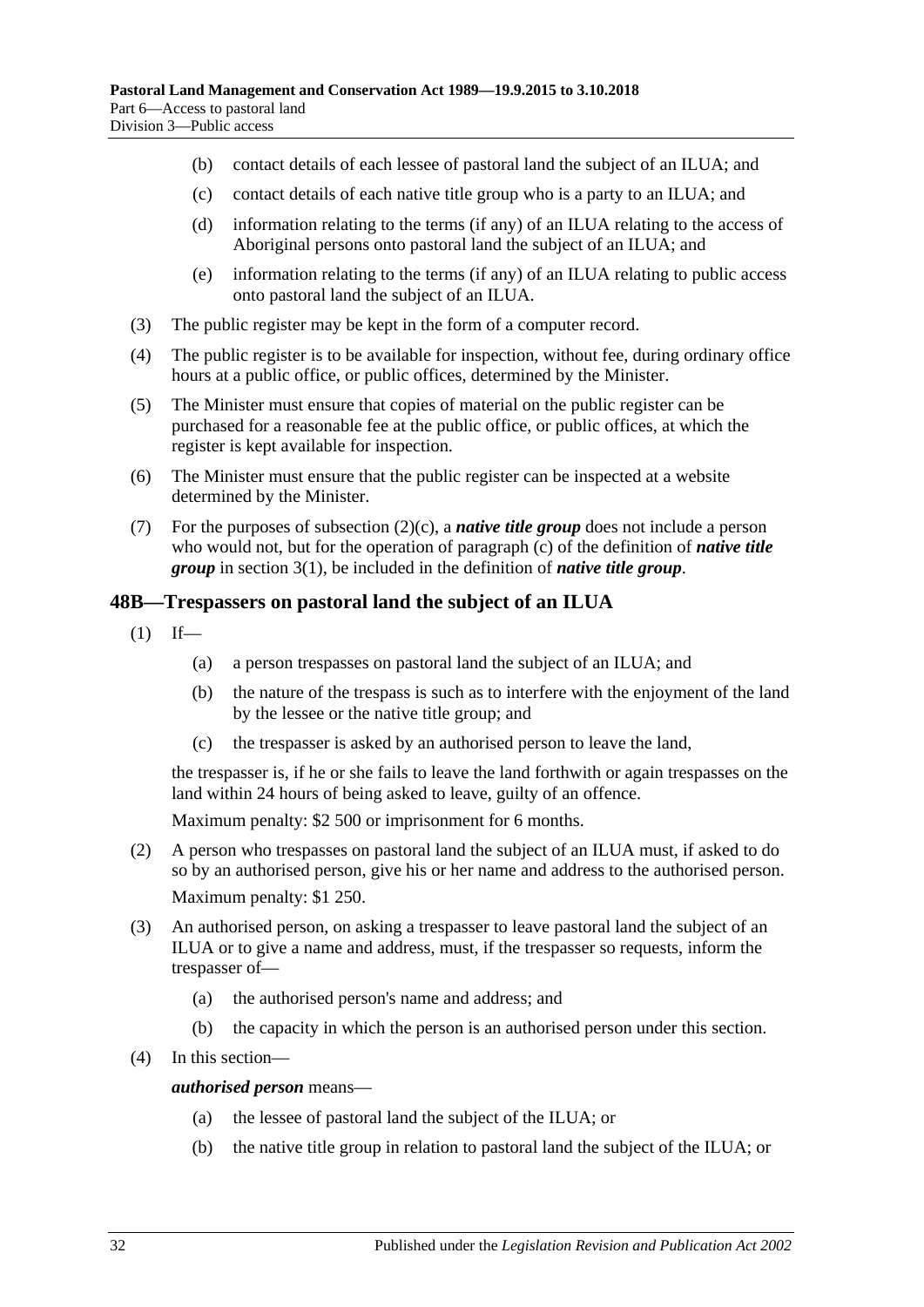- (c) an employee of the lessee or other person acting on the authority of the lessee; or
- (d) a person acting on the written authority of the native title group;

<span id="page-32-3"></span>*pastoral land* includes a building or structure.

- (5) In proceedings for an offence against this section, an allegation in the complaint that a person named in the complaint was on a specified date an authorised person in relation to specified pastoral land will be accepted, in the absence of proof to the contrary, as proof of the authorisation.
- (6) For the purposes of [subsection](#page-32-3)  $(4)(d)$ , a *native title group* does not include a person who would not, but for the operation of [paragraph](#page-3-3) (c) of the definition of *native title group* in [section](#page-3-4) 3(1), be included in the definition of *native title group*.

## <span id="page-32-0"></span>**49—Public access not to be obstructed**

(1) A person must not, without lawful authority, place any obstruction across a public access route or stock route.

Maximum penalty: \$1 250.

- (2) If any pastoral land over which a public access route is established is fenced, the lessee—
	- (a) must provide a gate or other means of access at the point of intersection; and
	- (b) must keep any such gate unlocked.

Maximum penalty: \$1 250.

## <span id="page-32-1"></span>**Division 4—Wind farms**

#### <span id="page-32-2"></span>**49A—Interpretation**

In this Division—

*access agreement*—each of the following are access agreements in relation to pastoral land:

- (a) an agreement between an applicant for a wind farm licence in relation to the land and the lessee for access to the land, or infrastructure on the land, by the lessee;
- (b) if a resources tenement is held over the land—an agreement between an applicant for a wind farm licence in relation to the land and the holder of the resources tenement for access to the land, or infrastructure on the land, by the resources tenement holder during construction and operation of the wind farm,

but an access agreement may not provide for access by a lessee or resources tenement holder to infrastructure associated with a wind farm if access to the infrastructure is not required for pastoral purposes or activities under the relevant resources tenement;

*ERD Court* means the Environment, Resources and Development Court;

*prescribed interested party*, in relation to pastoral land, means the following:

(a) the lessee;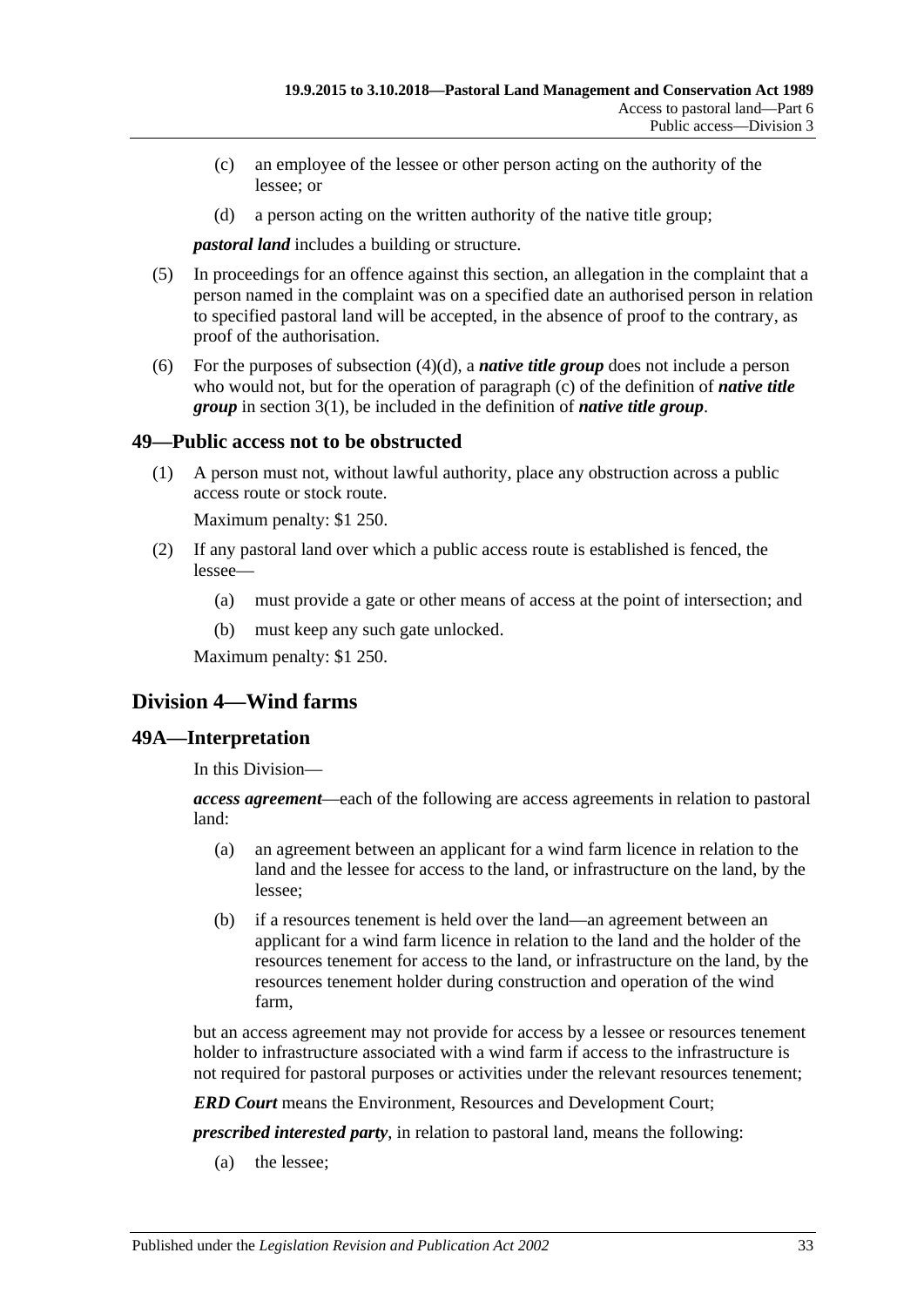- (b) the holder of a resources tenement over the land;
- (c) if there is a native title declaration for the land—the registered representative of the native title holders and the relevant representative Aboriginal body;
- <span id="page-33-4"></span>(d) if there is no native title declaration for the land—all persons who hold, or may hold, native title in the land;<sup>1</sup>

**Note—**

1 For method of service see Part 5 *[Native Title \(South Australia\)](http://www.legislation.sa.gov.au/index.aspx?action=legref&type=act&legtitle=Native%20Title%20(South%20Australia)%20Act%201994)  Act [1994](http://www.legislation.sa.gov.au/index.aspx?action=legref&type=act&legtitle=Native%20Title%20(South%20Australia)%20Act%201994)*.

*related body corporate* has the same meaning as in the *Corporations Act 2001* of the Commonwealth;

*resources tenement* means—

- (a) a mining tenement (within the meaning of the *[Mining Act](http://www.legislation.sa.gov.au/index.aspx?action=legref&type=act&legtitle=Mining%20Act%201971) 1971*); or
- (b) a tenement under the *[Petroleum and Geothermal Energy Act](http://www.legislation.sa.gov.au/index.aspx?action=legref&type=act&legtitle=Petroleum%20and%20Geothermal%20Energy%20Act%202000) 2000*.

#### <span id="page-33-0"></span>**49B—Minister may grant licences**

- (1) Subject to this section, the Minister may grant wind farm licences in relation to pastoral land.
- (2) Before deciding whether to grant a licence, the Minister must consult with, and have regard to the views of, the prescribed interested parties.
- (3) The Minister must provide the prescribed interested parties with information that, in the opinion of the Minister, is relevant and necessary for the purposes of consultation.
- <span id="page-33-2"></span>(4) The Minister may not grant a wind farm licence in relation to pastoral land unless the applicant has—
	- (a) entered into an access agreement with the lessee; and
	- (b) if a resources tenement is held over the land—entered into an access agreement with the holder of the resources tenement.
- <span id="page-33-3"></span>(5) If the Minister has not determined an application for a licence within 3 months (or such longer period, not exceeding 12 months, as may be agreed between the Minister and the applicant), the application will be taken to have been refused.

#### <span id="page-33-1"></span>**49C—Applicant for licence to enter access agreement**

- (1) For the purposes of section [49B\(4\)\(a\)](#page-33-2) and [\(b\),](#page-33-3) the parties to a proposed access agreement must negotiate in good faith with a view to entering into the access agreement.
- (2) If either of the negotiating parties requests the ERD Court to do so, the Court must mediate between the parties to assist in obtaining their agreement.
- (3) If agreement between the negotiating parties is not reached within 6 months from when the negotiations were initiated, either party may apply to the ERD Court for a determination.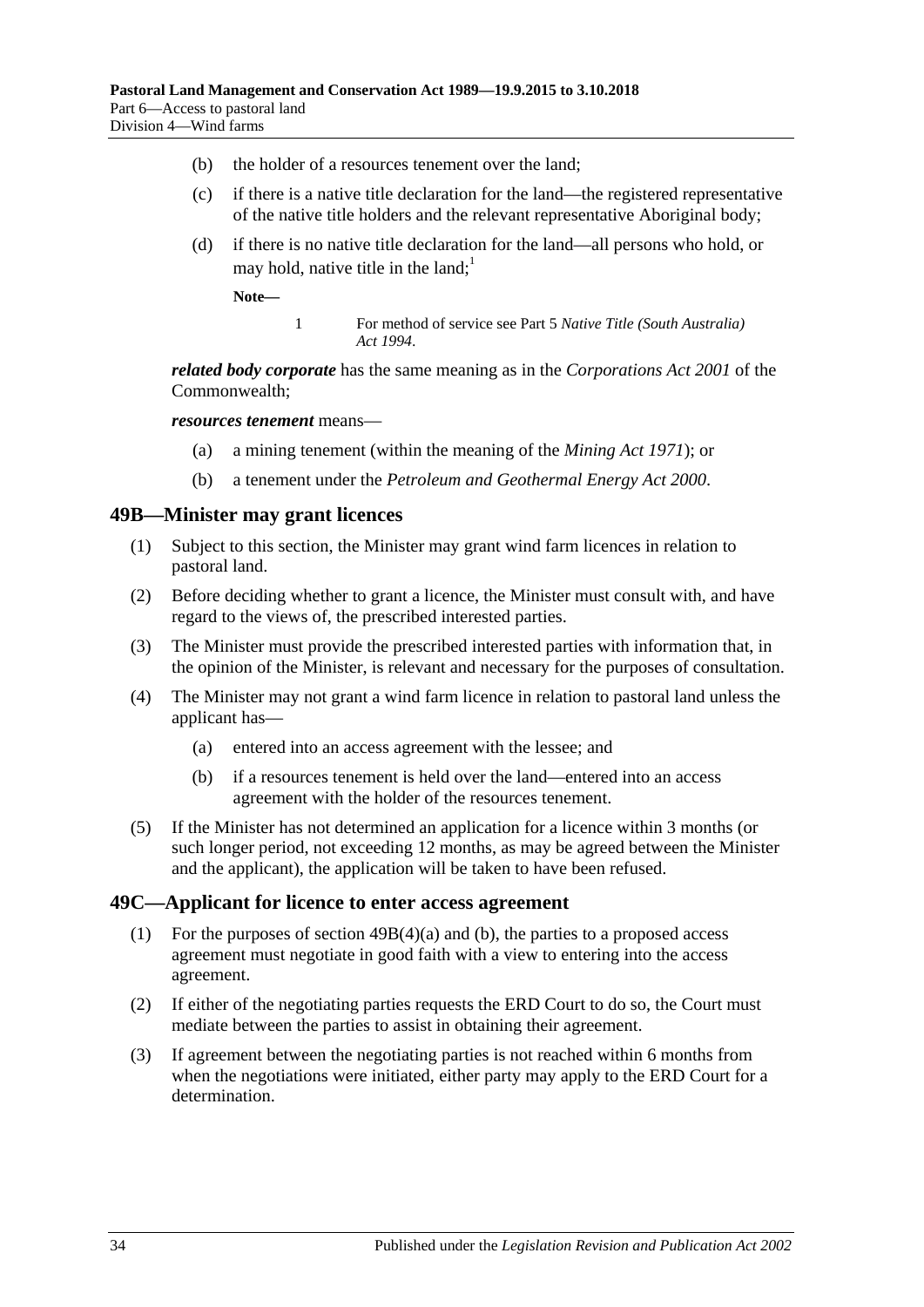- (4) On application under this section, the ERD Court may—
	- (a) make a determination in relation to access to the land by the lessee or resources tenement holder (as the case requires) during the construction and operation of the wind farm (and a determination of the Court is to be taken to be an access agreement entered into between the parties for the purposes of this Division); and
	- (b) make other orders that the ERD Court considers to be appropriate in the circumstances.
- (5) An access agreement entered into for the purposes of this Division is binding on, and enforceable by, a person to whom a wind farm licence, a pastoral lease or a resources tenement is transferred or assigned as if the person were a party to the agreement.
- (6) A party to an access agreement who believes that the other party (the *respondent*) has contravened, or failed to comply with, a term of the agreement may apply to the ERD Court and the ERD Court may, if satisfied that the respondent is in default, make 1 or more of the following orders:
	- (a) an order that the respondent take specified action to comply with the agreement or to rectify a situation caused by the respondent;
	- (b) an order that the respondent pay compensation for loss or damage caused by a breach or a failure to comply with the agreement;
	- (c) any other order that the ERD Court considers to be appropriate in the circumstances.

#### <span id="page-34-0"></span>**49D—Interaction between Division and licence**

The powers of the Minister under this Division in relation to a wind farm licence are in addition to, and do not derogate from, the provisions of the licence but where a provision of the licence is inconsistent with this Act, the Act prevails to the extent of the inconsistency.

## <span id="page-34-1"></span>**49E—Rights under licence**

- (1) A wind farm licence may grant such rights as the Minister considers necessary for the proper functioning of the wind farm to which the licence relates and may include the right to exclude the lessee or any other person from infrastructure associated with the wind farm (provided that the licence must be consistent with an access agreement entered into in relation to the land).
- (2) A wind farm licence may grant rights in relation to the operation of—
	- (a) the wind farm as a whole; or
	- (b) specified aspects of the wind farm.

## <span id="page-34-2"></span>**49F—Minister to fix terms and conditions**

- (1) Subject to this Act, the terms and conditions on which wind farm licences will be granted or renewed under this Act (including the licence fees payable under licences) will be as fixed by the Minister.
- (2) The Minister may, with the consent of the licensee, vary the terms and conditions of a licence.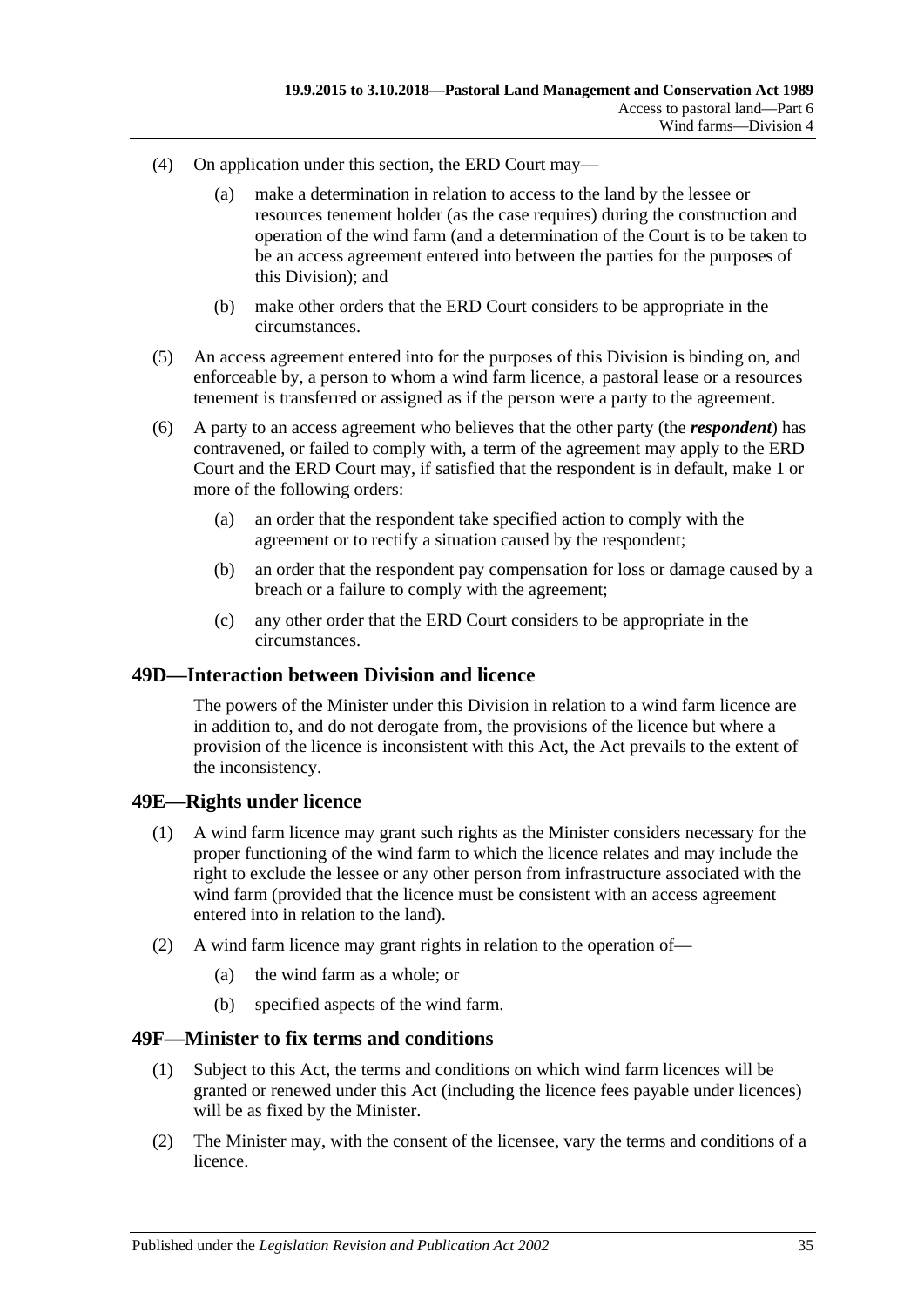- <span id="page-35-3"></span>(3) Subject to [subsection](#page-35-2) (4), a licence must include—
	- (a) a condition that the licensee provide the prescribed interested parties with information on an ongoing basis regarding—
		- (i) the proposed location and area of access roads and infrastructure associated with the wind farm; and
		- (ii) planned activities on the land (including construction of the wind farm) to be conducted under the licence; and
	- (b) conditions ensuring that a proper process is put in place, during the term of the licence, for the eventual decommissioning of the wind farm and rehabilitation of the wind farm site.
- <span id="page-35-4"></span><span id="page-35-2"></span>(4) If more than 1 licence is granted in relation to a wind farm, only 1 of the licences must include the conditions referred to in [subsection](#page-35-3)  $(3)(a)(i)$  and [\(b\)](#page-35-4) (and the Minister may, in his or her absolute discretion, determine which of the licences will include the conditions).
- (5) A licence (other than a licence granted to a Crown agency) must—
	- (a) be granted for a term of at least 25 years; and
	- (b) give the licensee a right to renew the licence for a term of at least 25 years.
- (6) In determining the licence fees payable under a licence, the Minister must not take into account the value of any work carried out by the licensee in relation to the land or any other improvements on the land that do not belong to the Crown.

## <span id="page-35-0"></span>**49G—Waiver of conditions etc**

Despite any other provision of this Act or a provision contained in a wind farm licence, the Minister may, if satisfied that it would be reasonable in the circumstances—

- (a) waive a breach of, or compliance with, a condition of a licence unconditionally or subject to conditions; or
- (b) waive, reduce or remit any licence fees payable under a licence or may allow any licence fee, or part of a licence fee, to be paid at a time other than that specified in the licence.

## <span id="page-35-1"></span>**49H—Dealing with licence**

- (1) Subject to this section and the conditions of the wind farm licence, the licence cannot be transferred, assigned, mortgaged, sublet or otherwise dealt with without the consent of the Minister.
- (2) If the Minister has consented to a wind farm licence being mortgaged under this section, the mortgagee may exercise rights pursuant to the mortgage agreement in relation to the licence without the further consent of the Minister if notice, in writing, of the proposed exercise of rights has been given to the Minister.
- (3) A wind farm licence granted to a body corporate may be transferred or assigned to a related body corporate without the consent of the Minister if notice, in writing, of the proposed transfer or assignment has been given to the Minister.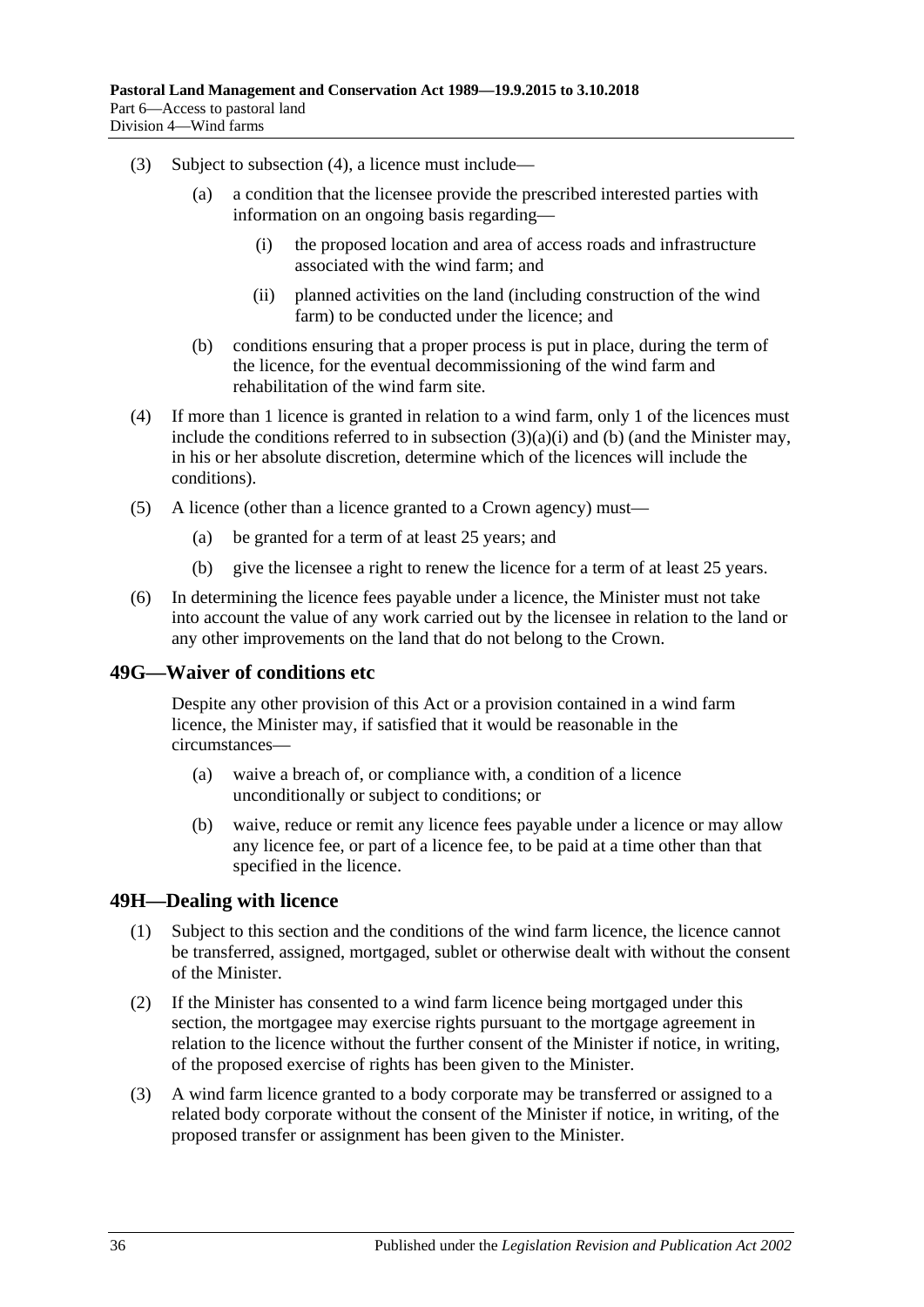- (4) If the licensee transfers or assigns the licence—
	- (a) all accrued and accruing liabilities to the Crown pass to the transferee or assignee; and
	- (b) any such liabilities that had accrued before the date of the transfer or assignment may be enforced against the transferor or assignor (who will be regarded as jointly and severally liable with the transferee or assignee).

#### <span id="page-36-0"></span>**49I—Cancellation of licences**

- <span id="page-36-5"></span><span id="page-36-4"></span>(1) Subject to [subsection](#page-36-2) (2), the Minister may, by notice in writing to a licensee, cancel a wind farm licence if—
	- (a) the Minister is satisfied that a condition of the licence has been breached; or
	- (b) the Minister is not satisfied (on the basis of evidence provided by the licensee) that the licensee has achieved the critical progress milestones specified in [subsection](#page-36-3) (3); or
	- (c) the licensee requests the cancellation.
- <span id="page-36-2"></span>(2) The Minister cannot cancel a licence under [subsection](#page-36-4)  $(1)(a)$  unless satisfied—
	- (a) that the licensee has been allowed a reasonable opportunity to make good the breach but has failed to do so; or
	- (b) that cancellation is necessary in order to prevent, arrest or minimise damage to or deterioration of land associated with the wind farm.
- <span id="page-36-3"></span>(3) For the purposes of [subsection](#page-36-5) (1)(b) the following critical progress milestones must be achieved by a licensee:
	- (a) within 3 years after the grant of the licence, the licensee must—
		- (i) have financing for construction of the major components of the wind farm approved; and
		- (ii) have executed contracts for the construction of the major components of the wind farm;
	- (b) within 5 years after the grant of the licence, the licensee must have all wind turbines erected and have completed the turbine commissioning tests.
- (4) Subject to the regulations, no compensation is payable by the Crown in respect of the cancellation of a licence under this section.

#### <span id="page-36-6"></span><span id="page-36-1"></span>**49J—Access to pastoral land prior to grant of licence**

- (1) A person who intends to apply for a wind farm licence may, with the approval of the Minister, enter and occupy pastoral land—
	- (a) to conduct any investigations or tests, temporarily install any devices, or take any samples, for the purposes of making such application (or determining whether to make such application); or
	- (b) for a purpose approved by the Minister.
- (2) The Minister may only grant an approval under [subsection](#page-36-6) (1) if the person who intends to enter and occupy pastoral land has paid the fee fixed by the Minister.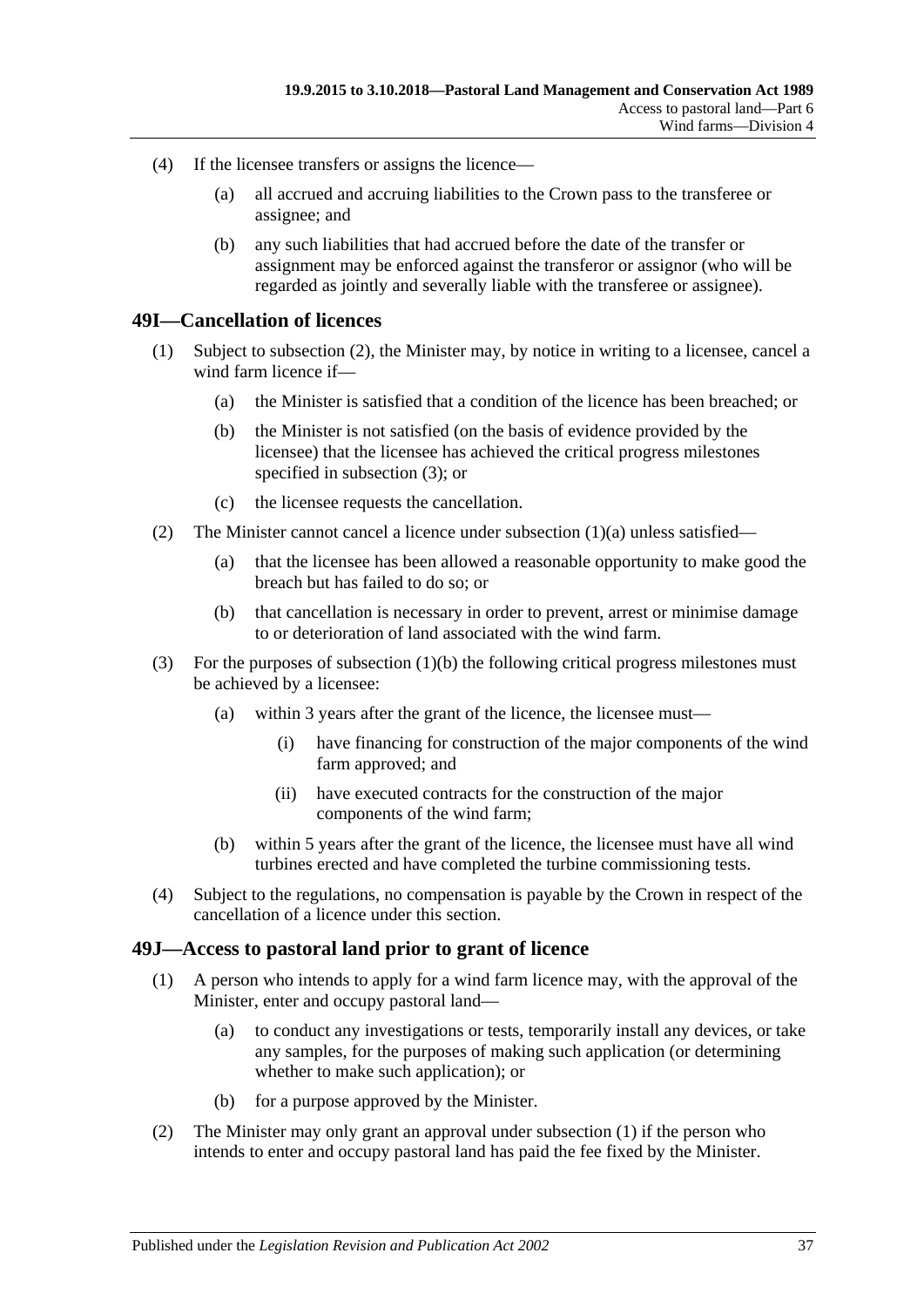- (3) A person who intends to enter and occupy pastoral land under [subsection](#page-36-6) (1) must give the prescribed interested parties at least 14 days notice of his or her intention to enter and occupy the land.
- <span id="page-37-2"></span>(4) If the Minister grants an approval under this section to a person to enter and occupy pastoral land, no application may, for the period of 2 years and 6 months commencing from the granting of the approval, be made by another person to the Minister for an approval under this section in respect of that land.
- (5) The Minister may, on application by a person granted an approval under this section, extend the period of 2 years and 6 months referred to in [subsection](#page-37-2) (4) so that that subsection would apply in relation to the land for a further period of 3 years from the granting of the application for the extension, if the Minister is satisfied that the person has developed a plan for a wind farm on the land and can fund completion of that plan.
- (6) Nothing in this section requires a person granted an approval under this section to disclose to the Minister or any other person any information collected pursuant to the approval.
- (7) An approval granted to a body corporate under this section will be taken to apply to a related body corporate on the related body corporate giving notice, in writing, to the Minister of its intention to exercise rights under the approval.

## <span id="page-37-3"></span><span id="page-37-0"></span>**49K—Payments**

- <span id="page-37-4"></span>(1) Subject to this section, the Minister must authorise the payment (on an equitable basis) of an amount or amounts from the Fund to the prescribed interested parties if—
	- (a) an approval is granted to a person under [section](#page-36-1) 49J to enter and occupy pastoral land; or
	- (b) a wind farm licence is granted in relation to pastoral land,

(and the prescribed interested parties are not entitled to any other payment or compensation under this Act in respect of the wind farm).

- (2) Before authorising the payment of an amount or amounts to a prescribed interested party under [subsection](#page-37-3) (1), the Minister must consult with, and have regard to the views of, the prescribed interested party.
- (3) A payment may not be made under this section to a prescribed interested party that is the holder of a resources tenement over the land.
- (4) [Subsection](#page-37-4) (1)(a) does not apply to a prescribed interested party of a kind referred to in [paragraph](#page-33-4) (d) of the definition of *prescribed interested party*.

## <span id="page-37-1"></span>**49L—Appeals to ERD Court**

- (1) A person who is dissatisfied with a decision made under this Division may appeal against the decision to the ERD Court.
- (2) An appeal must be made in a manner and form determined by the ERD Court, setting out the grounds of the appeal.
- <span id="page-37-5"></span>(3) Subject to this section, an appeal under this section must be instituted within 21 days after notice of the relevant decision is given to the appellant.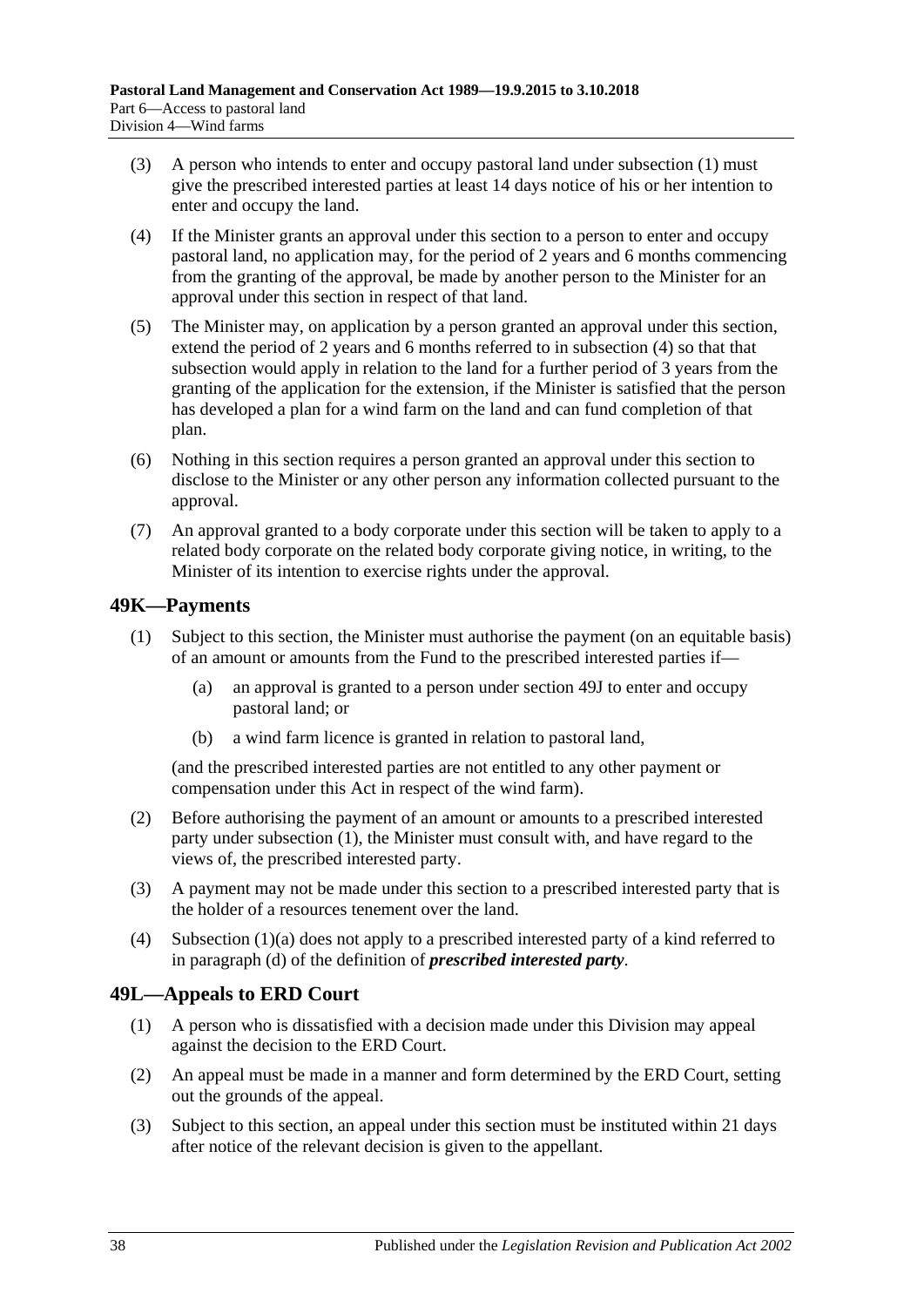- (4) If the reasons of the Minister are not given to the appellant in writing at the time of making the decision and the appellant (within the period specified in [subsection](#page-37-5) (3) as the time within which an appeal may be instituted) requires the Minister to state the reasons in writing—
	- (a) the Minister must, within 30 days after being required to do so by the appellant, state in writing the reasons for the decision; and
	- (b) the time for instituting an appeal runs from the time at which the appellant receives the written statement of those reasons.
- (5) The ERD Court may, if it is satisfied that it is just and reasonable in the circumstances to do so, dispense with the requirement that an appeal be made within the period fixed by this section.
- (6) Unless otherwise determined by the ERD Court, an appeal must be referred in the first instance to a conference under section 16 of the *[Environment, Resources and](http://www.legislation.sa.gov.au/index.aspx?action=legref&type=act&legtitle=Environment%20Resources%20and%20Development%20Court%20Act%201993)  [Development Court Act](http://www.legislation.sa.gov.au/index.aspx?action=legref&type=act&legtitle=Environment%20Resources%20and%20Development%20Court%20Act%201993) 1993* (and the provisions of that Act will then apply in relation to that appeal).
- (7) Subject to [subsection](#page-38-0) (8), the institution of an appeal does not affect the operation of the decision to which the appeal relates.
- <span id="page-38-0"></span>(8) The ERD Court may, on application by a party to an appeal, make an order staying or otherwise affecting the operation or implementation of the whole or a part of a decision if the Court is satisfied that it is appropriate to do so.
- (9) An order under [subsection](#page-38-0) (8)—
	- (a) may be varied or revoked by the ERD Court by further order; and
	- (b) is subject to such conditions as are specified in the order; and
	- (c) has effect until—
		- (i) the end of the period of operation (if any) specified in the order; or
		- (ii) the decision of the ERD Court on the appeal comes into operation,

whichever is the earlier.

- (10) The ERD Court must not make an order under [subsection](#page-38-0) (8) unless each party to the appeal has been given a reasonable opportunity to make submissions in relation to the matter.
- (11) The ERD Court may, on hearing an appeal under this section—
	- (a) confirm, vary or revoke the decision or order appealed against;
	- (b) order or direct a person or body to take such action as the Court thinks fit, or to refrain (either temporarily or permanently) from such action or activity as the Court thinks fit;
	- (c) make any consequential or ancillary order or direction, or impose any condition, that it considers necessary or expedient.
- (12) An order for costs cannot be made against an appellant unless the ERD Court is satisfied that the appellant's conduct in relation to the proceedings was frivolous, vexatious or calculated to cause delay.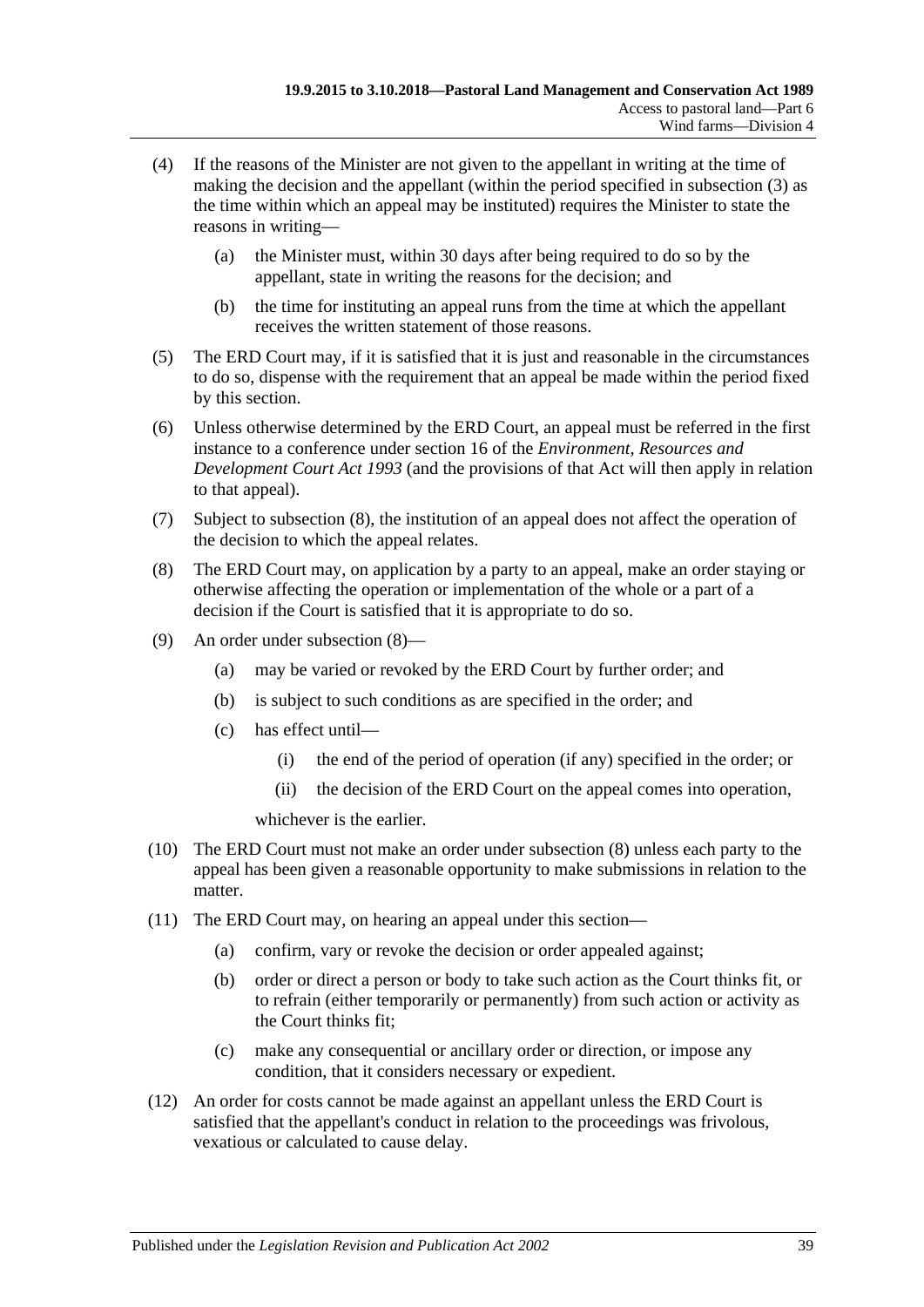## <span id="page-39-0"></span>**49M—Exemption from stamp duty**

The grant or renewal of a wind farm licence is exempt from stamp duty.

## <span id="page-39-1"></span>**49N—Special provisions relating to Murray-Darling Basin and River Murray Protection Areas**

- (1) If a proposed wind farm licence relates to an area within the Murray-Darling Basin, the Minister must, in considering whether to grant the licence, take into account the objects of the *[River Murray Act](http://www.legislation.sa.gov.au/index.aspx?action=legref&type=act&legtitle=River%20Murray%20Act%202003) 2003* and the *Objectives for a Healthy River Murray* under that Act.
- (2) If a proposed licence relates to a River Murray Protection Area under the *[River](http://www.legislation.sa.gov.au/index.aspx?action=legref&type=act&legtitle=River%20Murray%20Act%202003)  [Murray Act](http://www.legislation.sa.gov.au/index.aspx?action=legref&type=act&legtitle=River%20Murray%20Act%202003) 2003* and is within a class of licences prescribed by the regulations for the purposes of this provision (which class may be prescribed so as to consist of all such licences), the Minister must, before deciding whether to grant the licence—
	- (a) consult with the Minister to whom the administration of that Act is committed; and
	- (b) comply with the Minister's directions (if any) in relation to the licence (including a direction that the licence not be granted, or that if it is granted, then the licence be subject to conditions specified by the Minister).

## <span id="page-39-2"></span>**49O—Application of** *Crown Land Management Act 2009*

- (1) Part 3 Division 6 of the *[Crown Land Management Act](http://www.legislation.sa.gov.au/index.aspx?action=legref&type=act&legtitle=Crown%20Land%20Management%20Act%202009) 2009* does not apply to a wind farm licence.
- (2) Part 4 Division 3 of the *[Crown Land Management Act](http://www.legislation.sa.gov.au/index.aspx?action=legref&type=act&legtitle=Crown%20Land%20Management%20Act%202009) 2009* applies to a wind farm licence, and to the holder of that licence, as if the licence granted the holder a right in relation to Crown land under that Act.

## <span id="page-39-3"></span>**49P—Rights under wind farm licence to prevail**

- (1) Despite [section](#page-45-1) 62 (but subject to [subsection](#page-39-7) (2)), a licence or other interest in land may not be granted by or under any other Act if to do so would be inconsistent with the rights of the holder of a wind farm licence under this Act.
- <span id="page-39-7"></span>(2) Nothing in this section prevents—
	- (a) the renewal of a licence or other interest in land; or
	- (b) the grant of a licence or other interest in land—
		- (i) that is associated with a licence or interest in land granted before the commencement of this Division; or
		- (ii) with the consent of the holder of the relevant wind farm licence.

# <span id="page-39-4"></span>**Part 7—Appeals**

## <span id="page-39-5"></span>**Division 1—The Tribunal**

## <span id="page-39-6"></span>**50—Establishment of the Tribunal**

(1) The *Pastoral Land Appeal Tribunal* is established.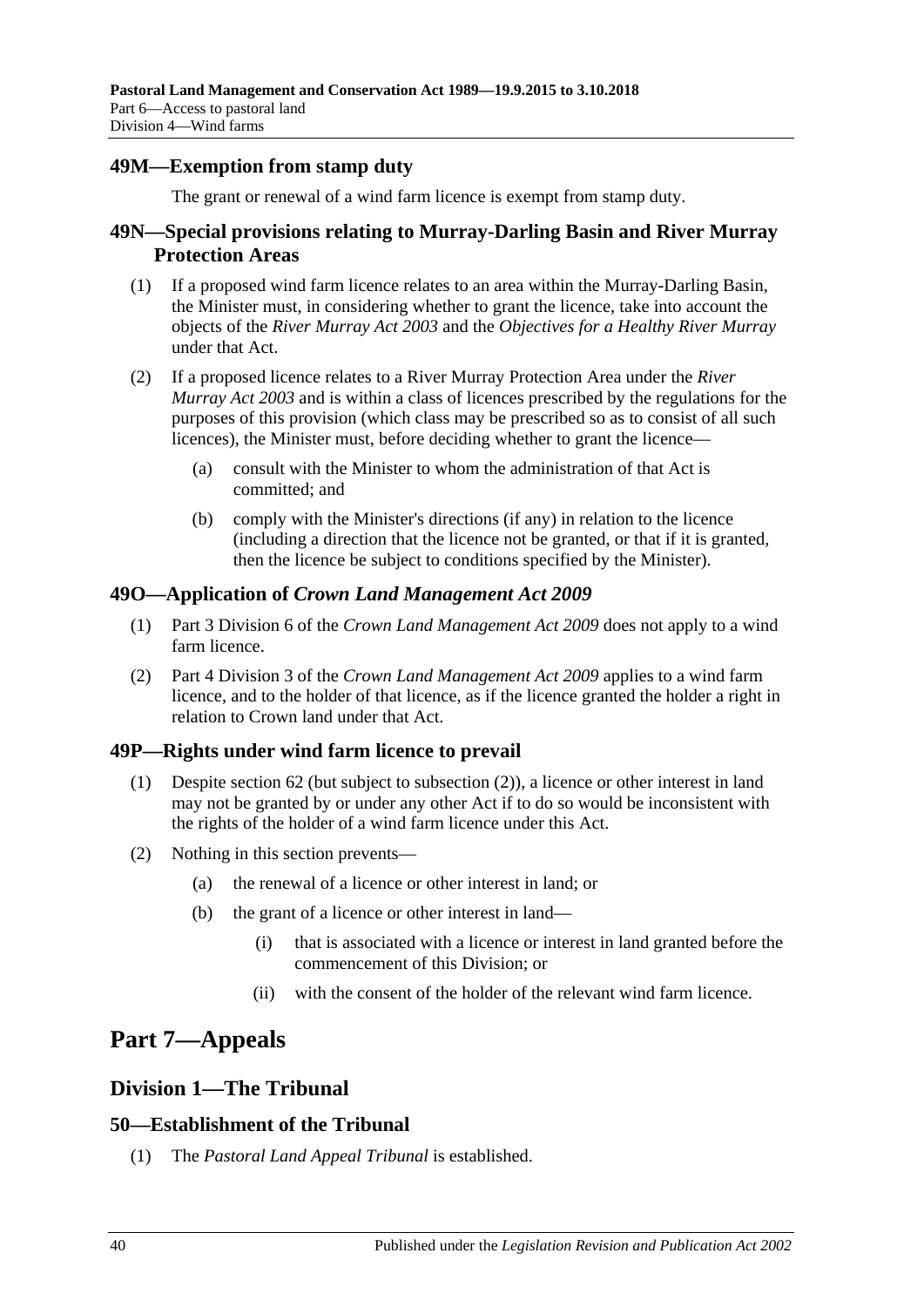- (2) The Tribunal will be constituted of—
	- (a) a District Court Judge nominated by the Senior Judge as a Judge of the Tribunal; and
	- (b) two experts chosen by the Judge from the panel of experts established under [subsection](#page-40-2)  $(3)$ .
- <span id="page-40-2"></span>(3) The Governor will establish, in accordance with the regulations, a panel of experts (comprising experts in such fields as the Governor considers appropriate) from which members of the Tribunal may be drawn.
- (4) If a person ceases to be a member of the panel through expiry of a period of office, the person may nevertheless continue as a member of the Tribunal for the purpose of completing part-heard proceedings.
- (5) There will be a Registrar of the Tribunal.

#### <span id="page-40-0"></span>**51—Determination of questions**

- (1) Any question of law or procedure arising before the Tribunal will be determined by the Judge and any other question by unanimous or majority decision of the members.
- (2) The Tribunal must act according to equity, good conscience and the substantial merits of the case, without regard to technicalities and legal forms, and is not bound by the rules of evidence but may inform itself on any matter in such manner as it thinks fit.

## <span id="page-40-1"></span>**52—Powers and procedures of the Tribunal**

- (1) The Tribunal may, for the purposes of proceedings before the Tribunal—
	- (a) by summons signed on behalf of the Tribunal by a member of the Tribunal or the Registrar, require the attendance of a person before the Tribunal or at a conference; or
	- (b) by summons signed on behalf of the Tribunal by a member of the Tribunal or the Registrar, require the production before the Tribunal of any relevant books, papers or documents; or
	- (c) inspect any books, papers or documents produced before it and retain them for such reasonable period as it thinks fit and makes copies of any of them or any of their contents; or
	- (d) require any person to make an oath or affirmation to answer truly all questions put by a member of the Tribunal, or a person appearing before the Tribunal, relating to a matter before the Tribunal; or
	- (e) require any person appearing before the Tribunal to answer any relevant questions put by a member of the Tribunal or by a person appearing before the Tribunal.
- (2) Subject to [subsection](#page-41-1) (3), a person who—
	- (a) has been served with a summons to appear before the Tribunal or at a conference and fails, without reasonable excuse, to attend in obedience to the summons; or
	- (b) has been served with a summons to produce books, papers or documents and fails, without reasonable excuse, to comply with the summons; or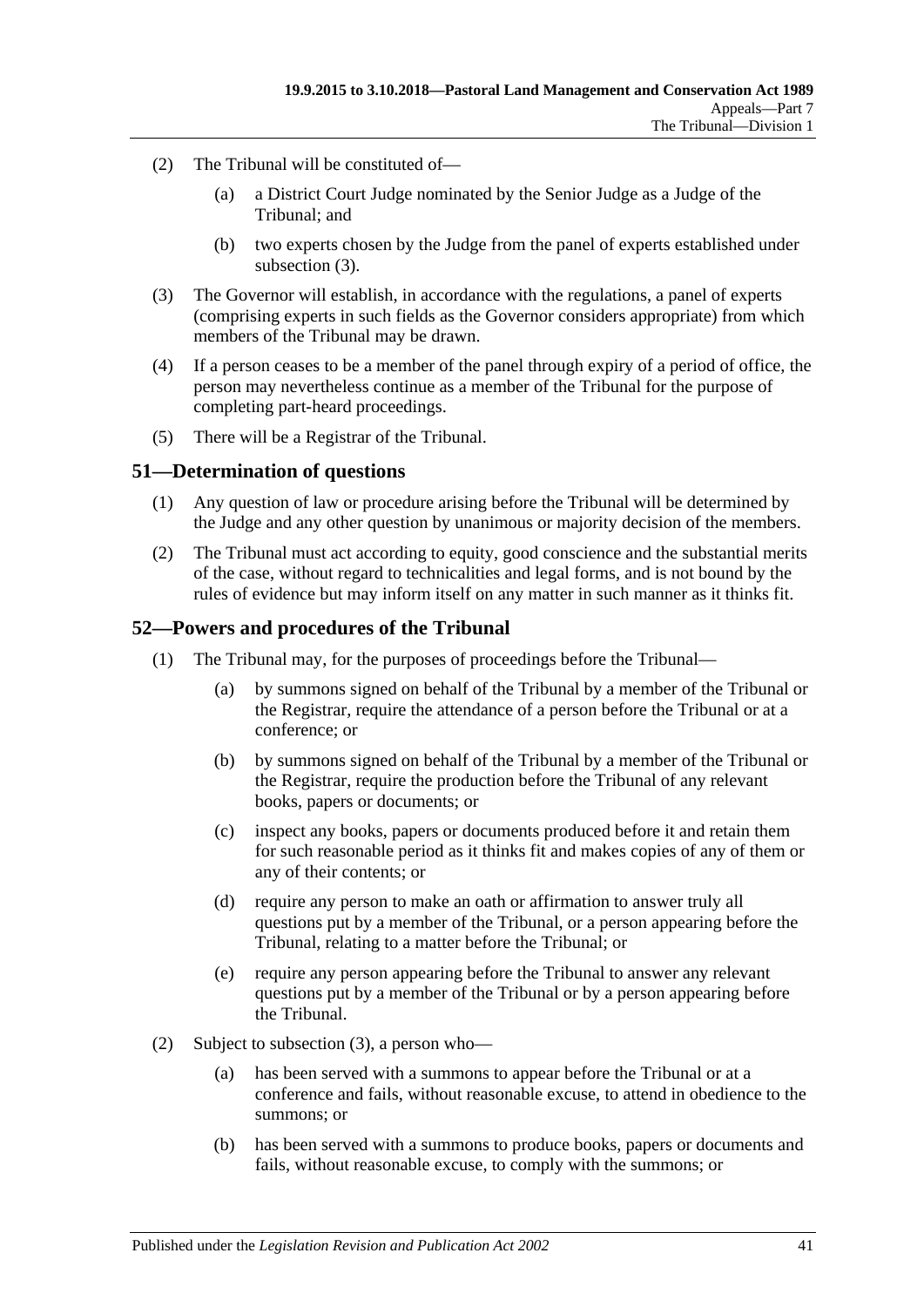- (c) misbehaves before the Tribunal, wilfully insults the Tribunal or any member of the Tribunal, or interrupts the proceedings of the Tribunal; or
- (d) refuses to be sworn or to affirm, or to answer any relevant question when required to do so by the Tribunal,

is guilty of an offence.

Maximum penalty: \$10 000.

- <span id="page-41-1"></span>(3) A person who appears as a witness before the Tribunal has the same protection as a witness in proceedings before a District Court.
- (4) The Tribunal cannot allow non-party intervention in proceedings before the Tribunal.
- (5) The Registrar must give the parties to proceedings reasonable notice of the time and place of the proceedings.
- (6) A party is entitled to appear before the Tribunal personally or by counsel or other representative.
- (7) Counsel for the parties to proceedings are not entitled to attend a compulsory conference.
- (8) A party must be allowed a reasonable opportunity to call or give evidence, to examine or cross-examine witnesses and to make submissions to the Tribunal.
- (9) A witness will, unless the Tribunal otherwise determines, be allowed witness fees in accordance with a prescribed scale or, if a scale has not been prescribed, with the scale applicable to civil proceedings in the District Court.
- (10) The Tribunal may make a determination in any proceedings in the absence of a party to the proceedings if satisfied that the party was given reasonable opportunity to appear but failed to do so.
- <span id="page-41-2"></span>(11) The Tribunal may make orders for costs in accordance with a prescribed scale against—
	- (a) the Minister or the Board; or
	- (b) any other party to proceedings,

but an order cannot be made under [paragraph](#page-41-2) (b) unless the Tribunal is satisfied that the party's conduct in relation to the proceedings was frivolous, vexatious or calculated to cause delay.

(12) At the conclusion of proceedings, the Tribunal must furnish the parties with a written statement of the reasons for its decision.

## <span id="page-41-0"></span>**53—Compulsory conferences**

- (1) Before the Tribunal commences to hear an appeal, the Registrar must convene a conference between the parties to the proceedings for the purpose of attempting to resolve the matters in dispute.
- (2) A member of the Tribunal will preside over a conference, but the member who so presides cannot be a member of the Tribunal as constituted for the purpose of hearing the appeal.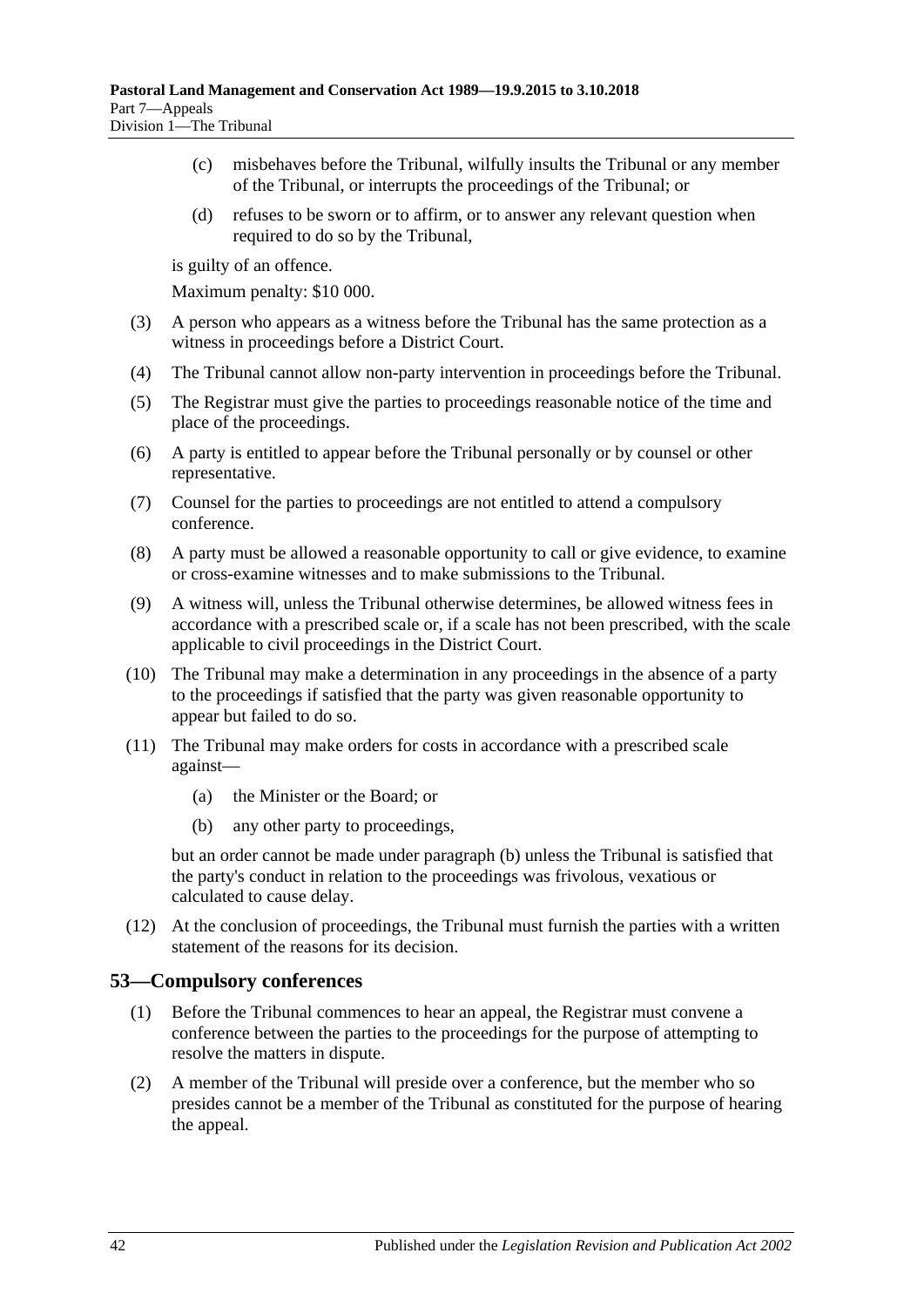- (3) Subject to [subsection](#page-42-3) (4), evidence of anything said or done in the course of a conference under this section is inadmissible in proceedings before the Tribunal except by consent of all parties to the proceedings.
- <span id="page-42-3"></span>(4) The person presiding over a conference under this section must report to the Tribunal on whether a settlement was reached at the conference and, if so, the terms of the settlement and the Tribunal may, without further inquiry, make such determination or order as may be necessary to give effect to the settlement.

## <span id="page-42-0"></span>**Division 2—Right of appeal to Tribunal**

## <span id="page-42-1"></span>**54—Appeal against certain decisions**

- (1) A lessee who is dissatisfied with—
	- (a) a decision to vary the conditions of a pastoral lease; or
	- (b) a decision not to extend the term of a pastoral lease; or
	- (c) a decision under [section](#page-22-4) 41 (property plans); or
	- (d) a decision under [section](#page-25-3) 45 (establishment of access routes); or
	- (e) a refusal of consent to a transfer, assignment, mortgage, subletting or other dealing with a pastoral lease; or
	- (f) a decision to cancel a pastoral lease or impose a fine on a lessee for breach of lease conditions,

may appeal to the Tribunal against the decision.

- (2) An appeal under this section must be instituted within three months after notification of the decision to the lessee.
- (3) On an appeal, the Tribunal must review the decision the subject of the appeal and may—
	- (a) confirm the decision; or
	- (b) vary or revoke the decision; or
	- (c) substitute its own decision.
- (4) The Tribunal must, in determining an appeal, have regard to the objects of this Act.

## <span id="page-42-2"></span>**55—Operation of certain decisions pending appeal**

- (1) Subject to this section, a decision against which a right of appeal lies continues to operate despite that right of appeal or the institution of appeal proceedings.
- (2) A decision to cancel a pastoral lease or to impose a fine on a lessee for breach of lease conditions cannot be implemented or enforced until the period for instituting an appeal has elapsed or, if an appeal has been instituted, the appeal has been determined or withdrawn.
- (3) The operation of a decision against which an appeal has been instituted may, on the application of the lessee, be suspended by the Tribunal pending the determination of the appeal.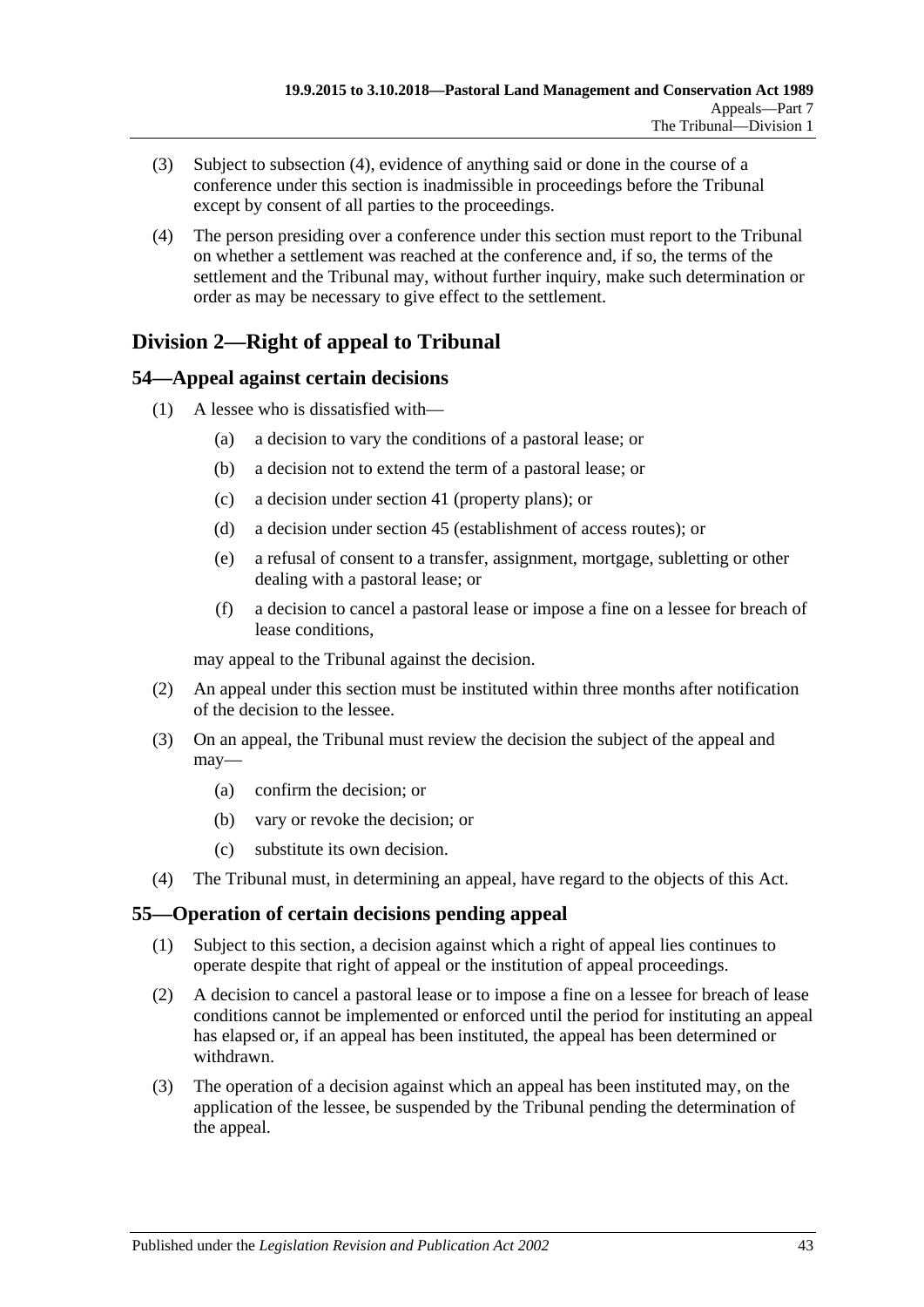## <span id="page-43-0"></span>**Division 3—Review of valuation and right of appeal to Land and Valuation Court**

## <span id="page-43-4"></span><span id="page-43-1"></span>**56—Right of review or appeal**

- <span id="page-43-5"></span>(1) A lessee who is dissatisfied with a determination by the Valuer-General of the annual rent for his or her pastoral lease may, within 3 months of receiving a copy of the notice of determination—
	- (a) apply to the Valuer-General for review of the determination; or
	- (b) appeal to the Land and Valuation Court against the determination.
- (1a) The Valuer-General must, on the written request of a lessee who is dissatisfied with a determination of annual rent, endeavour to resolve the matter informally by conferring with the lessee, whether or not the lessee has lodged an application for review under [subsection](#page-43-4)  $(1)$ .
- <span id="page-43-6"></span>(2) An application under [subsection](#page-43-5) (1)(a) must be made, and will be dealt with, in accordance with the *[Valuation of Land Act](http://www.legislation.sa.gov.au/index.aspx?action=legref&type=act&legtitle=Valuation%20of%20Land%20Act%201971) 1971*, as if it were an application for review of a valuation under that Act.
- (3) If a lessee or the Valuer-General is dissatisfied with the decision of a land valuer on a review under [subsection](#page-43-6) (2), he or she may, within one month of receiving notification of the decision, appeal to the Land and Valuation Court against the decision.
- (4) An appeal under this section must be instituted in accordance with rules of court.
- (5) On an appeal under this section, the Land and Valuation Court must review the determination or decision the subject of the appeal and may—
	- (a) confirm the determination or decision; or
	- (b) vary or revoke the determination or decision; or
	- (c) substitute its own determination or decision,

and may make such orders in relation to incidental or ancillary matters as it thinks fit.

## <span id="page-43-2"></span>**Part 8—Miscellaneous**

## <span id="page-43-7"></span><span id="page-43-3"></span>**57—Misuse of pastoral land**

- (1) A person who, without lawful authority or excuse—
	- (a) occupies pastoral land; or
	- (b) brings animals onto pastoral land or causes or permits animals (for which the person is responsible) to enter or remain on pastoral land; or
	- (c) damages or interferes with pastoral land, or anything on pastoral land; or
	- (d) cuts down, lops branches from or otherwise damages any living tree or bush on pastoral land; or
	- (e) pollutes any water on the land, whether stored or a natural source of water; or
	- (f) deposits litter or abandons any goods on pastoral land; or
	- (g) erects or places any structure on pastoral land; or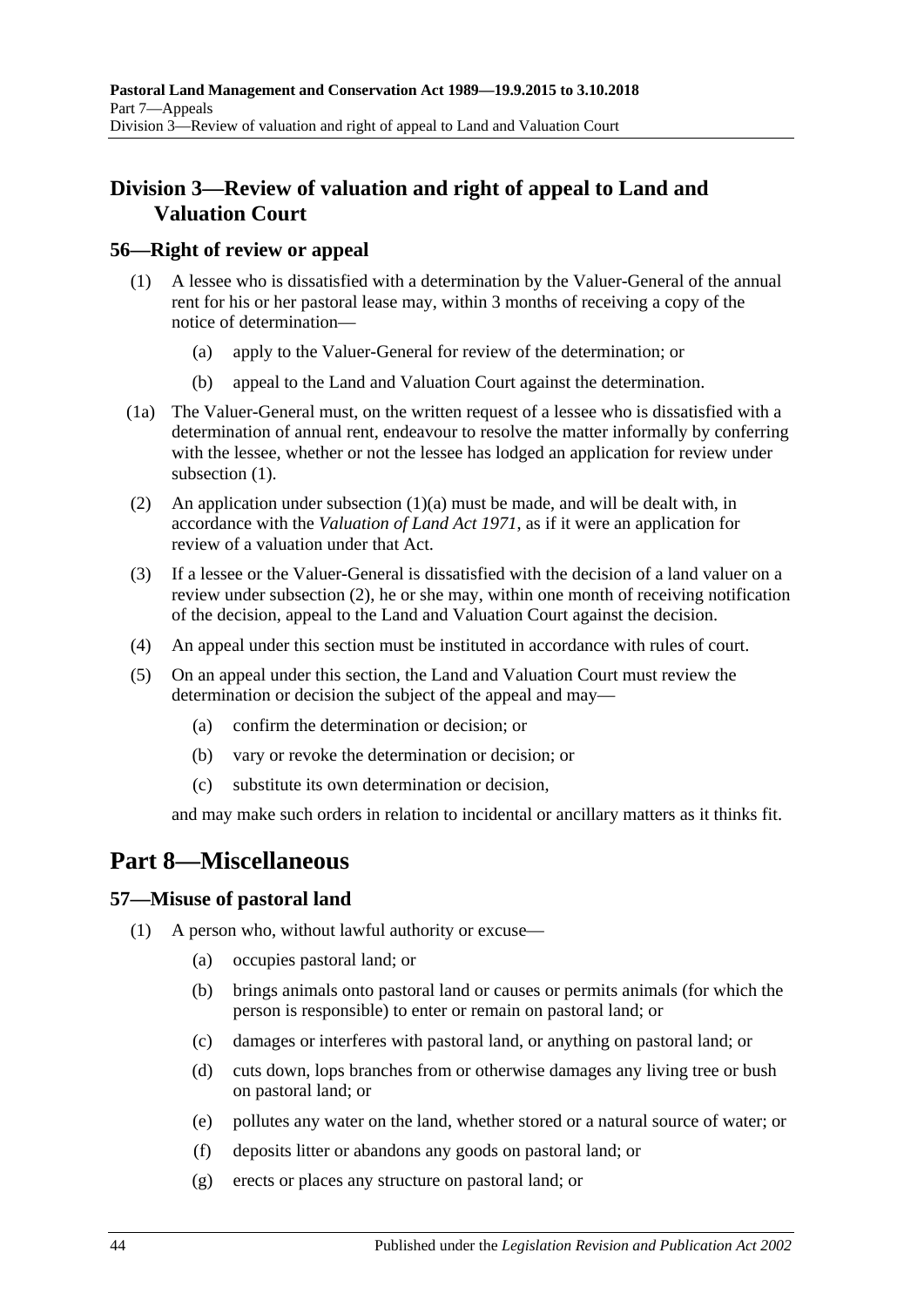(h) hunts or shoots on pastoral land,

is guilty of an offence.

Maximum penalty: \$10 000.

Expiation fee: \$315.

(2) In proceedings for an offence against [subsection](#page-43-7) (1), the onus of proving lawful authority or excuse lies on the defendant.

#### <span id="page-44-4"></span><span id="page-44-0"></span>**58—Notice to be given of cattle muster**

- (1) Subject to [subsection](#page-44-3) (2), a person must not muster cattle on pastoral land outside the dog fence unless at least 14 but not more than 28 days notice in writing of the proposed muster has been given to the occupiers of adjacent land.
- <span id="page-44-3"></span>(2) [Subsection](#page-44-4) (1) does not require notice to be given to a particular occupier of adjacent land if an agreement, approved by the Board, for the giving of some other form or period of notice exists between the person proposing to muster and that occupier.

Maximum penalty: \$1 250.

#### <span id="page-44-6"></span><span id="page-44-1"></span>**59—Right to take water**

- (1) A person exercising a right of access to or through pastoral land pursuant to this Act—
	- (a) may take water from any natural source or storage point on the land, but only so much as is sufficient for his or her personal or domestic needs; and
	- (b) in the case of a person travelling with stock, may permit the stock access to water on the land, subject to compliance with such directions as the lessee may give.
- <span id="page-44-5"></span>(2) The holder of a mining tenement over pastoral land may, with the approval of the Board, take reasonable quantities of water from any natural source or storage point on the land for mining, personal or domestic purposes, but not so as to deprive the lessee of the water necessary for all of the lessee's purposes.
- (3) A person who takes water pursuant to [subsection](#page-44-5) (2) is liable to pay compensation to the lessee in accordance with the regulations.
- (4) [Subsections](#page-44-6) (1) and [\(2\)](#page-44-5) do not entitle a person to take water from a domestic rainwater tank.
- (5) This section is subject to the *[Natural Resources Management Act](http://www.legislation.sa.gov.au/index.aspx?action=legref&type=act&legtitle=Natural%20Resources%20Management%20Act%202004) 2004*.

#### <span id="page-44-7"></span><span id="page-44-2"></span>**60—Policing powers**

- (1) An authorised officer may—
	- (a) require any person who is on pastoral land without lawful authority or excuse to leave the land;
	- (b) require any person reasonably suspected of having committed an offence in relation to pastoral land to state his or her name and address;
	- (c) arrest any person on pastoral land who is reasonably suspected of having committed an offence in relation to pastoral land.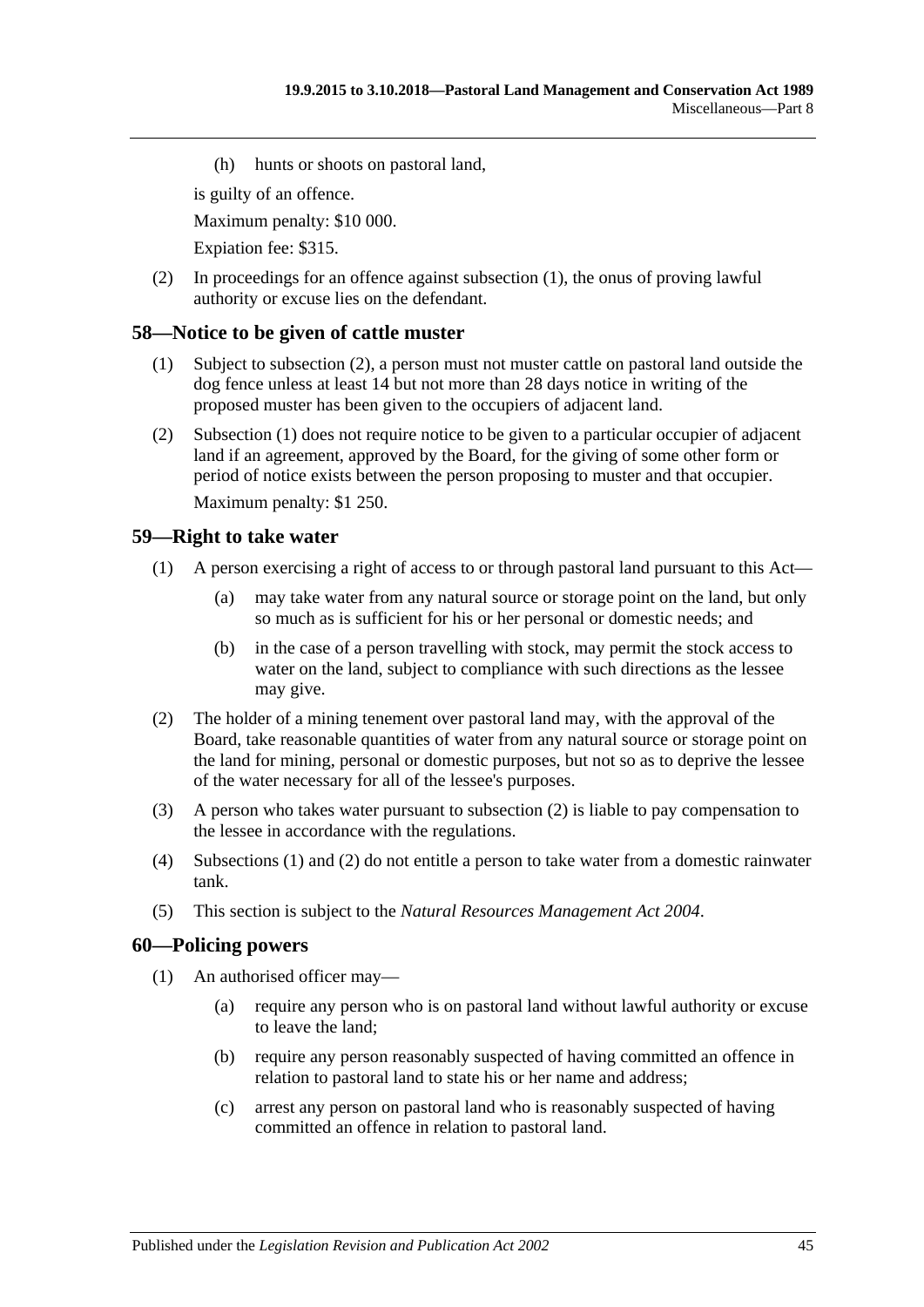(2) A person who fails to comply with a requirement under [subsection](#page-44-7) (1) is guilty of an offence.

Maximum penalty: \$2 500.

(3) A person arrested under this section must be taken as soon as practicable to the nearest police station.

### <span id="page-45-2"></span><span id="page-45-0"></span>**61—Powers of entry etc**

- (1) Subject to this section, an authorised officer, a member of the Board, the Minister or any other person authorised by the Minister for the purpose may, at any reasonable time, exercise any of the following powers in relation to pastoral land:
	- (a) enter the land;
	- (b) carry out an inspection of the land;
	- (c) take samples from the land;
	- (d) take photographs;
	- (e) carry out work authorised by the Board pursuant to this Act on the land.
- (2) A person cannot exercise powers under [subsection](#page-45-2) (1) unless reasonable notice has been given to the lessee, orally or in writing, but no such notice need be given in the following circumstances:
	- (a) where it is not practicable to do so; or
	- (b) where the person believes on reasonable grounds that an offence has been, is being or is about to be committed on the land, or that a breach of the conditions of the pastoral lease has occurred or is occurring.
- (3) An authorised officer or person may seize any animals found trespassing on pastoral land.
- (4) Any such animals will be impounded, sold or destroyed in accordance with policies determined by the Minister.
- (5) A person exercising powers under this section may be accompanied by such assistants as are reasonably necessary in the circumstances.
- (6) An authorised officer or other person must at the request of the lessee, or an agent of the lessee, produce for the inspection of that person a certificate or other proof of his or her authority to exercise the powers conferred by this section.

## <span id="page-45-1"></span>**62—Act does not derogate from Mining Act, Opal Mining Act or Petroleum Act**

Nothing in this Act derogates from the operation of the *[Mining Act](http://www.legislation.sa.gov.au/index.aspx?action=legref&type=act&legtitle=Mining%20Act%201971) 1971*, the *[Opal](http://www.legislation.sa.gov.au/index.aspx?action=legref&type=act&legtitle=Opal%20Mining%20Act%201995)  [Mining Act](http://www.legislation.sa.gov.au/index.aspx?action=legref&type=act&legtitle=Opal%20Mining%20Act%201995) 1995* or the *[Petroleum Act](http://www.legislation.sa.gov.au/index.aspx?action=legref&type=act&legtitle=Petroleum%20Act%202000) 2000* or of a tenement granted under any of those Acts.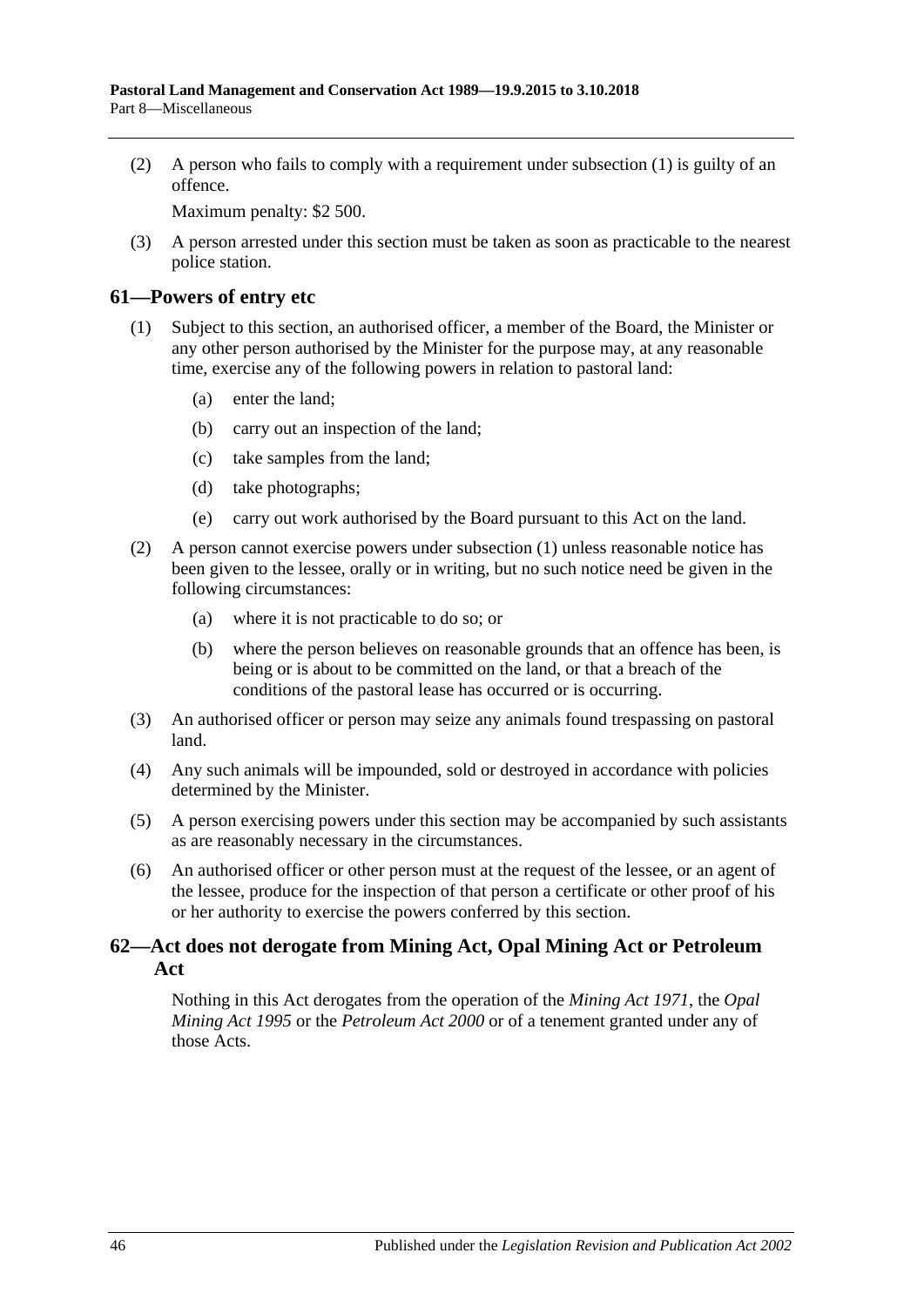## <span id="page-46-0"></span>**63—Offence of hindering or obstructing person exercising powers under this Act**

(1) A person who intentionally hinders or obstructs a person acting in the exercise of powers conferred by this Act is guilty of an offence.

Maximum penalty: \$2 500.

Expiation fee: \$210.

(2) A person who addresses offensive language to a person acting in the exercise of powers conferred by this Act is guilty of an offence.

Maximum penalty: \$2 500.

Expiation fee: \$210.

(3) A person who assaults a person acting in the exercise of powers conferred by this Act is guilty of an offence.

Maximum penalty: \$2 500 or imprisonment for 6 months.

## <span id="page-46-1"></span>**65—Duty of Registrar-General**

- (1) The Registrar-General will—
	- (a) issue such pastoral leases; or
	- (b) cancel such pastoral leases; or
	- (c) make such endorsements on pastoral leases or other instruments,

as may be necessary or expedient for the purposes of the administration of this Act.

(2) The reference in this section to the issuing of a pastoral lease extends to any process (including an electronic process) under which a pastoral lease is brought into existence.

## <span id="page-46-2"></span>**66—Certain debts are charges over leases**

Where pursuant to this Act the Board may recover from a lessee the costs incurred by the Board in taking action under this Act, the amount from time to time due and payable by the lessee is a charge over the pastoral lease, ranking in priority before all other charges or mortgages (other than a charge or mortgage in favour of the Crown or a Crown instrumentality).

## <span id="page-46-3"></span>**67—Service of notices**

A written notice required or authorised by this Act to be given to a person may be given as follows:

- (a) by personal service on the person or an agent of the person;
- (b) by leaving it for the person at his or her place of residence or business with someone apparently over the age of 16 years;
- (c) by serving it by post on the person or an agent of the person;
- (d) if the whereabouts of the person is unknown—by affixing it in a prominent position on the land to which it relates, or publishing a copy of it in a newspaper circulating generally throughout the State.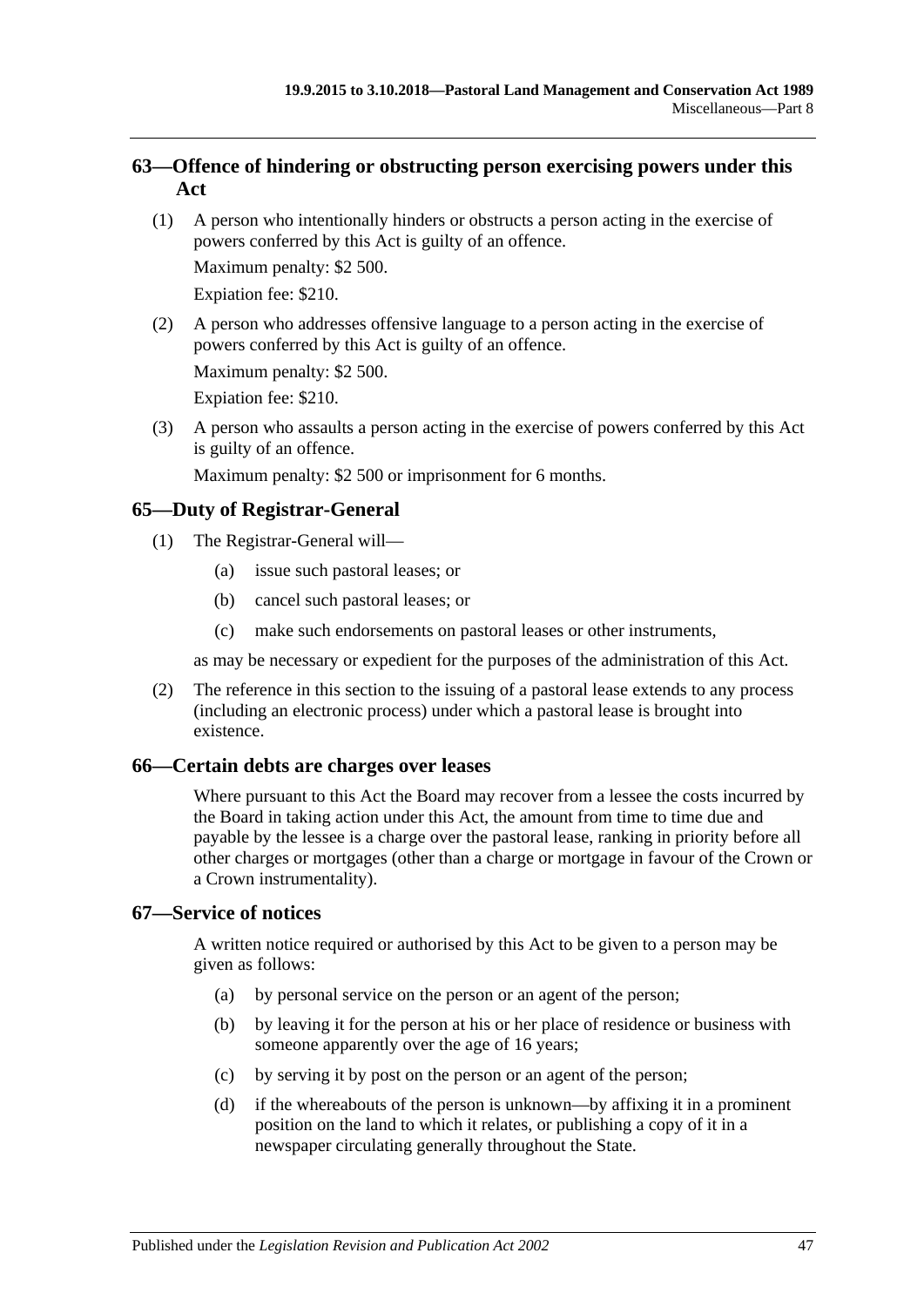#### <span id="page-47-0"></span>**68—Evidentiary provision**

In any proceedings—

- a certificate apparently signed by the Minister or the Chief Executive of the Department responsible to the Minister for the administration of this Act that specified land is or is not—
	- (i) pastoral land; or
	- (ii) a public access route; or
	- (iii) a stock route; or
	- (iv) a reference area,

will be accepted, in the absence of proof to the contrary, as proof of the matter certified;

- (b) a map or plan apparently signed by or on behalf of the Surveyor-General will be accepted, in the absence of proof to the contrary, as an accurate map or plan of the land to which it relates;
- (c) a certificate of value apparently signed by or on behalf of the Valuer-General will be accepted, in the absence of proof to the contrary, as proof of the value of the pastoral lease to which it relates as at the date of the certificate;
- (d) a certificate as to a delegation apparently signed by a body or person who has a power of delegation under this Act will be accepted, in the absence of proof to the contrary, as proof of the delegation;
- (e) a document appearing to be a copy of an order of the Tribunal and signed by the Registrar of the Tribunal will be accepted, in the absence of proof to the contrary, as a true copy of the order.

#### <span id="page-47-1"></span>**69—General defence**

(2) In any proceedings for an offence against this Act it is a defence for the defendant to prove that, in the circumstances of the case, there was no failure on his or her part to take reasonable care to avoid commission of the offence.

#### <span id="page-47-3"></span><span id="page-47-2"></span>**70—Regulations**

- (1) The Governor may make such regulations as are contemplated by this Act or as are necessary or expedient for the purposes of this Act.
- (2) Without limiting the generality of [subsection](#page-47-3) (1), those regulations may—
	- (a) prohibit, regulate or restrict a specified activity or a specified class of activity on pastoral land generally, or on a specified area of pastoral land, or on public access routes or stock routes generally, or on a specified route or specified part of a route;
	- (b) fix standard conditions or reservations for pastoral leases;
	- (c) prescribe fees and provide for their recovery or waiver by the Minister;
	- (d) prescribe fines, not exceeding \$1 250, for contravention of the regulations.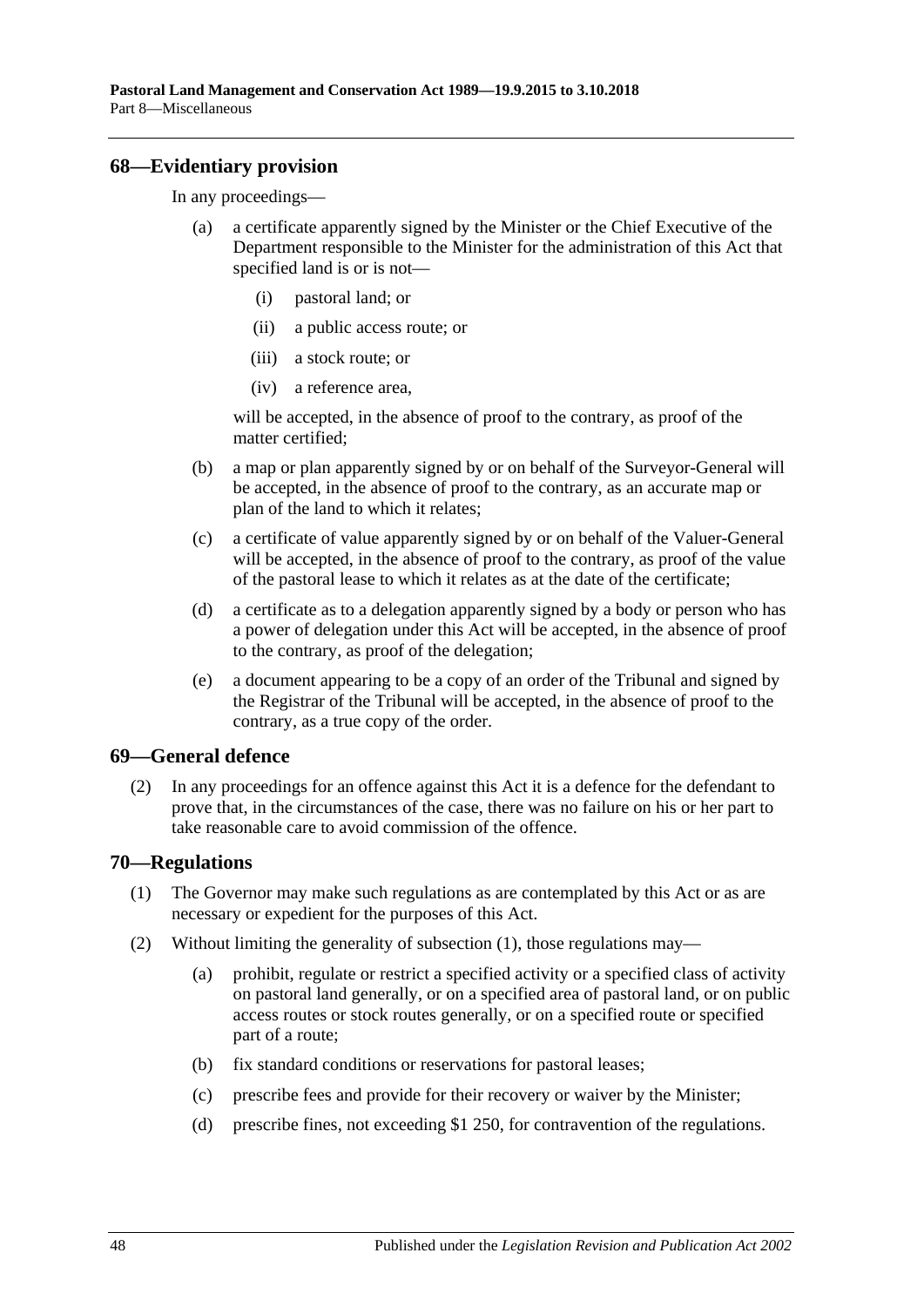# <span id="page-48-0"></span>**Schedule—Transitional provisions**

- 4 A reference to the *Pastoral Board* in any Act or instrument will be taken (where the context admits) to be a reference to the Pastoral Board established under this Act.
- <span id="page-48-2"></span>5 (1) Subject to [clause](#page-48-1) 6, a lease in force under the repealed Act immediately prior to the commencement of this Act becomes, on that commencement, and continues in force as, a pastoral lease under this Act with a term of 42 years running from that commencement.
	- (2) The conditions (including covenants) and reservations of such a lease are not affected by its conversion to a pastoral lease pursuant to subclause (1), with the following exceptions:
		- (a) rent is payable in accordance with this Act;
		- (b) no species of animal other than sheep or beef cattle can be pastured on the land as part of the commercial enterprise under the lease without the prior approval of the Board;
		- (c) the reservations relating to aboriginal persons and access to the land will be taken to have been revoked.
	- (3) Despite [sections](#page-15-1) 25 and [26](#page-17-0) of the Act—
		- (a) the question of the first extension of the term of a pastoral lease to which this clause applies and the variation (if at all) of its land management conditions must be dealt with, in accordance with those sections, no later than 31 December 2000; and
		- (b) any such extension must be for such period as will bring the balance of the term of the lease to 42 years.
- <span id="page-48-1"></span>6 (1) [Clause](#page-48-2) 5 does not apply to a lease in force under the repealed Act if—
	- (a) the Governor has determined that the land subject to the lease should be set aside or used for some other more appropriate purpose; or
	- (b) the Minister is satisfied that the land subject to the lease is no longer suitable for pastoral purposes,

and written notice has been given by the Minister to the lessee proposing resumption of the land or offering some other form of tenure of the land.

- (2) An offer of alternative tenure, if not accepted by the lessee, lapses two years after it is made.
- (3) The following provisions apply in relation to a lease referred to in subclause (1):
	- (a) the lease continues in force despite the repeal of the repealed Act and will, subject to this Act, continue in force until expiry of its term;
	- (b) this Act applies in relation to the lease as if it were a pastoral lease under this Act, but—
		- (i) the term of the lease cannot be extended; and
		- (ii) the conditions of the lease cannot (except by agreement with the lessee) be varied by the Board;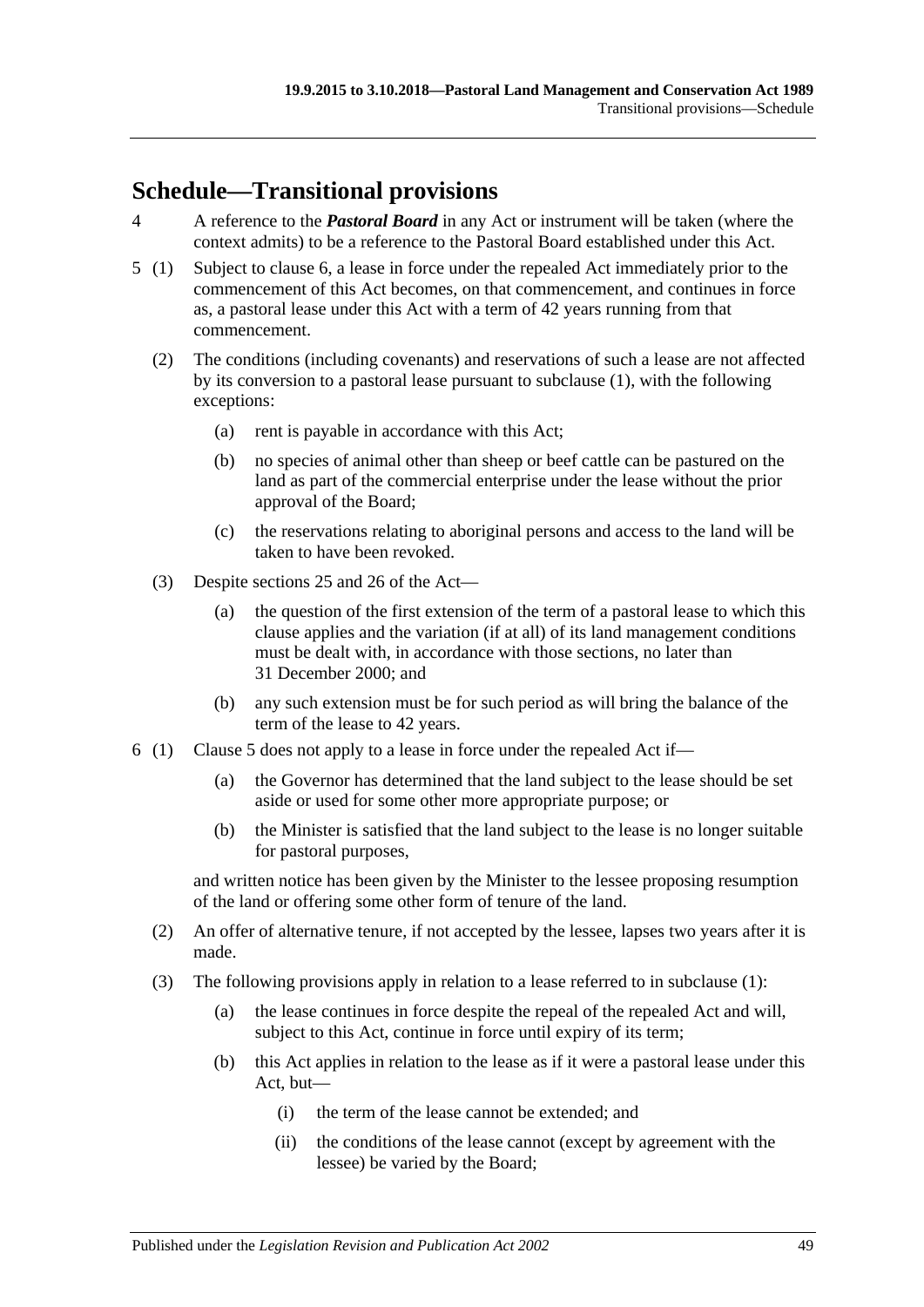- (c) rent is payable in accordance with this Act;
- (d) the reservations in the lease relating to aboriginal persons and access to the land will be taken to have been revoked.
- (4) On expiry of a lease to which this clause applies—
	- (a) the lessee is entitled to compensation;
	- (b) compensation will be based on the market value of the lease as if the lessee were the holder of a pastoral lease; and
	- (c) the amount of the compensation will be determined by agreement between the Minister and the lessee or, in default of agreement, by the Land and Valuation Court.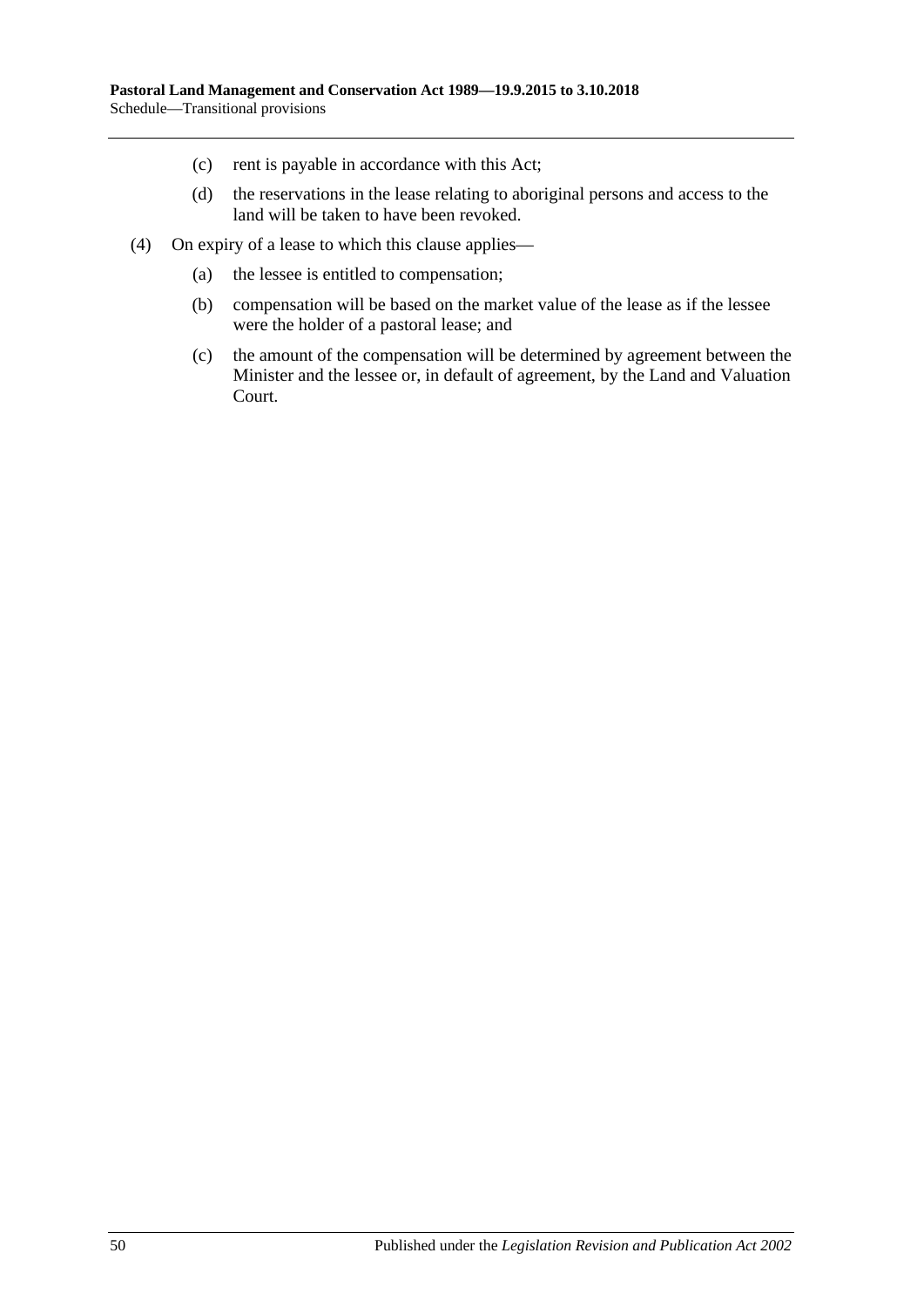# <span id="page-50-0"></span>**Legislative history**

## **Notes**

- Amendments of this version that are uncommenced are not incorporated into the text.
- Please note—References in the legislation to other legislation or instruments or to titles of bodies or offices are not automatically updated as part of the program for the revision and publication of legislation and therefore may be obsolete.
- Earlier versions of this Act (historical versions) are listed at the end of the legislative history.
- For further information relating to the Act and subordinate legislation made under the Act see the Index of South Australian Statutes or www.legislation.sa.gov.au.

## **Legislation repealed by principal Act**

The *Pastoral Land Management and Conservation Act 1989* repealed the following:

*Pastoral Act 1936*

## **Principal Act and amendments**

New entries appear in bold.

| Year | N <sub>o</sub> | Title                                                                                             | Assent     | Commencement                                                     |
|------|----------------|---------------------------------------------------------------------------------------------------|------------|------------------------------------------------------------------|
| 1989 | 51             | Pastoral Land Management and<br><b>Conservation Act 1989</b>                                      | 7.9.1989   | 7.3.1990 except s $12(2)$ — $(8)$ —7.3.1996:<br>s <sub>2</sub>   |
| 1992 | 71             | <b>Statutes Amendment (Expiation of</b><br>Offences) Act 1992                                     | 19.11.1992 | Sch-1.3.1993 (Gazette 18.2.1993 p600)                            |
| 1996 | 9              | Pastoral Land Management and<br>Conservation (Board Membership)<br>Amendment Act 1996             | 4.4.1996   | 4.4.1996                                                         |
| 1997 | 35             | <b>Statutes Amendment (Water</b><br>Resources) Act 1997                                           | 19.6.1997  | Pt 5 (ss $22-24$ )-2.7.1997 ( <i>Gazette</i><br>26.6.1997 p3052) |
| 1998 | 64             | Pastoral Land Management and<br>Conservation (Board Procedures,<br>Rent, etc.) Amendment Act 1998 | 10.9.1998  | 10.9.1998                                                        |
| 2003 | 44             | <b>Statute Law Revision Act 2003</b>                                                              | 23.10.2003 | Sch 1-24.11.2003 (Gazette 13.11.2003)<br>p4048)                  |
| 2004 | 34             | Natural Resources Management Act 5.8.2004<br>2004                                                 |            | Sch 4 (cll 30-36)-1.7.2005 (Gazette<br>30.6.2005 p2093)          |
| 2004 | 35             | Pastoral Land Management and<br>Conservation (Miscellaneous)<br>Amendment Act 2004                | 5.8.2004   | 9.9.2004 (Gazette 9.9.2004 p3610)                                |
| 2005 | 20             | <b>Statutes Amendment (Environment</b><br>and Conservation Portfolio) Act 2005                    | 9.6.2005   | Pt 6 (ss 29 & 30) & Sch 5-23.6.2005<br>(Gazette 23.6.2005 p1901) |
| 2006 | 43             | <b>Statutes Amendment (Domestic</b><br>Partners) Act 2006                                         | 14.12.2006 | Pt 61 (s 164)-1.6.2007 (Gazette<br>26.4.2007 p1352)              |
| 2009 | 84             | <b>Statutes Amendment (Public Sector</b><br>Consequential Amendments) Act 2009                    | 10.12.2009 | Pt 109 (ss 260 & 261)-1.2.2010 (Gazette<br>28.1.2010 p320)       |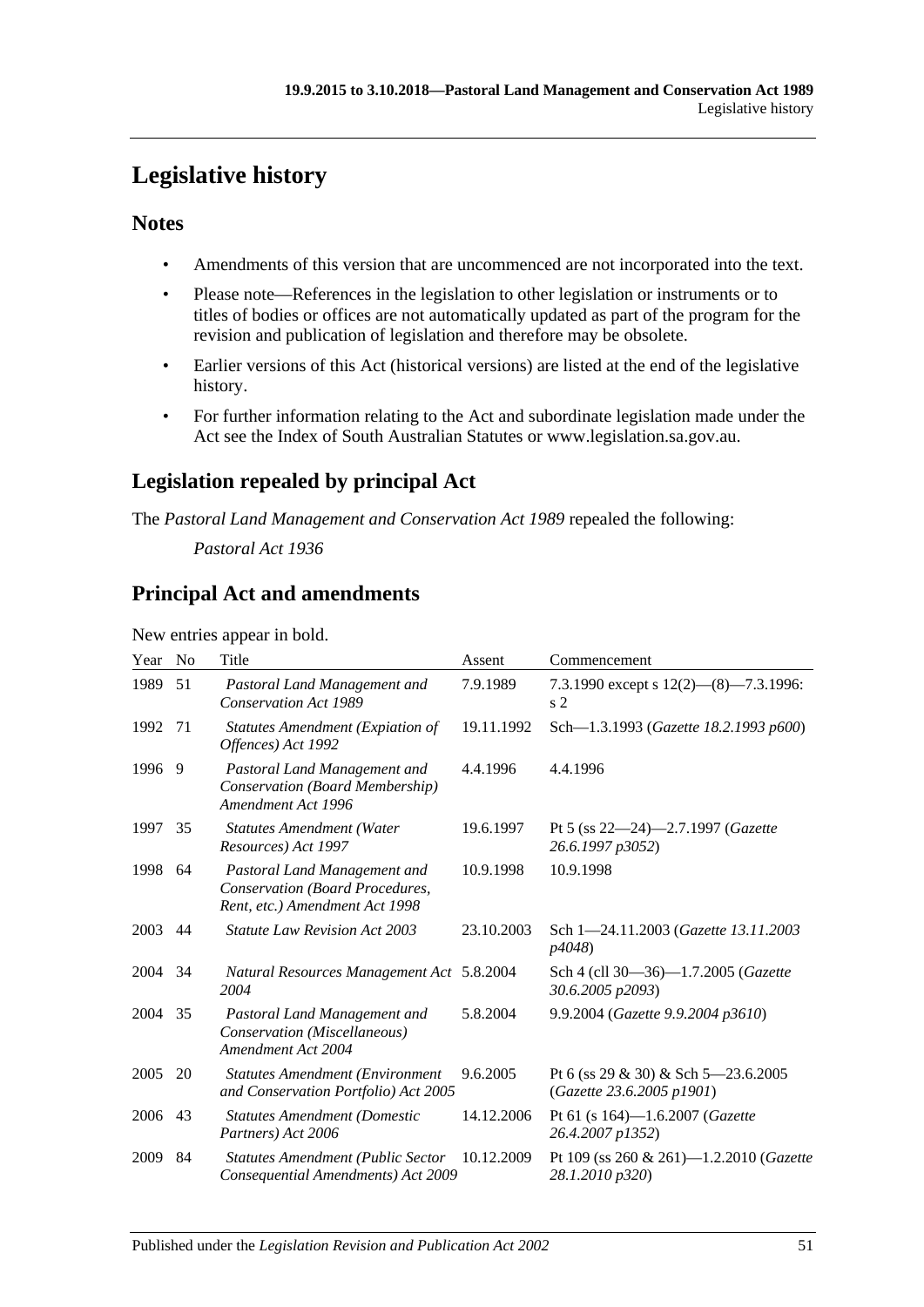**Pastoral Land Management and Conservation Act 1989—19.9.2015 to 3.10.2018** Legislative history

| 2012 1  | Arkaroola Protection Act 2012                                                                              | 8.3.2012   | Sch 1 (cl 5)—26.4.2012 ( <i>Gazette</i><br>26.4.2012 p1496)          |
|---------|------------------------------------------------------------------------------------------------------------|------------|----------------------------------------------------------------------|
| 2014 12 | <b>Pastoral Land Management and</b><br><b>Conservation (Renewable Energy)</b><br><b>Amendment Act 2014</b> | 23.10.2014 | 19.9.2015 (Gazette 17.9.2015 p4278)                                  |
| 2015 8  | Statutes Amendment (Boards and<br>Committees-Abolition and Reform)<br>Act 2015                             | 18.6.2015  | Pt 28 (ss 180-183)-1.7.2015 (Gazette<br>25.6.2015 p3076)             |
| 2017 51 | Statutes Amendment (SACAT No 2)<br>Act 2017                                                                | 28.11.2017 | Pt 33 (ss 187 to 191)—4.10.2018 ( <i>Gazette</i><br>28.6.2018 p2618) |

## **Provisions amended**

New entries appear in bold.

Entries that relate to provisions that have been deleted appear in italics.

| Provision                | How varied                                         | Commencement |  |
|--------------------------|----------------------------------------------------|--------------|--|
| Long title               | amended by 64/1998 s 8 (Sch)                       | 10.9.1998    |  |
| Pt1                      |                                                    |              |  |
| s <sub>2</sub>           | deleted by $64/1998 s 8 (Sch)$                     | 10.9.1998    |  |
| s <sub>3</sub>           |                                                    |              |  |
| $s \; 3(1)$              | s 3 redesignated as s $3(1)$ by $35/2004$ s $4(4)$ | 9.9.2004     |  |
| Aborigine                | deleted by $35/2004 s 4(1)$                        | 9.9.2004     |  |
| Aboriginal person        | inserted by $35/2004$ s 4(1)                       | 9.9.2004     |  |
| authorised officer       | amended by 20/2005 Sch 5                           | 23.6.2005    |  |
| <b>ILUA</b>              | inserted by $35/2004$ s $4(2)$                     | 9.9.2004     |  |
| the Minister             | deleted by $64/1998 s 8 (Sch)$                     | 10.9.1998    |  |
| native title group       | inserted by $35/2004$ s $4(3)$                     | 9.9.2004     |  |
| solar energy<br>facility | inserted by $12/2014$ s $4(1)$                     | 19.9.2015    |  |
| unimproved value         | inserted by 64/1998 s 2                            | 10.9.1998    |  |
| wind farm                | inserted by $12/2014$ s $4(2)$                     | 19.9.2015    |  |
|                          | wind farm licence inserted by $12/2014 s 4(2)$     | 19.9.2015    |  |
| $s \; 3(2)$              | inserted by $35/2004$ s $4(4)$                     | 9.9.2004     |  |
| Pt 2                     |                                                    |              |  |
| s <sub>4</sub>           | amended by 35/2004 s 5                             | 9.9.2004     |  |
|                          | amended by 12/2014 s 5                             | 19.9.2015    |  |
| s <sub>5</sub>           | amended by 35/2004 s 6                             | 9.9.2004     |  |
|                          | amended by 34/2004 Sch 4 cl 30                     | 1.7.2005     |  |
| s 6                      | deleted by 35/2004 s 7                             | 9.9.2004     |  |
| $\sqrt{s}$ 8             | amended by 64/1998 s 8 (Sch)                       | 10.9.1998    |  |
| $\sqrt{s}$ 9             |                                                    |              |  |
| $s \, 9(2)$              | amended by 20/2005 s 29                            | 23.6.2005    |  |
|                          | amended by 12/2014 s 6(1)                          | 19.9.2015    |  |
| $s \, 9(5)$              | amended by 12/2014 s 6(2)                          | 19.9.2015    |  |
| $s\,9(6)$                | inserted by $12/2014$ s $6(3)$                     | 19.9.2015    |  |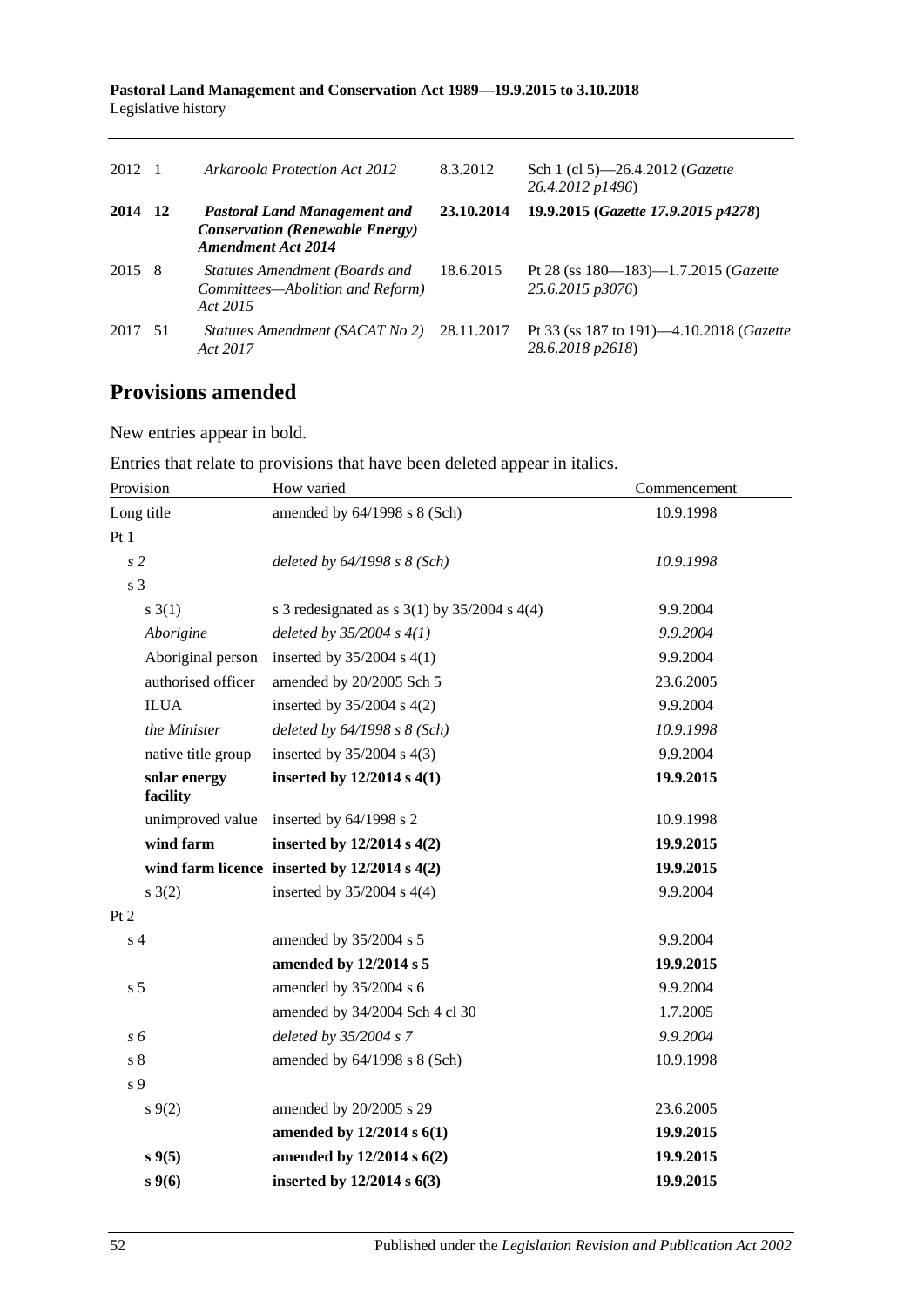| s 12                                      |                                                              |           |
|-------------------------------------------|--------------------------------------------------------------|-----------|
| s 12(2)                                   | amended by $9/1996$ s $2(a)$ —(d)                            | 4.4.1996  |
|                                           | amended by 64/1998 s 8 (Sch)                                 | 10.9.1998 |
|                                           | amended by $8/2015$ s $180(1)$ —(3)                          | 1.7.2015  |
| s $12(4)$ and $(5)$                       | amended by 8/2015 s 180(4)                                   | 1.7.2015  |
| s 12(6)                                   | amended by $9/1996$ s $2(e)$                                 | 4.4.1996  |
| s 12(7)                                   | amended by $9/1996$ s $2(f)$                                 | 4.4.1996  |
| s 13                                      |                                                              |           |
| s $13(2)$ and $(3)$                       | amended by 8/2015 s 181                                      | 1.7.2015  |
| s <sub>14</sub>                           | amended by 8/2015 s 182                                      | 1.7.2015  |
| s <sub>15</sub>                           |                                                              |           |
| s 15(2)                                   | amended by 64/1998 s 8 (Sch)                                 | 10.9.1998 |
| s 15(4)                                   | substituted by $64/1998$ s $3(a)$                            | 10.9.1998 |
| s $15(5a)$ - $(5c)$                       | inserted by $64/1998$ s $3(b)$                               | 10.9.1998 |
| s 16 before<br>substitution by<br>84/2009 |                                                              |           |
| $s\,16(2)$                                | amended by $43/2006$ s $164(1)$                              | 1.6.2007  |
| $s\,16(3)$                                | amended by $64/1998 s 8 (Sch)$                               | 10.9.1998 |
| $s\,16(5)$                                | amended by $64/1998 s 8 (Sch)$                               | 10.9.1998 |
| $s\,16(8)$                                | inserted by $43/2006$ s $164(2)$                             | 1.6.2007  |
| s <sub>16</sub>                           | substituted by 84/2009 s 260                                 | 1.2.2010  |
| s 17                                      |                                                              |           |
| s 17(2)                                   | amended by 20/2005 s 30                                      | 23.6.2005 |
| s 18A                                     | inserted by 64/1998 s 4                                      | 10.9.1998 |
| Pt 4                                      |                                                              |           |
| s 20                                      |                                                              |           |
| $s \ 20(1)$                               | s 20 redesignated as s $20(1)$ by $35/2004$ s 8              | 9.9.2004  |
| $s \ 20(2)$                               | inserted by 35/2004 s 8                                      | 9.9.2004  |
| s 22                                      |                                                              |           |
| $s\,22(1)$                                | amended by $64/1998$ s $8$ (Sch)                             | 10.9.1998 |
|                                           | amended by 35/2004 s 9(1), (2)                               | 9.9.2004  |
|                                           | amended by 34/2004 Sch 4 cl 31(1)                            | 1.7.2005  |
|                                           | $(a)(v)(E)$ and $(F)$ deleted by 34/2004 Sch 4<br>cl $31(2)$ | 1.7.2005  |
|                                           | amended by 20/2005 Sch 5                                     | 23.6.2005 |
|                                           | amended by 1/2012 Sch 1 cl 5                                 | 26.4.2012 |
|                                           | amended by 12/2014 s 7(1), (2)                               | 19.9.2015 |
| $s\,22(1a)$                               | inserted by $35/2004$ s $9(3)$                               | 9.9.2004  |
| $s22(5)$ (7)                              | inserted by $35/2004$ s $9(4)$                               | 9.9.2004  |
| $s\,22(8)$                                | inserted by $12/2014$ s $7(3)$                               | 19.9.2015 |
| s 23                                      | substituted by 64/1998 s 5                                   | 10.9.1998 |
| $s\,23(2)$                                | amended by 34/2004 Sch 4 cl 32                               | 1.7.2005  |

Pt 3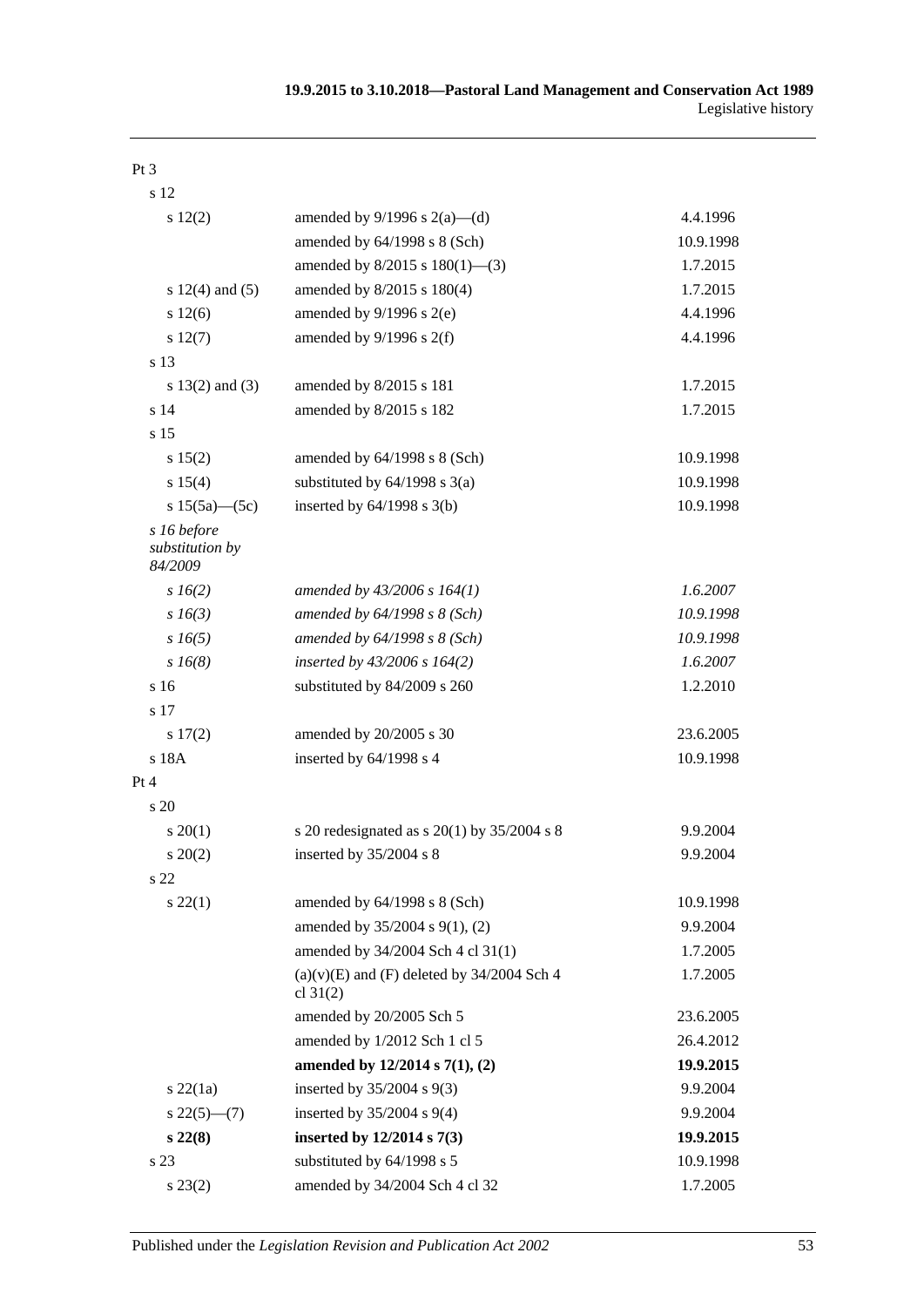#### **Pastoral Land Management and Conservation Act 1989—19.9.2015 to 3.10.2018** Legislative history

| s 25                | substituted by 35/2004 s 10       | 9.9.2004  |
|---------------------|-----------------------------------|-----------|
| s 25A               | inserted by 35/2004 s 10          | 9.9.2004  |
| s 25A(2)            | amended by 8/2015 s 183           | 1.7.2015  |
| s 25B               | inserted by 35/2004 s 10          | 9.9.2004  |
| s <sub>26</sub>     | substituted by 35/2004 s 10       | 9.9.2004  |
| s 28                |                                   |           |
| $s\,28(6)$          | amended by $64/1998$ s $8$ (Sch)  | 10.9.1998 |
| s 31                |                                   |           |
| s31(1a)             | inserted by $12/2014$ s $8(1)$    | 19.9.2015 |
| $s \ 31(2)$         | amended by 12/2014 s 8(2)         | 19.9.2015 |
| s 31A               | inserted by 35/2004 s 11          | 9.9.2004  |
| s 32                |                                   |           |
| $s\,32(3)$          | substituted by 12/2014 s 9        | 19.9.2015 |
| s 37                |                                   |           |
| $s \frac{37(5)}{2}$ | amended by $64/1998$ s $8$ (Sch)  | 10.9.1998 |
| $Pt\,5$             |                                   |           |
| s 41                |                                   |           |
| $s\ 41(9)$          | amended by 34/2004 Sch 4 cl 33(1) | 1.7.2005  |
| $s\ 41(9a)$         | inserted by 35/1997 s 22          | 2.7.1997  |
|                     | amended by 34/2004 Sch 4 cl 33(2) | 1.7.2005  |
| s 42                |                                   |           |
| $s\ 42(1)$          | substituted by 35/2004 s 12       | 9.9.2004  |
| s 43                |                                   |           |
| $s\ 43(2a)$         | inserted by 35/1997 s 23          | 2.7.1997  |
|                     | amended by 34/2004 Sch 4 cl 34    | 1.7.2005  |
| s 44                |                                   |           |
| $s\,44(4)$          | amended by $64/1998$ s $8$ (Sch)  | 10.9.1998 |
| Pt $6$              |                                   |           |
| Pt 6 Div 1          |                                   |           |
| s <sub>45</sub>     |                                   |           |
| $s\,45(5)$          | amended by 34/2004 Sch 4 cl 35    | 1.7.2005  |
| $s\,45(10)$         | amended by $64/1998$ s $8$ (Sch)  | 10.9.1998 |
| Pt 6 Div 2          |                                   |           |
| s <sub>46</sub>     |                                   |           |
| $s\ 46(3)$ and (4)  | amended by $64/1998$ s $8$ (Sch)  | 10.9.1998 |
| Pt 6 Div 2A         | inserted by 35/2004 s 13          | 9.9.2004  |
| Pt 6 Div 3          |                                   |           |
| s 47                |                                   |           |
| $s\,47(1)$          | amended by 64/1998 s 8 (Sch)      | 10.9.1998 |
|                     | amended by 35/2004 s 14(1)        | 9.9.2004  |
| $s\,47(2)$          | amended by 35/2004 s 14(2)        | 9.9.2004  |
| $s\,47(3)$          | inserted by 35/2004 s 14(3)       | 9.9.2004  |
| s 48                |                                   |           |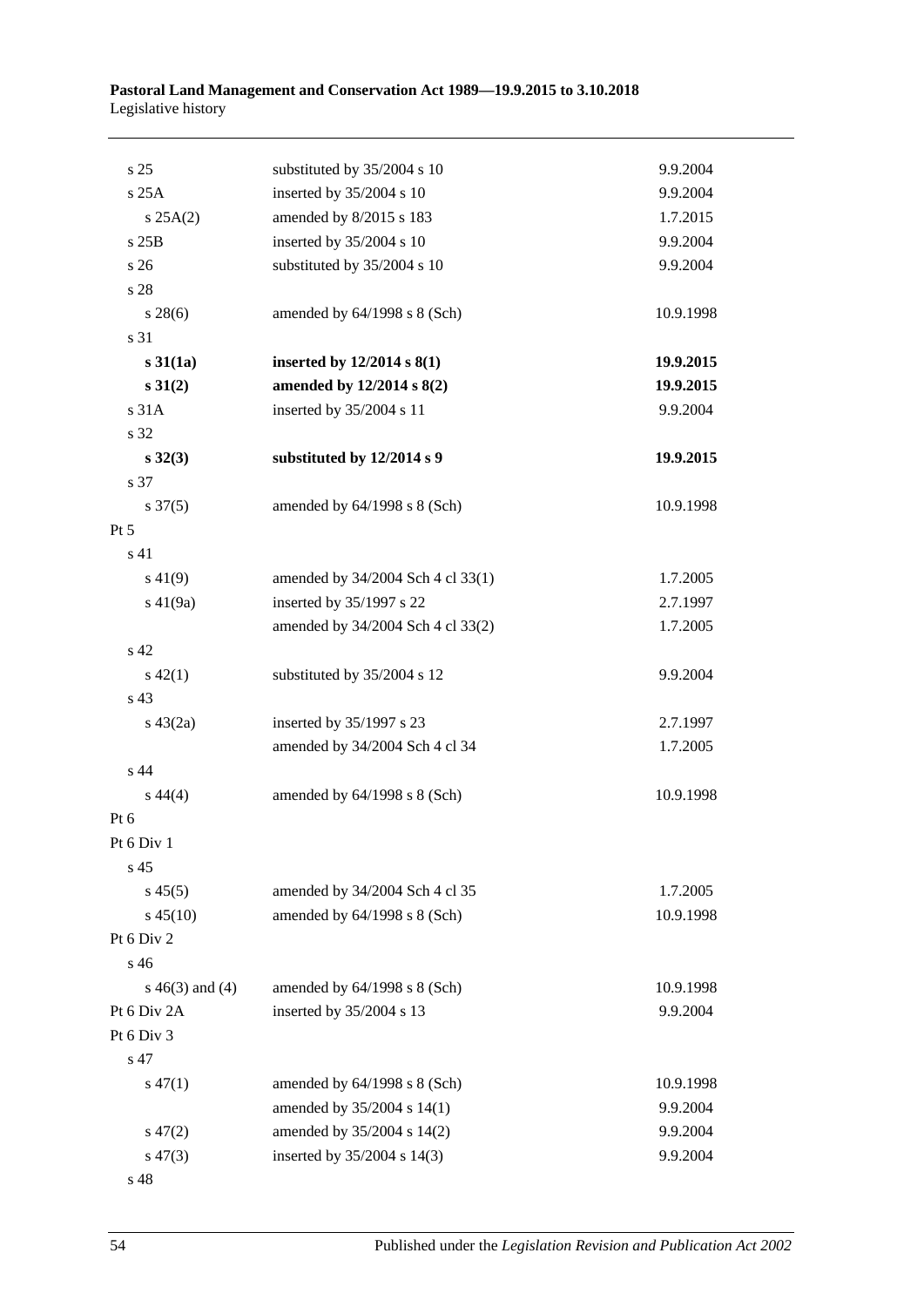| $s\,48(2)$          | amended by 35/2004 s 15(1)                      | 9.9.2004   |
|---------------------|-------------------------------------------------|------------|
| $s\ 48(2a)$         | inserted by 35/2004 s 15(2)                     | 9.9.2004   |
| $s\,48(8a)$         | inserted by 35/2004 s 15(3)                     | 9.9.2004   |
| $s\ 48(10)$ (13)    | inserted by 35/2004 s 15(4)                     | 9.9.2004   |
| ss 48A and 48B      | inserted by 35/2004 s 16                        | 9.9.2004   |
| s 49                |                                                 |            |
| $s\ 49(1)$ and (2)  | amended by 64/1998 s 8 (Sch)                    | 10.9.1998  |
| Pt 6 Div 4          | inserted by 12/2014 s 10                        | 19.9.2015  |
| Pt 7                |                                                 |            |
| s 52                |                                                 |            |
| $s\,52(2)$          | amended by 64/1998 s 8 (Sch)                    | 10.9.1998  |
| s 55                |                                                 |            |
| s 55(1)             | amended by 64/1998 s 8 (Sch)                    | 10.9.1998  |
| s <sub>56</sub>     |                                                 |            |
| s 56(1)             | substituted by $64/1998$ s $6(a)$               | 10.9.1998  |
| s 56(1a)            | inserted by $64/1998$ s $6(a)$                  | 10.9.1998  |
| $s\,56(3)$          | amended by $64/1998$ s $6(b)$                   | 10.9.1998  |
| s 56(5)             | amended by $64/1998$ s $6(c)$ , (d)             | 10.9.1998  |
| Pt 8                |                                                 |            |
| s 57                |                                                 |            |
| s 57(1)             | amended by 71/1992 s 3(1) (Sch)                 | 1.3.1993   |
|                     | amended by 64/1998 s 8 (Sch)                    | 10.9.1998  |
| s 58                |                                                 |            |
| s 58(2)             | amended by $64/1998$ s $8$ (Sch)                | 10.9.1998  |
| s 59                |                                                 |            |
| s 59(5)             | inserted by 35/1997 s 24                        | 2.7.1997   |
|                     | amended by 34/2004 Sch 4 cl 36                  | 1.7.2005   |
| s 60                |                                                 |            |
| $s \ 60(2)$         | amended by 64/1998 s 8 (Sch)                    | 10.9.1998  |
| s 62                | amended by 64/1998 s 8 (Sch)                    | 10.9.1998  |
|                     | amended by 20/2005 Sch 5                        | 23.6.2005  |
| s 63                |                                                 |            |
| s $63(1)$ and $(2)$ | amended by 71/1992 s 3(1) (Sch)                 | 1.3.1993   |
|                     | amended by 64/1998 s 8 (Sch)                    | 10.9.1998  |
| $s\,63(3)$          | amended by 64/1998 s 8 (Sch)                    | 10.9.1998  |
| s 64                | deleted by 84/2009 s 261                        | 1.2.2010   |
| s 68                | amended by 64/1998 s 8 (Sch)                    | 10.9.1998  |
| s 69                |                                                 |            |
| $s\,69(1)$          | deleted by $64/1998 s 8$ (Sch)                  | 10.9.1998  |
| s 70                |                                                 |            |
| 570(2)              | amended by 64/1998 s 8 (Sch)                    | 10.9.1998  |
| Sch                 | heading substituted by $44/2003$ s 3(1) (Sch 1) | 24.11.2003 |
| Sch Divs 1 and 2    | deleted by 64/1998 s 8 (Sch)                    | 10.9.1998  |